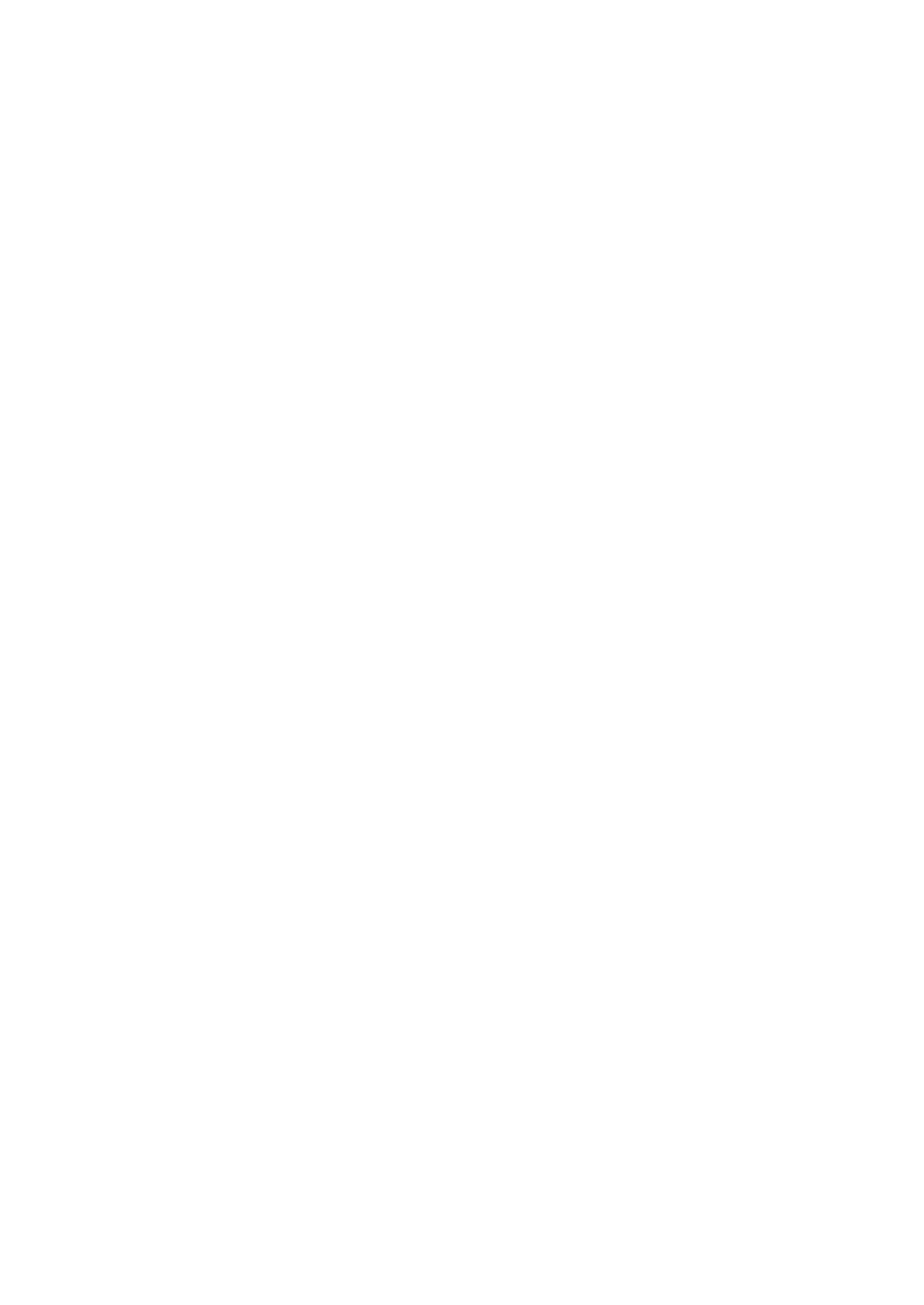Discussion Paper No. 01-44

# **Identifying Labour Market Dynamics Using Labour Force Survey Data**

Concha Artola and Una-Louise Bell

Download this and other ZEW Discussion Papers at our ftp server: ftp://ftp.zew.de/pub/zew-docs/dp/dp0144.pdf

Die Discussion Papers dienen einer möglichst schnellen Verbreitung von neueren Forschungsarbeiten des ZEW. Die Beiträge liegen in alleiniger Verantwortung der Autoren und stellen nicht notwendigerweise die Meinung des ZEW dar.

Discussion Papers are intended to make results of ZEW research promptly available to other economists in order to encourage discussion and suggestions for revisions. The authors are solely responsible for the contents which do not necessarily represent the opinion of the ZEW.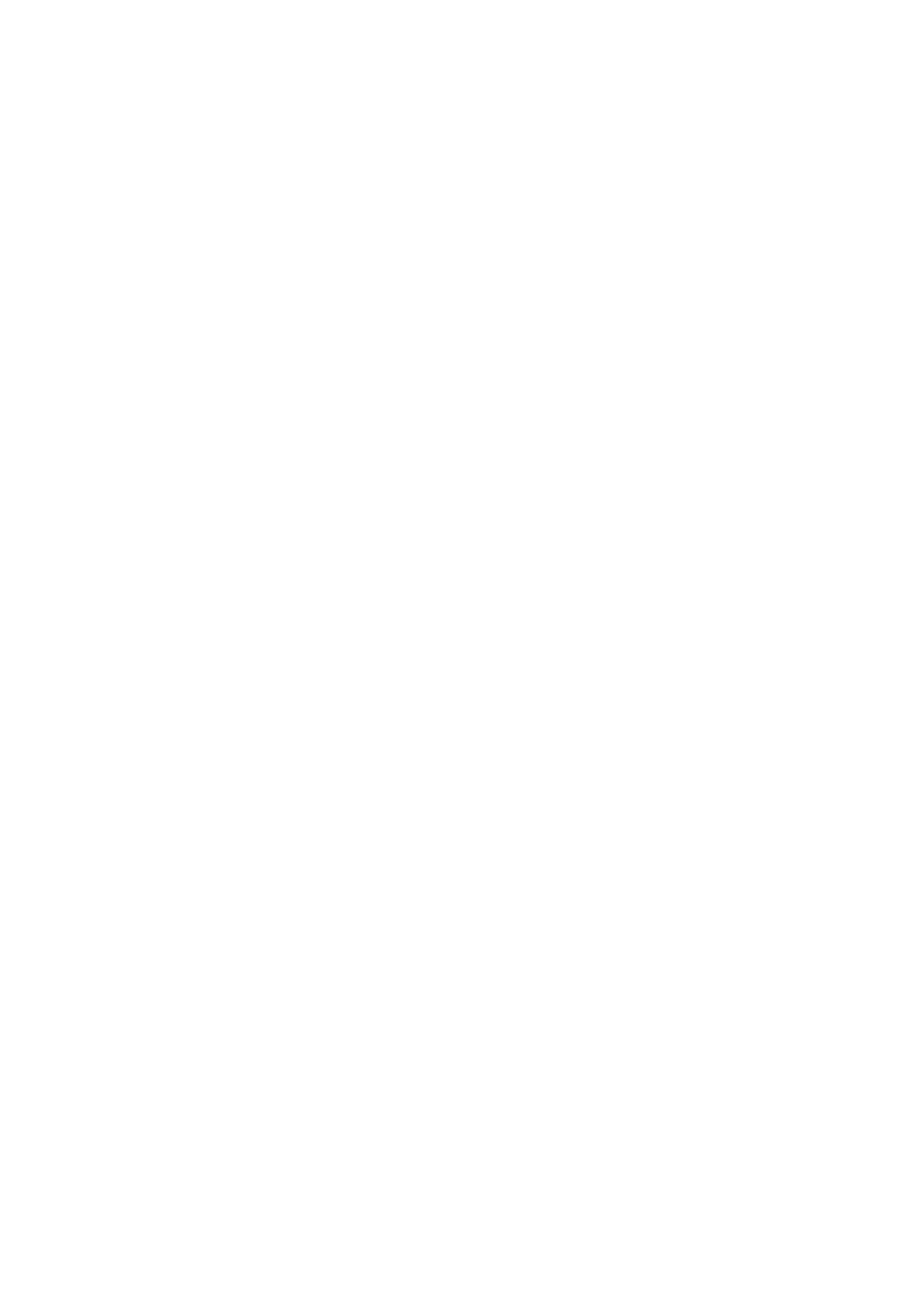# **Identifying Labour Market Dynamics using Labour Force Survey Data**

Concha Artola

Servicio de Estudios, Banco de España, Madrid.

&

Una-Louise Bell

Zentrum für Europäische Wirtschaftsforschung,

L7, 1 · D-68161 Mannheim.

#### **ABSTRACT**

This paper evaluates the appropriateness of the standard methodologies and the quality of the data frequently used to analyse labour market dynamics in Europe. Our results indicate that, due to recall error and heterogeneous survey design, the retrospective approach tends to result in a considerable number of spurious transitions being recorded. Whilst the use of quasi-longitudinal data should overcome such problems, sample attrition and more importantly, misclassification error, is shown to result in significant over-reporting of transitions. Studies which failure to allow for the error structure of the underlying data are therefore, likely to be subject to considerable bias.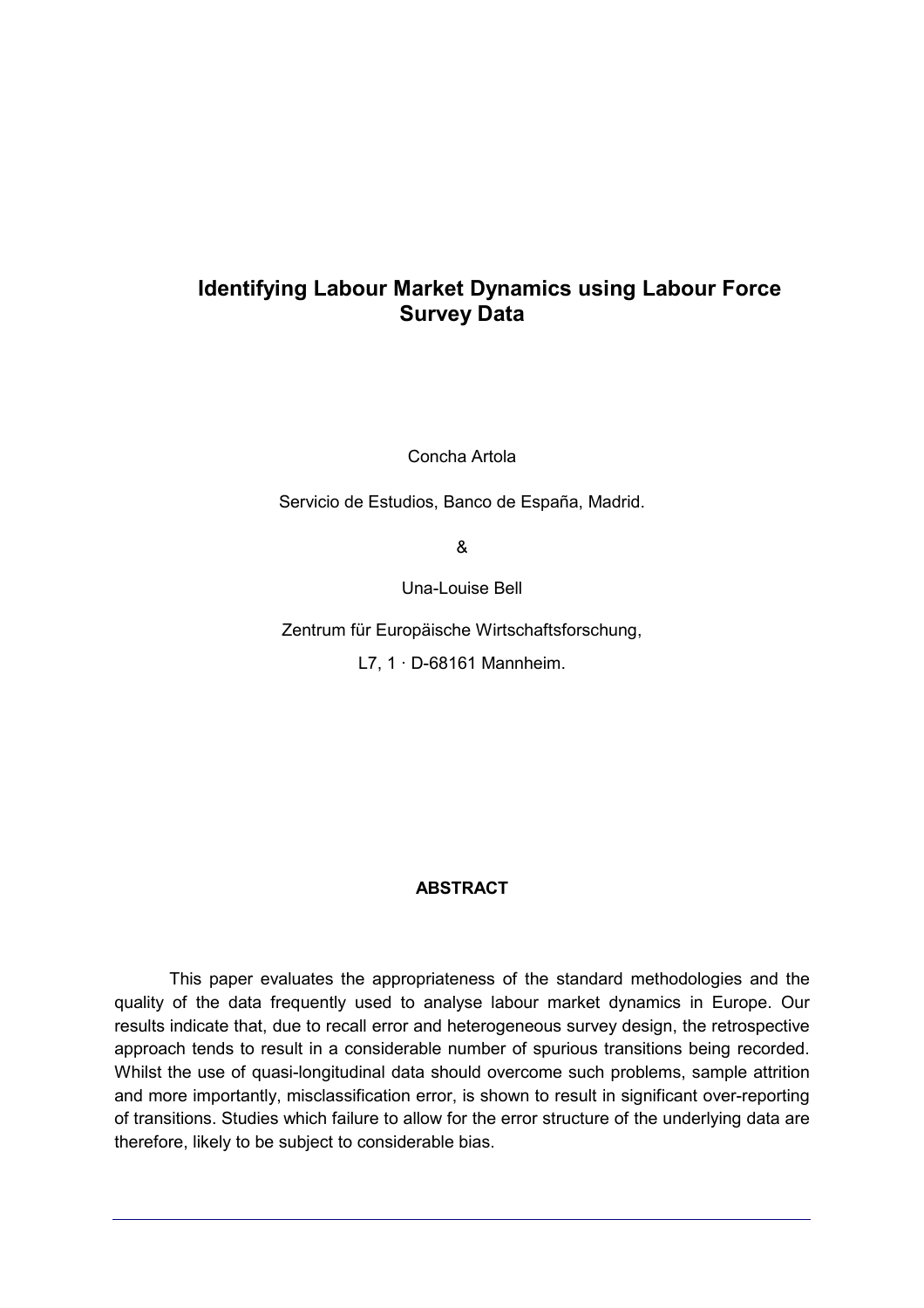#### **Non-Technical Summary**

Labour market research has, over the past two decades, increasingly focused on the dynamic, as opposed to stocks, characteristics of the labour market. Many of the empirical studies have been conducted using the national Labour Force Survey (LFS) data, researchers either adopting: the set of *retrospective questions,* or exploiting the sample design of the survey, which allows for the construction of panels of short duration (a strategy referred to here as the *matched files approach*), in order to study labour market dynamics. In contrast to the US, little attention has, however, to our knowledge been paid to the reliability or appropriateness of LFS data for the identification of labour market transitions in Europe. Yet, the consequences of the use of raw LFS data in an analysis of labour market dynamics can be of paramount importance: the failure to correct for erroneous data caused for example, by misclassification, will in studies based on individual records matched across consecutive waves of the LFS, typically result in a considerable over-estimation of labour force dynamics, since an individual who is correctly classified in one survey and incorrectly classified in the next, will be recorded as having made a transition, even though his labour market activity has not changed between the two periods.

In this paper therefore, we provide an overview of the potential pitfalls to avoid when trying to measure labour market dynamics and to offer some evidence as to the size, and the nature, of the bias likely to be introduced into studies which fail to account for the error structure of the underlying data. In section one, we evaluate the appropriateness of the methodologies frequently adopted in the literature to measure labour market turnover, highlighting in the course of this evaluation a number of difficulties which arise due to both the specific nature of the underlying LFS data and the respective characteristics of these alternative methodologies. In section two, an attempt to gauge the magnitude of the errors associated with the individual shortcomings of these alternative approaches is made using the Spanish LFS, in conjunction with previously under-utilised information obtained from Spanish re-interview surveys.

The evidence presented illustrates that the implementation of the conventional methods to unadjusted national labour force survey data is likely to result in a considerable over-estimation of the extent of labour market dynamics, tending to give rise to an increase in the number of transitions and a reduction in the number of continual states. The ramifications of these findings for empirical studies of both labour market transitions and behaviour models of duration would therefore appear somewhat problematic, since failure to allow for the error structure of the underlying data is likely to result in seriously biased results. More specifically, the survey validation work of section 2 illustrates that the combination of both recall errors and heterogeneous survey design results in the retrospective information of the national labour force surveys being subject to considerable error. This is ultimately reflected in the generation of a not insignificant number of spurious transitions, particularly between the stock unemployment and out of the labour force, thus producing a distorted image of the extent of labour market turnover. Whilst the identification of labour market transitions using the matched files approach should, in theory, produce a considerably more accurate measure of the underlying dynamics of the labour market, the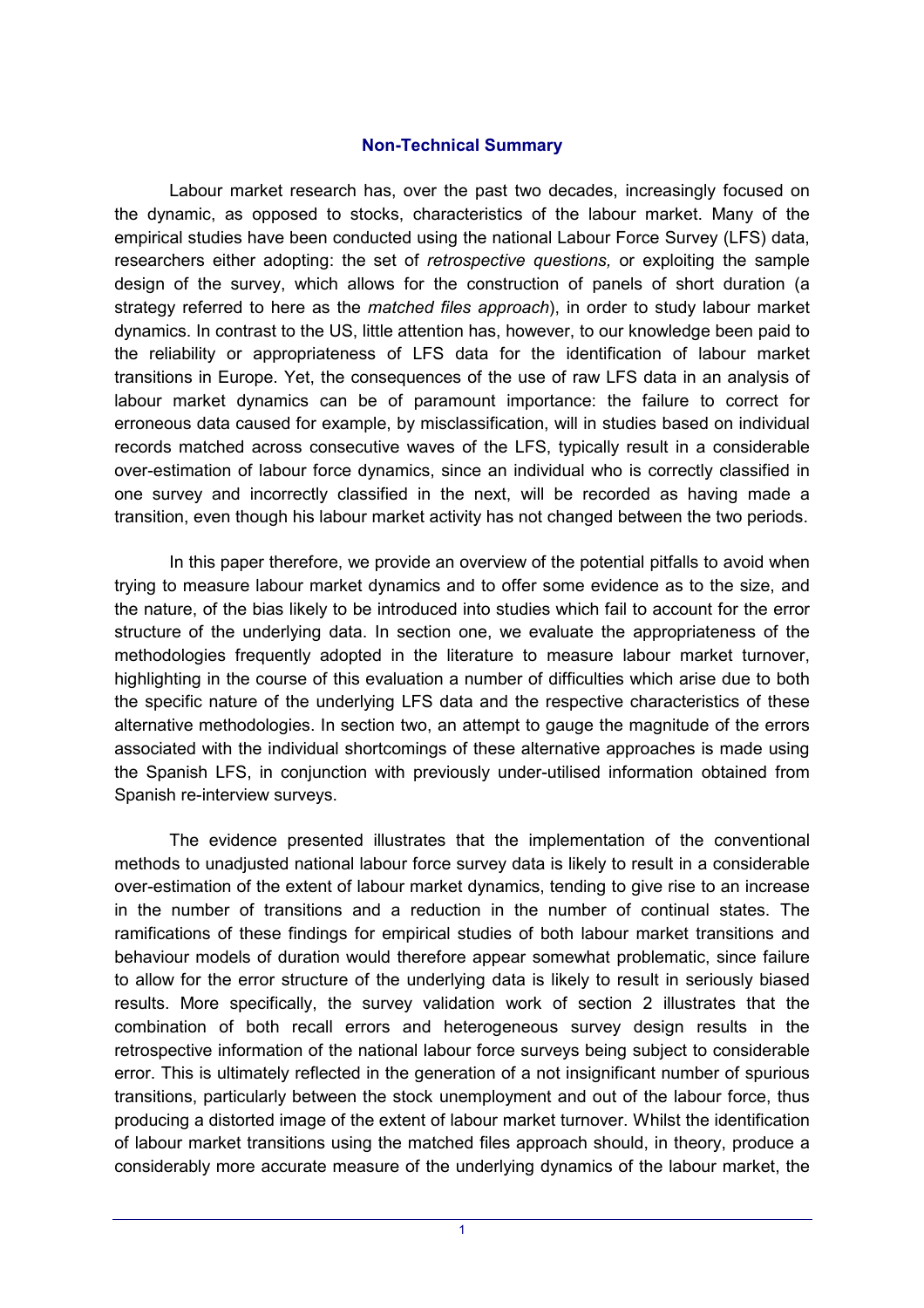results of section 2.2, which are consistent with those found in the US, clearly indicate that measures of labour market dynamics based on the use of unadjusted matched labour force data are also (due to the problems of sample attrition, but more importantly, the presence of significant errors in classification) subject to considerable error. If unaccounted for, such errors once again result in considerable biases being introduced into the gross flow data.

Finally, we conclude by providing an illustrative example of one of the ways in which estimated error probability rates can be used to adjust the underlying data, so as to correct for potential errors arising from the use of the matched files approach. The results obtained suggest however, that the techniques used in the US to correct observed flow data for the presence of misclassification error would not seem to be universally appropriate. In the Spanish case, for example, they result in an over-adjustment of the gross flows, particularly between the ambiguous states of unemployment and not in the labour force, ultimately resulting in these cases in negative adjusted flows. It has been suggested that one possible reason for this over-adjustment could be that the assumption of independent error classification underlying these adjustment techniques may not in fact be valid. Further work is therefore required in order to acquire some knowledge as to the nature of the stochastic process generating the error responses.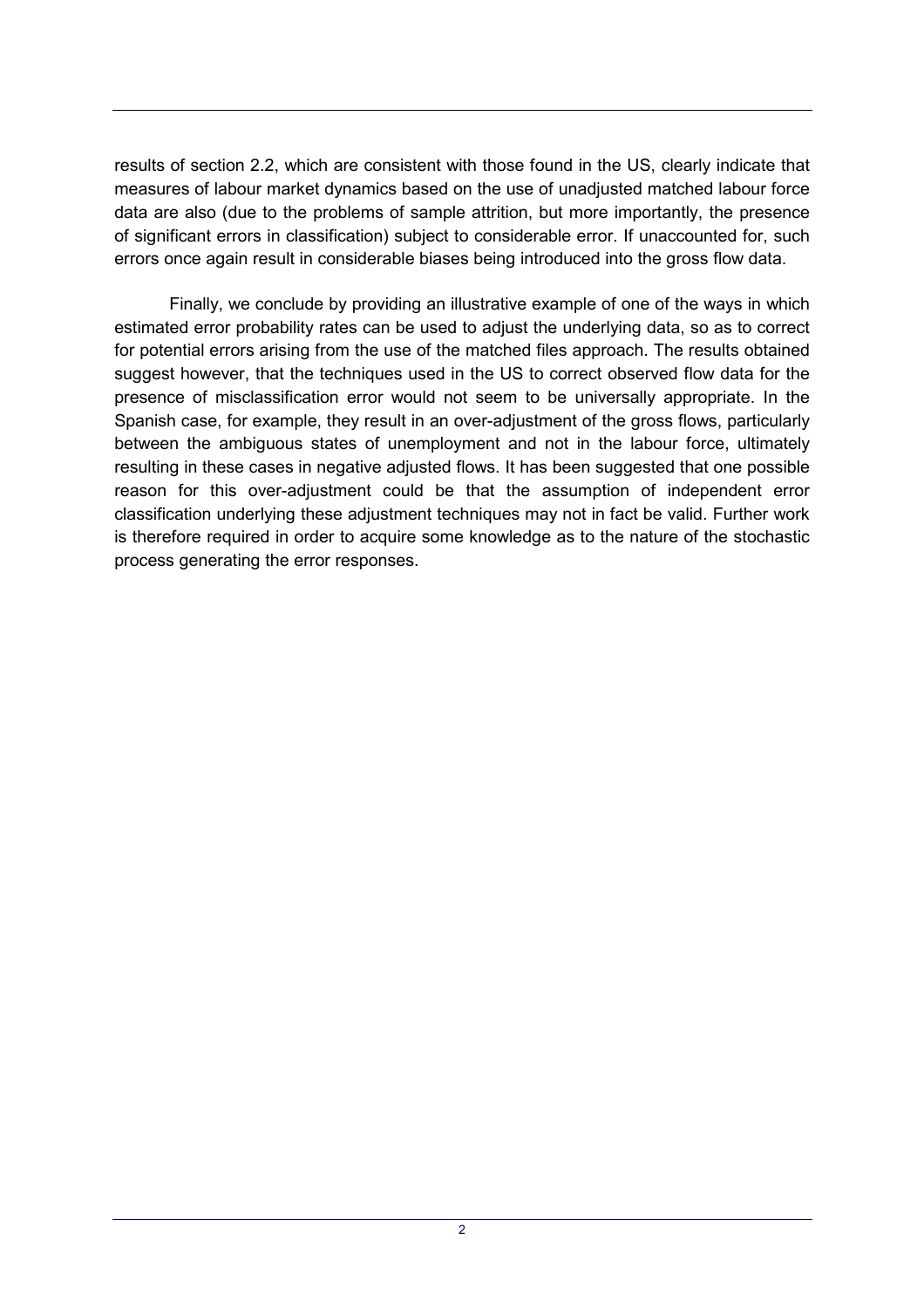# **IDENTIFYING LABOUR MARKET DYNAMICS USING LABOUR FORCE SURVEY DATA1**

Labour market research has, since the late 1980's, increasingly focused on the dynamic, as opposed to stocks, characteristics of the labour market. This more recent literature has been developing along two distinct paths: i) an analysis of gross labour market flows<sup>2</sup>; and ii) a microeconometric analysis of the determinants of individual labour market transitions<sup>3</sup>. Many of these studies have been conducted using the national Labour Force Survey (LFS) data, researchers either adopting: the set of *retrospective questions,* or exploiting the sample design of the survey, which allows for the construction of panels of short duration (a strategy referred to here as the *matched files approach*), in order to identify labour market transitions.

Whilst the use of LFS data to analyse labour market dynamics has generated an extensive volume of literature both in the US and Canada (see for example, Abowd & Zellner (1985), Fuller & Chua (1985), Poterba & Summers (1986, 1995), Meyer (1988), and Chua & Fuller  $(1987)^4$ , little attention has to our knowledge been paid to the reliability/appropriateness of LFS data for the identification of labour market transitions in Europe. Yet, the consequences of the use of raw LFS data in an analysis of labour market dynamics can be of paramount importance: the failure to correct for erroneous data caused for example, by misclassification, will in studies based on individual records matched across consecutive waves of the LFS, typically result in a considerable over-estimation of labour force dynamics, since an individual who is correctly classified in one survey and incorrectly classified in the next, will be recorded as having made a transition, even though his labour market activity has not changed between the two periods. The implications of this for empirical work are self-evident: If the objective of the study is either duration analysis or the

 $\overline{a}$ 

<sup>&</sup>lt;sup>1</sup> We are grateful to Olympia Bover, Tin Chiu Chua, Jesus Gonzalo, Guillermo Llorente, Oreste Tristani, Elizabeth Villagomez and two anonymous referees for their comments and suggestions, and to Florentina Alvarez and Luis del Barrio for their insight into the Spanish Labour Force Survey. We would also like to thank Luis Gonzalez Sanchez, Antonio Casado and Adrian Repilado for their help with the SAS programming.

 $^2$  See for example, Blanchard & Diamond (1990, 1992), Davis, Haltiwanger & Schuh (1996), Burda & Wyplosz (1990, 1993), Konnings (1993), Antolìn (1994, 1995, 1996), Gomez & Dolado (1995).

<sup>3</sup> See Katz & Meyer (1990), Clark & Summers (1979), Narendranathan & Stewart. (1993), Peracchi & Welch (1994), Arulampalan & Stewart (1995), Alba (1996a, 1996b, 1997a, 1997b), Bover et al. (1996) and Portugal & Addison (1997).

<sup>4</sup> This work being a by-product of the general debate which took place towards the end of the 1970's as to the extent of labour market turnover. To summarise, a number of academics such as Feldstein (1973) and Hall (1972) argued that the US labour market was actually characterised by a considerable degree of mobility, with the majority of unemployment being largely frictional in nature and individuals experiencing very short unemployment spells. Others such as Akerlof & Main (1980), Clark & Summers (1979) and Poterba & Summers (1986) however, strongly rejected this idea. They argued instead that unemployment durations were actually much longer than those implied by simply looking at the raw labour force data. Their reasoning was that the use of national labour force surveys for the measurement of labour market turnover was in itself problematic, in that the use of such surveys, which are originally designed to provide cross-sectional images of the economy at specific points in time, to create quasi-longitudinal databanks tends to result in a considerable amount of noise, due for example, to misclassification errors and mismatching of individual records over time, entering into the longitudinal data. This leads a distorted picture of the degree of dynamism of the market.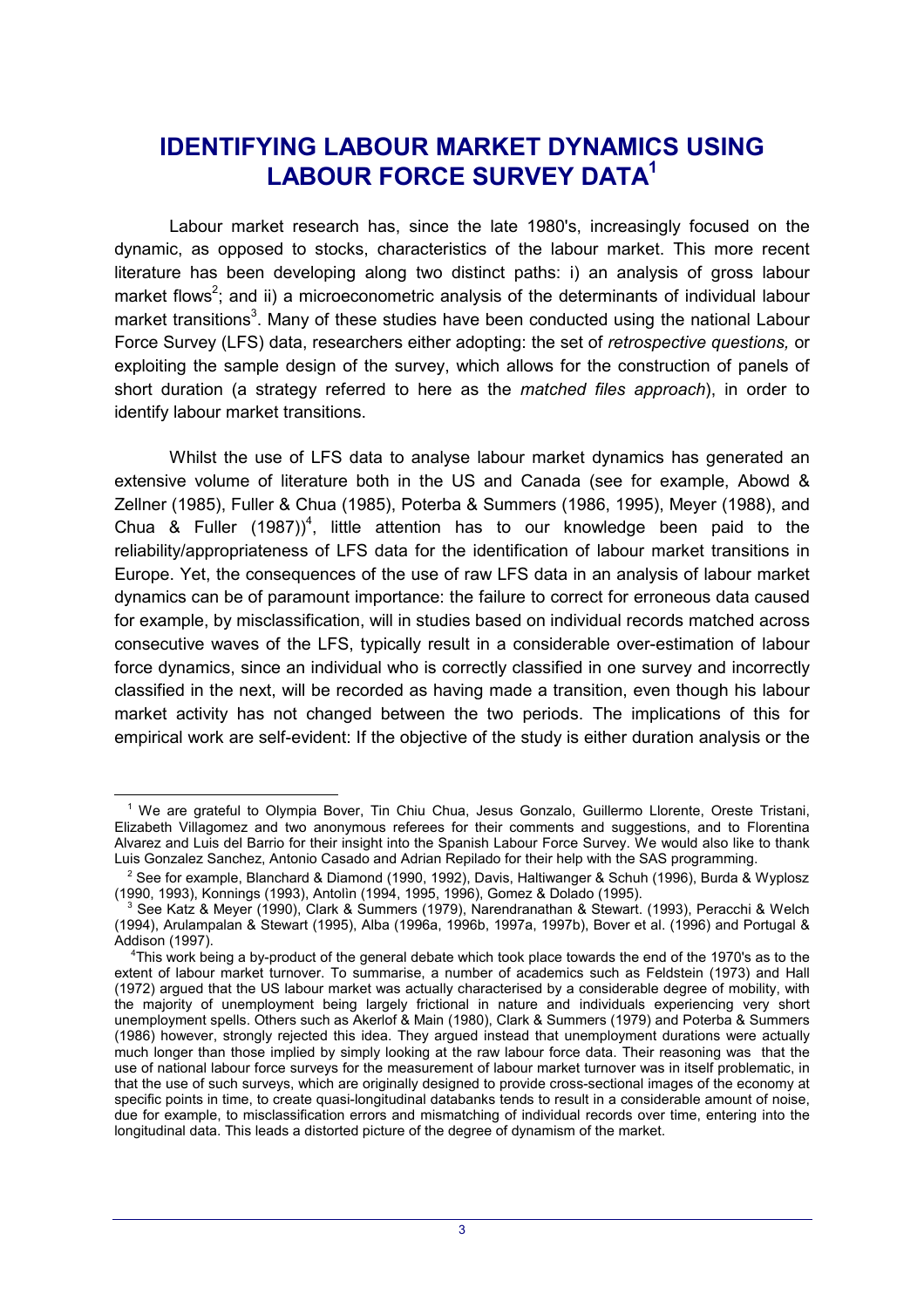measurement of labour market dynamics, then research using unadjusted data is likely to be subject to considerable error<sup>5</sup>.

In this paper therefore, we assess the magnitude and ramifications of the use of LFS data in studies focusing on the dynamic nature of the labour markets in countries which differ considerably from the US. The objective is to provide an overview of the potential pitfalls to avoid when trying to measure labour market dynamics, and to offer some evidence as to the size, and the nature, of the bias likely to be introduced into studies which fail to account for the error structure of the underlying data. In section one we evaluate the appropriateness of the methodologies frequently adopted in the literature to measure labour market turnover, highlighting in the course of this evaluation a number of difficulties which arise due to both the specific nature of the underlying LFS data and the respective characteristics of these alternative methodologies. In section two, an attempt to gauge the magnitude of the errors associated with the individual shortcomings of these alternative approaches is made using the Spanish LFS, in conjunction with previously under-utilised information obtained from Spanish re-interview surveys. Finally, we conclude by providing an illustrative example of one of the ways in which the error probability rates estimated in section 2.2 can be used to adjust the underlying data, so as to correct for potential errors arising from the use of the matched files approach. The results obtained suggest however, that the techniques used in the US to correct observed flow data for the presence of misclassification error would appear to be inappropriate for Spain, since in the Spanish case they result in negative gross flows across a number of labour market states $^6$ . Whilst this over adjustment obviously tends to question the validity of the underlying assumptions of such methods, it is argued that access to more disaggregated re-interview survey data is required before the much needed additional research can be carried out in this area.

## **1. Measuring Labour Market Turnover: retrospective questions versus the matched file approach**

In this section we assess the appropriateness of the retrospective information and the matched file approaches frequently adopted in the literature to obtain measures of labour market dynamics. Such an evaluation by its very nature, also allows us at the same time to assess the quality of the underlying data used in such studies.

 <sup>5</sup> Poterba & Summers (1986) for example, in their analysis of the effects of unemployment benefits on unemployment transitions, conclude that "the sensitivity of spell duration to UI (unemployment insurance) is substantially greater when the transition probabilities are corrected for classification error, in part because this correction reduces the level of the estimated unemployment escape rate".

<sup>&</sup>lt;sup>6</sup>Note however, that Poterba & Summers (1986) also obtain negative flows for prime age males in their (1986) study of the correction of gross labour market flows disaggregated according to both age and sex.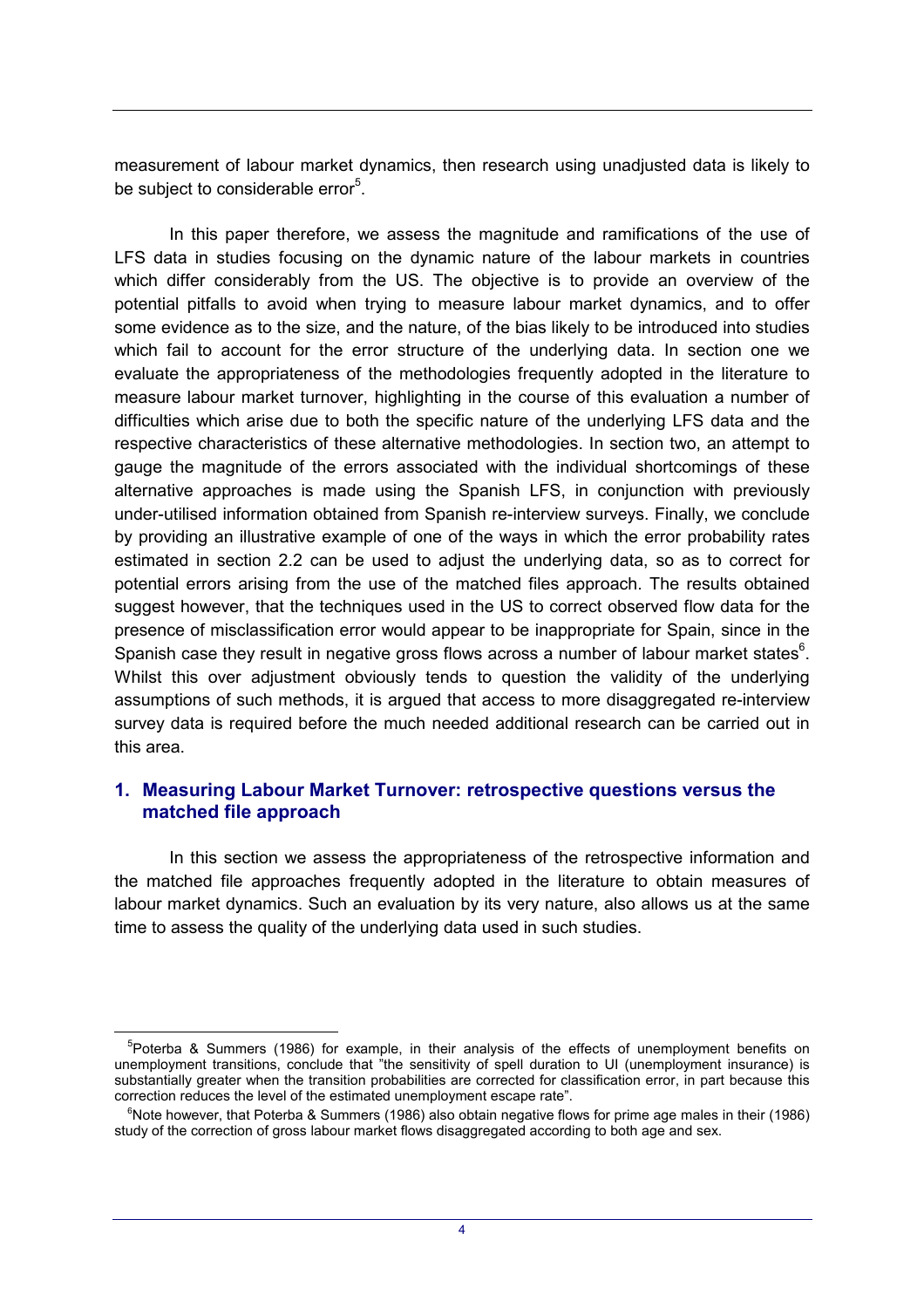#### **1.1 The Retrospective Information Approach**

 $\overline{a}$ 

National labour force surveys typically contain a significant amount of retrospective information regarding an individual's previous labour market activity. Such retrospective information tends to be concentrated into two distinct types of questions: those relating to the duration of specific events, be it employment, unemployment or search related duration questions; and those referring to an individual's previous labour market status<sup>7</sup>. In view of their nature, the latter tend to suffer from problems arising from both heterogeneous sample design and recall error bias, whilst the former tend to be particularly susceptible to various facets of the recall error problem $8$ .

*Recall Error and Previous Labour Market Status*: Whilst it may be reasonable to expect a respondent to provide an accurate answer to his *current* labour market status at the time the survey is being carried out, it is more questionable whether he will be able to accurately recall his labour market status at some specified time in the past<sup>9</sup>. This recall error problem is further accentuated by the fact that the LFS questionnaires are often actually answered by any adult (individual over the age of 16) member of the household, who then answers on behalf of all the members of the family. A situation in which an elderly grandmother or young son (individuals whose reliability as conveyers of accurate information is highly questionable) responds for the entire household cannot therefore, be ruled out. Moreover, when it comes to having to recall the previous labour market activity of other household members, it is highly likely that the respondent will only be able to accurately recall events which are "salient" for the household unit, such as the loss of employment of a father, or main income earner (individuals who are not normally subject to periods of unemployment)<sup>10</sup>. It would appear reasonable to assume that this particular aspect of recall error is likely to be a more acute problem in labour markets, such as the Spanish one, where a large percentage of individuals are currently employed under temporary contracts of very short duration and thus subject to a greater degree of turnover.

*Recall Error and Duration Data*: Recall Errors are also an important problem in the other type of retrospective questions, i.e. those dealing with spell duration. Analyses of unemployment spells as measured in *CPS* data by Poterba & Summers (1983) and Bowers & Horvarth (1984), illustrate that errors in reported unemployment duration are substantial

<sup>7</sup> The US Labour Force Survey for example, includes in January of selected years, a supplementary section on occupational mobility and job tenure which, among others, contains a set of questions, usually addressed only to those currently employed, on their labour market status one year prior to the current survey.

<sup>8</sup> See Akerlof & Yellen (1986) and Mathiowetz & Duncan (1998) for a more in-depth overview of these issues.

<sup>&</sup>lt;sup>9</sup>It is now widely accepted, amongst for example psychologists, that with the exception of 'salient' events, an individual's memory decays over time with the reported rate of the occurrence of an event being a decreasing function of the predetermined recall period. A salient event is one which is deemed to be of relatively greater importance to the individual. In terms of labour market activity, examples of such events are likely to be redundancy from a stable job or long periods of unemployment.

 $0$ Evidence of this being found in the comparison of retrospective and contemporaneous measures of unemployment carried out by Akerlof & Yellen (1986). Their results suggest that the retrospective measure of unemployment is larger for those groups for which unemployment is to be considered as a more serious situation, i.e. prime age males and both men and women over 55.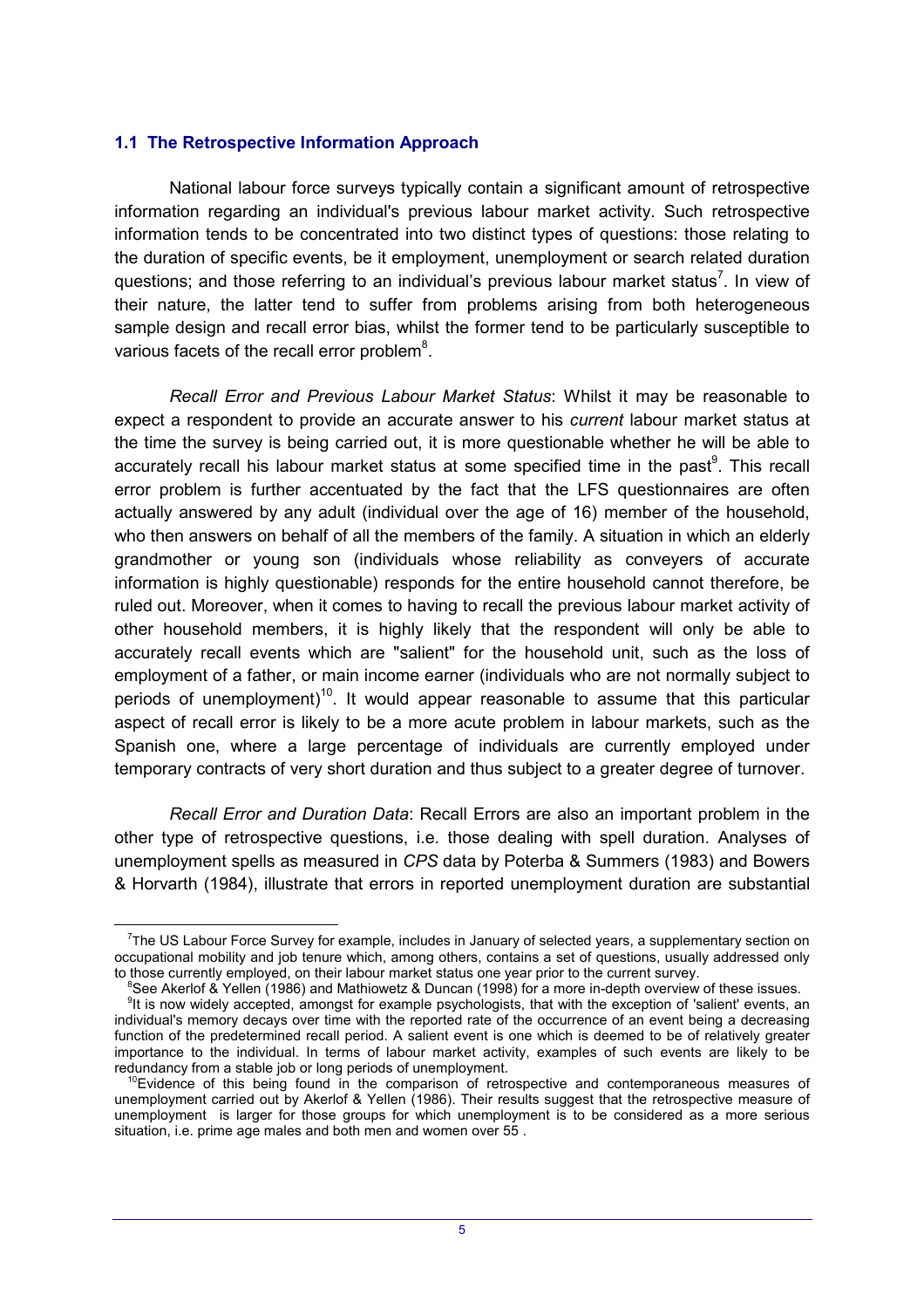(3 out of every 4 survey respondents reporting inconsistent unemployment duration over consecutive surveys), with these inaccuracies tending to be an increasing function of unemployment duration itself, i.e. the long-term unemployed tend to understate the duration of their unemployment spell, while the opposite is true for people in short unemployment spells.

*Heterogeneous Survey Design*: A further problem researchers often have to overcome when using retrospective questions either to create retrospective measures of the labour market stock or to identify labour market transitions, is the inconsistency of both the survey design and the classification procedures adopted in the contemporaneous and retrospectives segments of the survey. More specifically, the restrictive nature of the retrospective questions often inhibits a consistent/homogenous identification of an individual's labour market status over the two time horizons under consideration $<sup>11</sup>$ . It is not</sup> difficult to envisage how such differences in the assignment of labour market status could lead to a significant number of misclassifications, particularly in the case of those individuals with relatively weak levels of labour force attachment. The fact, for example, that the retrospective survey does not involve any degree of detailed questioning with respect to job search activity would tend to imply that a discouraged worker (who wants to work, but is not actively searching) will tend to be contemporaneously classified as not in the labour force (NILF), but retrospectively as unemployed. In a similar vein, Ureta (1987) illustrates that someone with minimal search effort in the reference week, tends to be classified contemporaneously as being unemployed, but retrospectively as NILF. One reason is that there is relatively more pressure, due for example to issues of benefit eligibility, to answer positively to job search requirement activity questions in the contemporary survey than in the retrospective one.

The implications of such issues for the accurate identification of labour market transitions is evident from the results of Levine (1990), who finds that 35-50% of individuals contemporaneously classified as being unemployed in *t* fail to report retrospectively, when interviewed in  $t+1$ , periods of unemployment in  $t^{12}$ . Whilst some of this difference is undoubtedly due to recall errors, a large proportion of this difference is to be attributed to misclassifications arising from differences in both survey design and the classification procedures used in the contemporaneous and retrospective definitions of unemployment. More specifically, Levine argues that the retrospective measure of unemployment in *CPS* requires, due to the characteristics of the survey, greater labour force attachment than is required to be classified contemporaneously as unemployed*.*

l

 $11$ Labour market status, for example, is typically self-reported by individuals in the retrospective part of the questionnaire, whereas current labour market status is normally assigned by the interviewer on the basis of the interviewee's response to a series of questions regarding his contemporaneous labour market activity.

 $12$ Failure to report retrospective unemployment does however, differ considerably across demographic groups: with 58% of females and youths failing to report retrospective unemployment, compared to 32% of prime age males.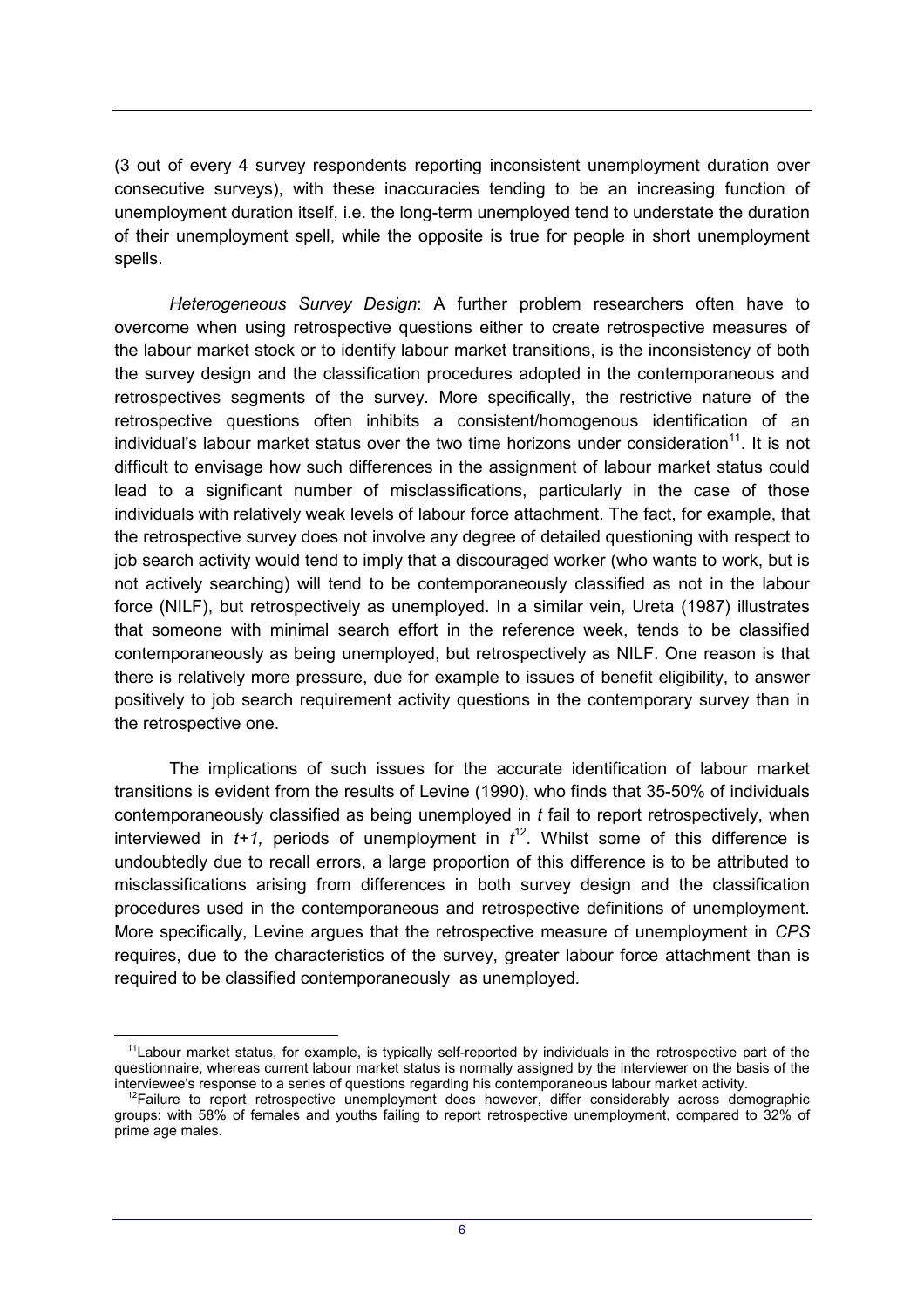#### **1.2 The Matched Files Approach**

 $\overline{a}$ 

The matched files approach exploits the rotating panel structure of the national labour force surveys, whereby a selected household remains in the sample for a number of consecutive periods before being replaced by a newly surveyed household<sup>13</sup>. This rotating characteristic allows researchers to construct longitudinal data by matching records for the same individual across a number of consecutive periods (surveys), before he or she eventually leaves the sample.

In contrast to the retrospective question approach where one has access to retrospective information for almost the entire labour force survey, the matched files approach, by its very nature, suffers at the outset from a progressive loss of the panel component over time<sup>14</sup>. Despite this relative disadvantage, one would expect that the ability of the researcher using the matched files approach to track individuals over a specific length of time would eliminate the errors associated with the retrospective approach, thus producing a more reliable picture of the underlying dynamics of the labour market. Unfortunately, a sizeable literature in the US has demonstrated that, in practice, this tends not to be the case, with the matched files approach itself being subject to a number of specific problems, namely sample attrition and misclassification errors, which unless corrected for, can have serious ramifications for the construction of labour market flows.

*Sample attrition* occurs when a household unit, which in principle should be covered by the survey, as it belongs to an ongoing rotation group, does not respond to the survey. This failure to respond may be due either to migration (a member of the household or the entire household unit itself leaving the sampled address)<sup>15</sup> or refusal or absence ('no one being at home when the interviewer called'). The extent of sample attrition can be quite significant; work by Abowd & Zellner (1985) for example, illustrates that approximately 7.5% of the previous month's respondents belonging to ongoing rotation groups cannot be located in the current month's survey, and approximately 7.5% of the current month's respondents cannot be located in the previous month's survey. Thus in the US, on average

 $13$ The majority of national labour force surveys currently adopt one of the following two forms of rotating schemes: i) the *r-m-r* scheme in which each selected household unit (address) remains in the survey for *r* consecutive periods, is dropped for the next m surveys and then re-enters for the following *r* periods before leaving the sample. The *CPS* is one example of this type of scheme, namely a 4-8-4 scheme carried out at monthly intervals. In any given month, researchers have in theory therefore, access to the previous month's records for three quarters of the respondents, and are able to match files for 50% of the current month's survey with the survey in the same month of the following year; and ii) the *r-* scheme in which the unit is interviewed for *r* consecutive periods before leaving the sample. The Spanish LFS, *Encuesta de la Población Activa* (*EPA*) which is carried out on a quarterly basis, is one example of this type of scheme, with the household being interviewed for six consecutive quarters. Each survey is composed of six different rotation groups, so that in quarter *t* individual records belonging to rotation groups 2 to 6 can be matched with those of the previous quarter. In principle then, one is able to match 5/6 of the records between two consecutive quarters and 1/3 of the sample from one quarter to the same period in the following year.

 $14$ If the rotation process is random, as it should be by design, this progressive loss of the panel component will not, however, introduce any bias into the estimation of the gross labour market flows.

 $15$ When "migration" occurs, the new occupants of the sampled address are included in the survey, in the same rotation group as the previous occupants, but flagged as new entrants.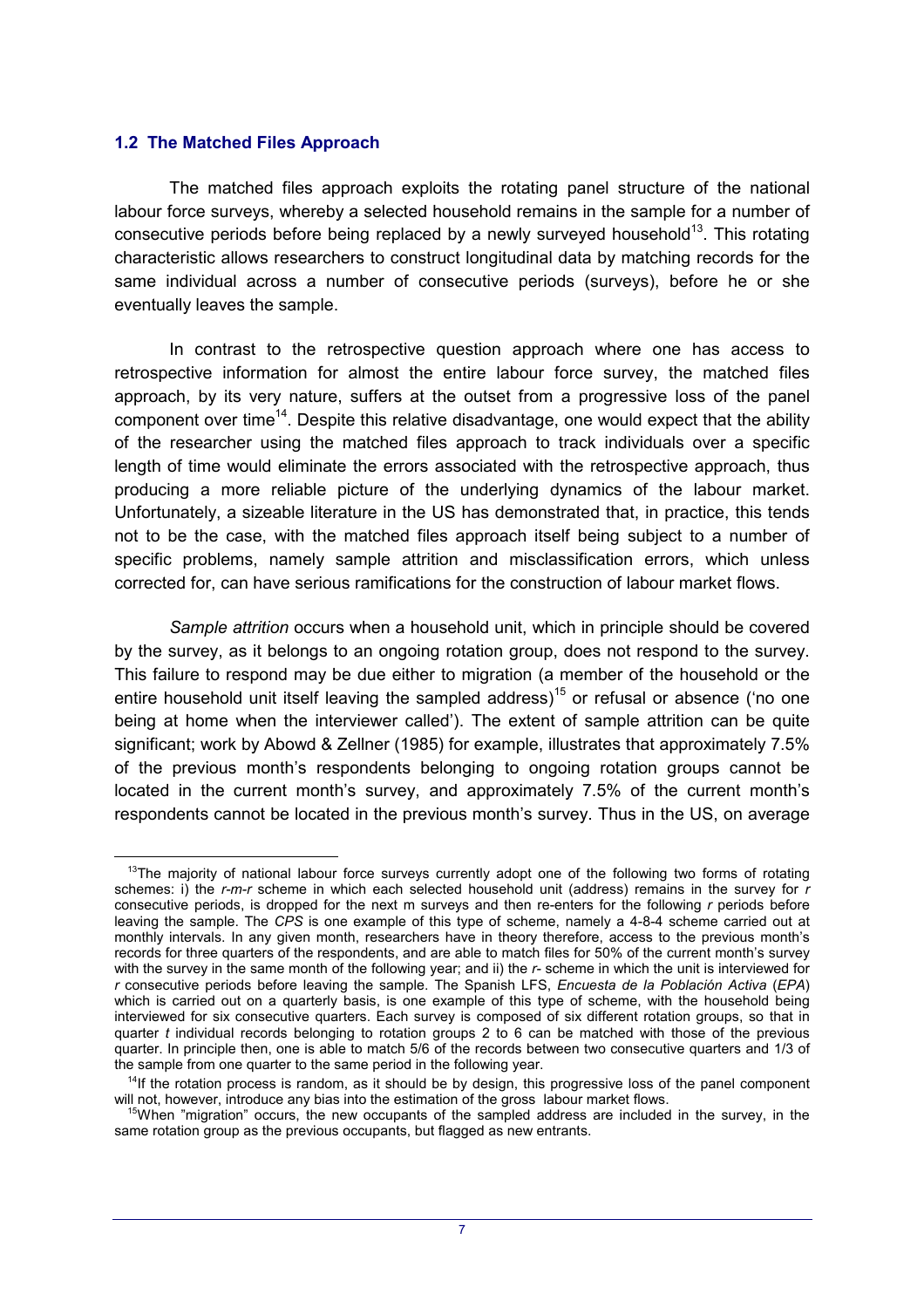15% of all those individuals who in theory should be matched across consecutive months cannot be matched at all. The available Spanish evidence (INE (1996)) also suggests that the fraction of attriters in Spain is both sizeable and exhibits a sharp seasonal pattern: between 6% and 8% of all the individuals who in theory should be able to be matched across consecutive quarters cannot actually be matched. This percentage rises to above 11% between the second and third quarters due to the vacation period involved.

It is important to note however, that if this attrition process is not random. In other words, if the behaviour of those in the outgoing rotation segment of the sample differs systematically from those who remain, estimates of labour market turnover based on the unadjusted data will be biased. A considerable amount of evidence does in fact suggest that attrition may not be random. Peracchi & Welch (1995) for example, conclude that "far from being random, success in matching persons across *CPS* files is systematically related to observable characteristics". More specifically, attrition is found to be concentrated amongst youths, being the result of household and individual mobility due to schooling, family formation and job search<sup>16</sup>. Available evidence for Spain also suggests that sample attrition in the Spanish LFS data is a non-random process. The results of the Moreno & Toharia (1998) study indicate that attrition is more frequent among women, individuals aged between 25 and 34 years, those with higher levels of education and household heads; and it is less frequent for unemployed individuals without previous work experience. Naturally, the bias produced by non-random attrition will be of particular importance when using the matched file data to estimate a behavioural model in which attriters and non-attriters systematically differ in a way that is not captured by observable characteristics.

*Misclassification errors*: which arise as a result of respondent errors, miscoding or interviewer errors  $17$ , are however the major pitfall that researchers have to overcome when using the matched files approach to obtain a measure of labour market turnover. The ramifications of misclassification for both the correct measurement of labour market flows and for the estimation of behavioural equations will, however, depend on the time-series nature of the errors themselves. In general, classification errors do not result in severely biased estimates of the population labour market stocks, but may result in biased estimates of the flows between states in two consecutive periods. This can be seen more clearly if one represents labour market transitions using a 3x3 contingency table (such as that of Table 1). For, if the true state of an individual who has remained in the same state for both of the time periods under consideration is observed with error in either *t* or *t+1*, then the

 $\overline{a}$ 

 $16$ It should be noted however, that the study by Pitts (1988) on the distribution of unmatched households illustrates that on average 42% of non-matchable individuals during the period 1979-1983 were in fact movers, whilst only 10% of the non-matchables were due to the fact that nobody was at home when the interviewer called. This result is, however, likely to be very dependent on the patterns of mobility prevalent in the US and thus cannot be generalised to other countries.

<sup>&</sup>lt;sup>7</sup>In the majority of national LFSs the unique identification code is only allocated at the household level, since these surveys are by their very nature household based surveys. Researchers are therefore forced to create "linking procedures" in order to be able to match records of the individual members of the household across consecutive surveys. Errors in classification will also occur, therefore, when incorrect matches are made.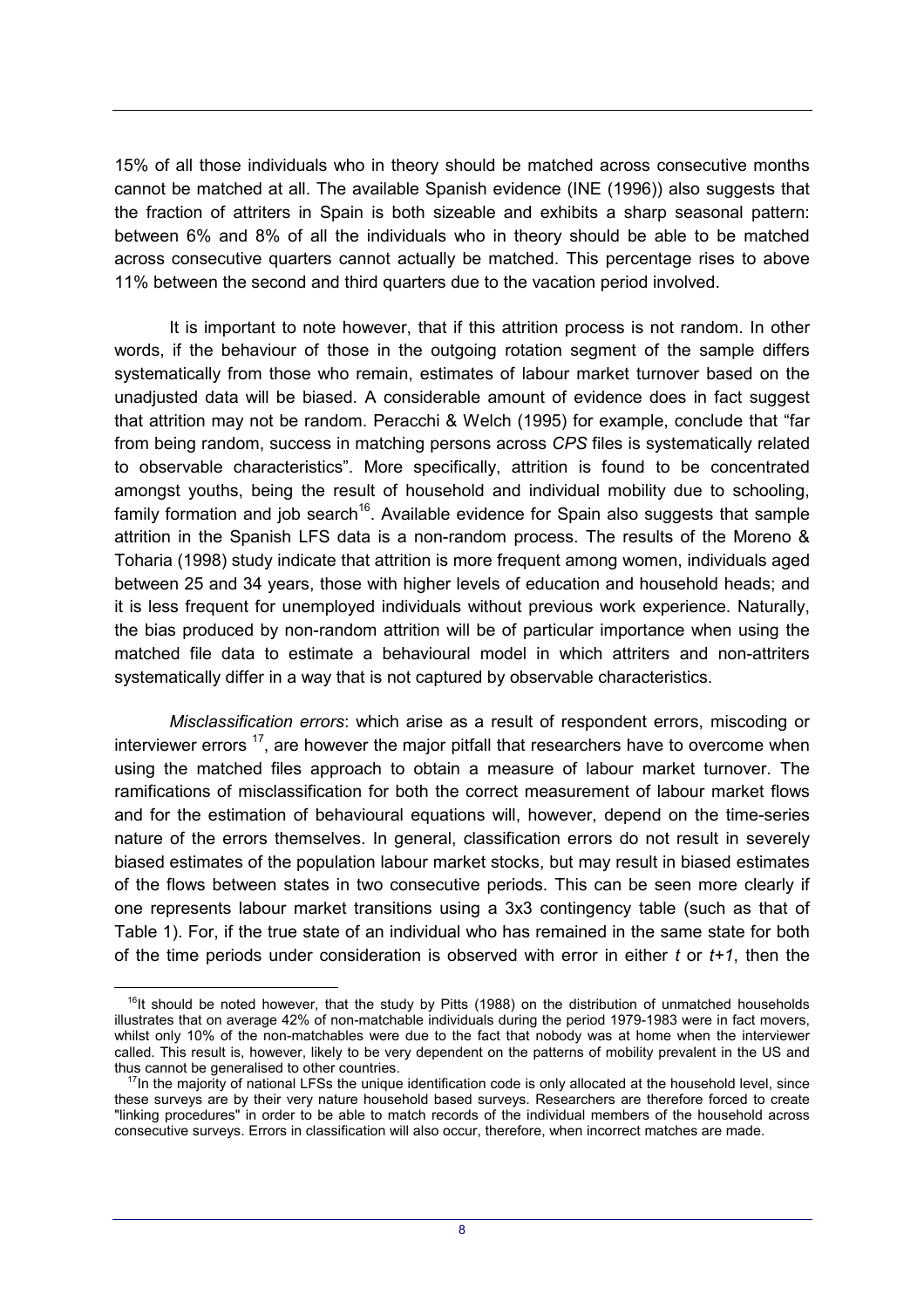individual will be recorded as having changed labour market state, and a transition, albeit spurious, will be observed, thus increasing the cell counts of the off-diagonal elements of the table. In contrast, misclassification on just one occasion for an individual who is truly changing states, can result in the individual being shifted to either the diagonal or to another off-diagonal cell of the table. However, as the majority of individuals remain in the same labour market state (in other words the diagonal cell counts far outweigh those of the off-diagonals), one will, providing misclassification errors in the two periods are not perfectly correlated, observe more movements from the diagonal cells to the off-diagonals, as opposed to from the off-diagonals to the diagonal. Misclassification errors which are independent across individual surveys will therefore tend to increase the number of reported changes. It is only when misclassification errors are perfectly positively correlated across time that the calculated gross flows will be unbiased.

## **2. How big are the errors associated with these problems likely to be?: an evaluation using Spanish labour market data**

To evaluate the accuracy and thus the usefulness of the retrospective and matched files approaches for studies of labour market dynamics, information as to both the magnitude and the nature of the bias of the errors arising from the problems associated with the aforementioned methodologies is required. In this section therefore, the Spanish labour force survey, the *Encuesta de Población Activa* (*EPA*), is used to assess the ramifications of using the raw LFS data for studies of labour market dynamics. For, despite its repeated use (see for example, Antolìn (1995, 1996), Garcia Serrano (1996), Bover et al. (1996), Alba (1996a, 1996b, 1997) and Moreno & Toharia (1998)), little is known about the error structure of *EPA* survey data. What little knowledge we have, is to be gained from the quality control tabulations published at regular intervals by INE. The choice of Spain was, however, first and foremost dictated by both data availability and accessibility, and preliminary investigations indicating that the quality control information disseminated by INE readily lent itself to the analysis in hand<sup>18</sup>. Spain is, however, a somewhat interesting case study, given both the changes in employment legislation that have occurred over the past 10-15 years, and the continual emergence of an impressive array of statistics and empirical studies, which if to be believed, support/document the transformation of the Spanish labour market from a typical sclerotic one, to one which exhibits levels of turnover not that dissimilar to those of the US.

## **2.1 The Retrospective Approach**

l

In addition to its standard format, the *EPA* has in every second quarter since 1987 included a small supplementary section of questions referring to the individual's labour

<sup>&</sup>lt;sup>18</sup>Information on the quality control process implemented in other European LFS's would appear to be somewhat more difficult to obtain. In Italy for example, such information is only available for internal use within the national statistical office, ISTAT. Unfortunately, this lack of accessibility also prevents us from being able to ascertain the extent to which the evaluation procedures adopted in this section can be readily applied elsewhere in the EU.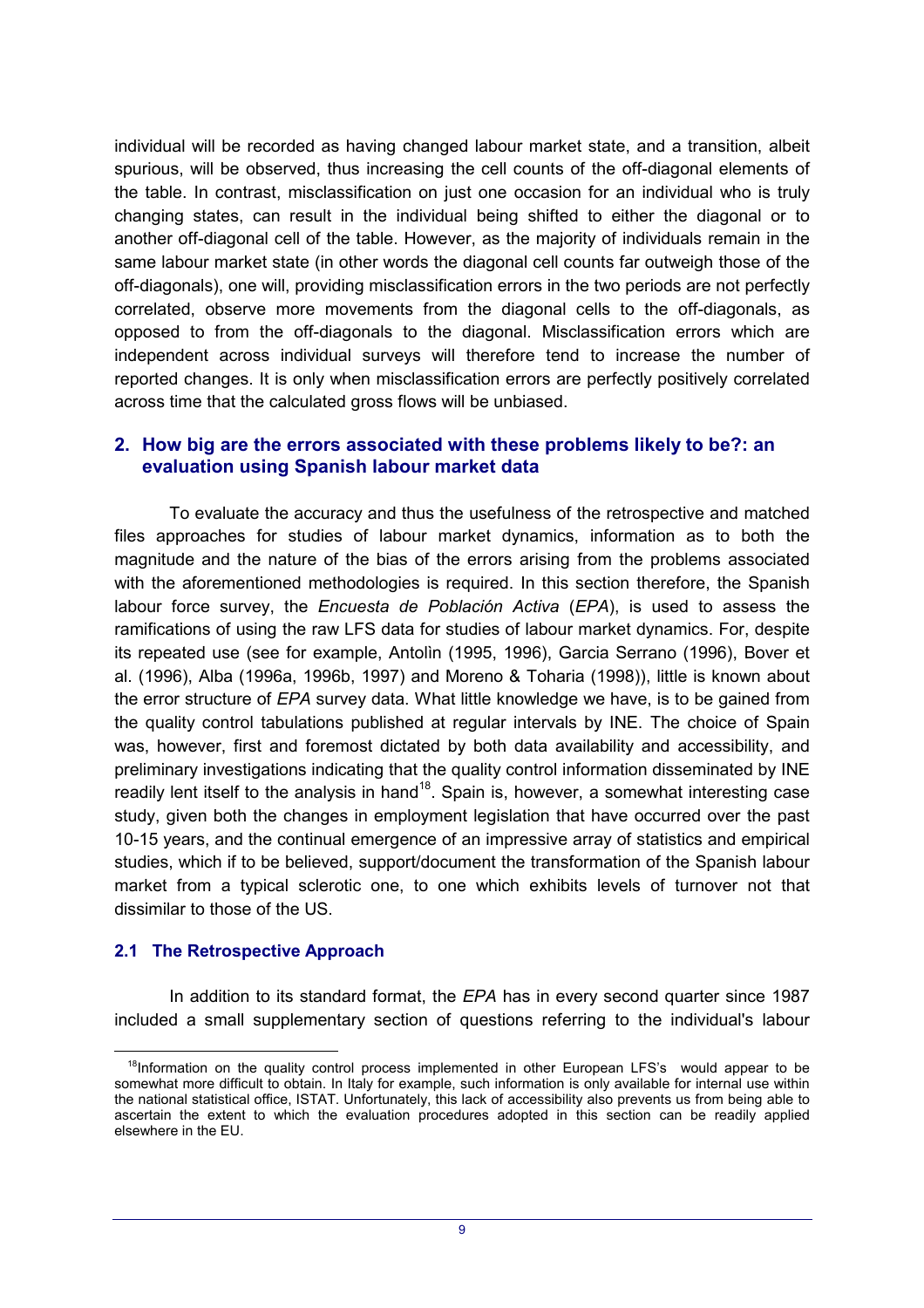market status 12 months prior to the current survey<sup>19</sup>. It is this retrospective information which has been used to identify transitions between labour market states across two different time periods. The accurate identification of a transition is, however, somewhat hampered by the considerable differences which exist with respect to both survey design and classification procedures between the contemporaneous and retrospective Spanish surveys. For example, in contrast to the regular *EPA* questionnaire, where responses to a much wider set of questions with respect to current labour market activity are used by the *interviewer* to assign labour market status, the *respondent* himself assigns the individual household members labour market status by classifying them into one of a number of predetermined categories in the retrospective part of the survey. More specifically, *current* labour market status is determined by the interviewer using declared information on a number of labour market characteristics, such as labour market activity; job search activity and availability, contained in the main body of the survey. Previous labour market status, on the other hand, is ascertained in an entirely different manner, simply by the respondent's allocation of individual household members to one of the following states: i) employed; ii) searching for employment; iii) available for work, but not actively searching; iv) military service; v) studying; and vi) other situations. Thus an individual is classified as: being out of the labour force if he is assigned to categories 3, 5 or 6; unemployed if he is assigned to category 2; and employed if assigned to category  $1^{20}$ . Moreover, the Spanish retrospective section contains no further information with respect to search activity, despite the fact that this issue is of fundamental importance to the contemporaneous classification of unemployment; the non-employed individual simply being asked in the retrospective part of the survey to declare whether he was looking for work, with no reference being made to the quality/extent of job search activity.

In this sub-section a combination of two different information sources is used to illustrate the magnitude of errors arising from the problems associated with the use of retrospective information, and thus ultimately the appropriateness of this approach as a means of measuring labour market flows. There are i) the aforementioned retrospective supplement to the labour force questionnaire, and ii) data obtained by matching individual records across various quarters of the labour force survey

This type of validation procedure is feasible, since the longitudinal characteristics of the *EPA* ensure that: i) in the second quarter of each year the *EPA* contains information on the labour market status 12 months prior to the current interview of the *N* individuals interviewed in the current quarter; and ii) the rotating panel nature of the *EPA* ensures that, in the absence of attrition, approximately one third of the current sample would have also been interviewed in the second quarter of the previous year (year 1). Thus for *N*/3 individuals, one has access to two different sources of information as to their labour market

l

 $19$ See appendix 1 for a detailed description of the questions contained in the retrospective supplement relating to the respondent's situation one year prior to the current survey.

<sup>20</sup>The *EPA* classifies men doing military service in a special category denoted *Poblacion Contada Aparte.*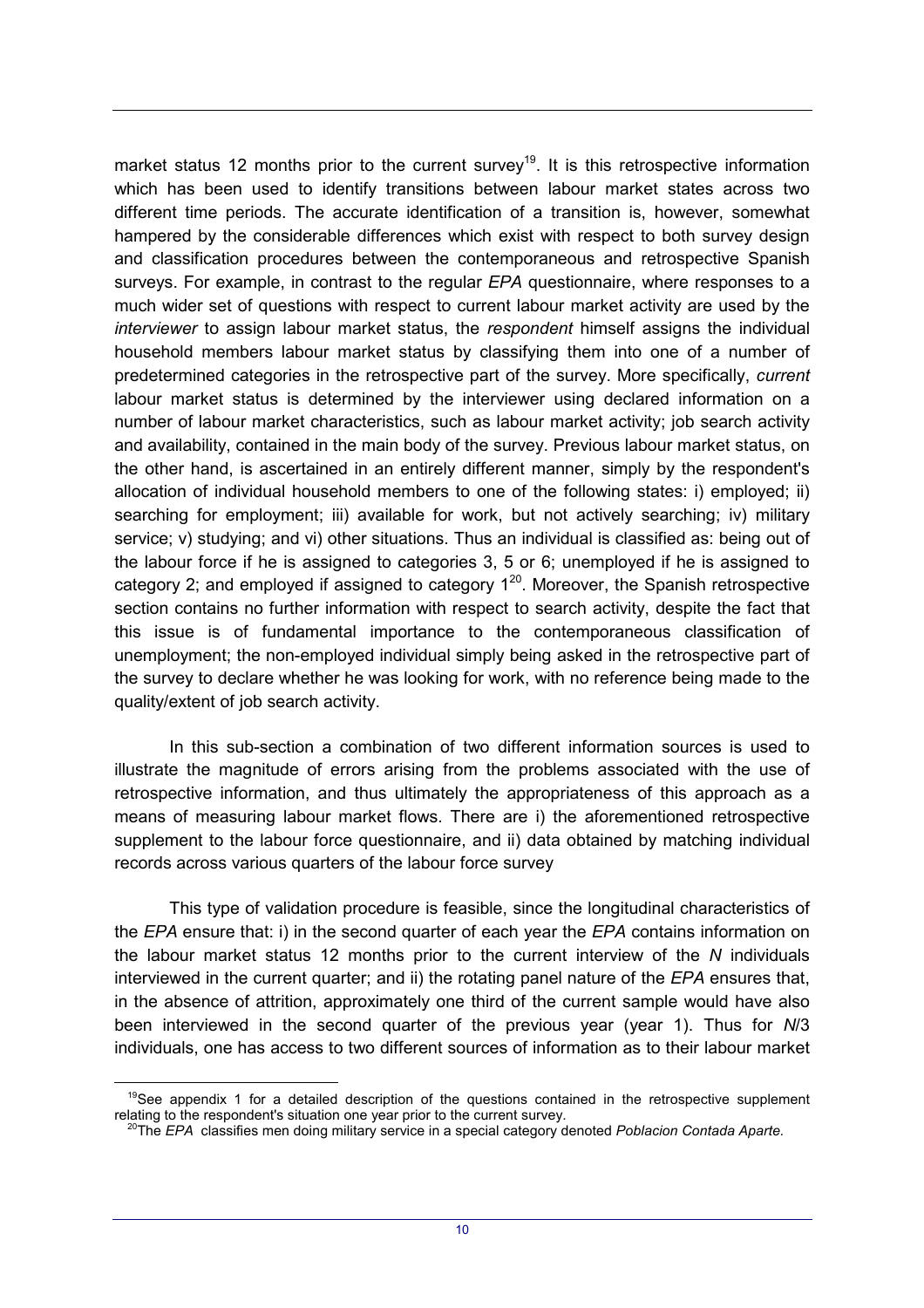status in the second quarter of year 1: i) the *reported* status during the interview which took place in year 1; and ii) the status which the individual *recalls* in year 2 he was in 12 months prior to the current interview. A comparison of these two sources of information provides us therefore, with a measure of the size and bias of the errors one encounters when attempting to construct flow data using the retrospective survey.

In Table 2, we reproduce statistics published in *INE* (1996) on *recalled* and *reported* labour market status (LMS) for the matched files of the second quarters of 1992 and 1993. If we assume that the reported LMS reflects the individual's *true state*, whilst *recalled* LMS is taken as an indicator of the true LMS, the fundamental question is then, how good an indicator is *recalled* LMS of an individual's *true* LMS? One simplistic measure of the overall accuracy of this indicator is the global index of agreement  $\prod_{\mathfrak{g}}=\Sigma\prod_{ii}$  , where  $\prod_{ii}$  is the proportion of individuals which are classified in state *i* both in the actual and *recalled* status. In the absence of errors, all the off-diagonal terms in the *recalled*-actual LMS matrix should be equal to zero, and  $\prod_0$  will be 1. Using the data in Table 2, a value of 0.94 is obtained for this index of agreement. This implies that, for the period second quarter 1992 - second quarter 1993, *recalled* labour market status would in fact appear to be a reasonable indicator of true labour market status<sup>21</sup>. A better measurement of agreement is however, the *kappa* index defined as:

$$
Kappa = \frac{\prod_{o} - \prod_{e}}{1 - \prod_{e}}
$$

where  $\prod$  represents the degree of agreement which is expected purely by chance. Thus if the two classifications (actual and *recalled* status) were statistically independent one would obtain that:

$$
\Pi_{ii} = \Pi_{i+} \cdot \Pi_{+i} ,
$$
  

$$
\Pi_{i+} = \sum_{j} \Pi_{ij} \quad \text{and} \quad \Pi_{+i} = \sum_{j} \Pi_{ji}
$$

In this case, the index  $\prod_{e}$  defined as:

l

$$
\prod_e = \sum_i \prod_{i+1} \prod_{+i},
$$

<sup>&</sup>lt;sup>21</sup>INE (1996) states that the proportion of classification agreement is high, so that the results obtained from retrospective questions can be considered reliable, and that a comparison of the marginal classifications, which are extremely similar, strongly supports this claim.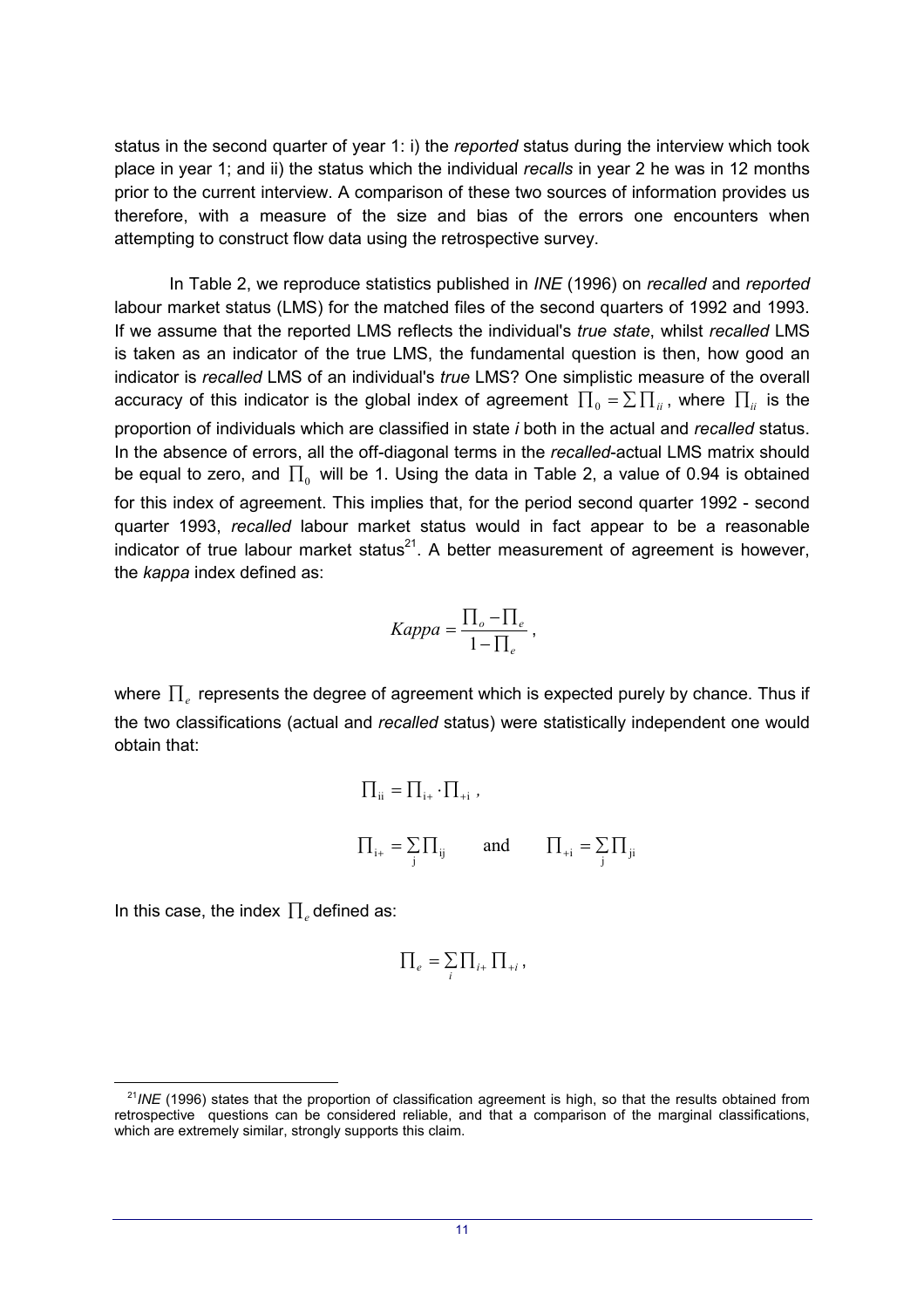will be equal to  $\prod_{\alpha}$ . The numerator in the definition of kappa provides us therefore, with the excess of agreement over the degree of agreement expected purely by chance (as reflected by  $\prod_e$ ).

In the denominator, instead of  $\prod_{\alpha}$ , we have 1, which is the maximum possible value of  $\prod_{\alpha}$ . Thus the *kappa* index relates the observed excess of agreement (over that which is produced merely by chance) to the theoretical maximum value of the excess of agreement, i.e.  $(1-\prod_{\ell} )$ . If one considers the two extreme values of this index, we have that: i) in the case of total agreement (in other words, zero inconsistencies),  $\prod_{\mathfrak{0}} = 1$ , and thus  $Kappa = 1$ ; ii) in the case of statistical independence, where the degree of agreement equals that expected by chance,  $Kappa = 0$ .

Using the information on recall and actual labour market status presented in table 2, an estimated value of  $Kappa = 0.89$  is obtained, with the associated standard error being equal to  $0.0063^{22}$ .

Whilst the fact that one obtains i) values close to 1 for the two measures of overall agreement we have considered and ii) very similar marginal distributions of observations across the three states would seem to suggest that *recalled* LMS is actually a relatively good proxy of the *true* LMS at any point in time, the fact that such measures are of little value when one attempts to assess the appropriateness of *recalled* LMS as the indicator to be used in the construction of labour market flows data is often overlooked. For, as is evident from the data presented in Table 2, there are in fact in a number of cases quite large discrepancies between *true* LMS and *recalled* LMS. More specifically, of those individuals who were actually employed 12 months prior to the current survey, 4.3% recall having been in another situation, and of those who were really unemployed, 26% recall being in another labour market state.

The ramifications of these inconsistencies for an analysis of labour market dynamics become more apparent if one compares the actual and spurious transitions across labour market states over the two sample periods presented in table 3. In Panel A we report the observed transition probabilities between the three states. Panel B, calculated using the data of table 2, contains the spurious transitions caused by recall errors. It is clearly evident that recall errors are, particularly in the case of transitions from unemployment, relatively important. For, whilst the observed rate of labour force withdrawal from unemployment from panel A, is equal to 8.5%, the data in panel B indicates that 17% of those whose initial state was considered to be unemployment were really out of the labour force. It is also worth emphasising that a number of transitions, other than those between the traditionally

 $\overline{a}$ 

<sup>22</sup>Note that in the case of multinomial sampling, the estimated *Kappa* has a large-sample normal distribution for which we can compute its asymptotic variance (see Agresti (1990), pp. 366-367).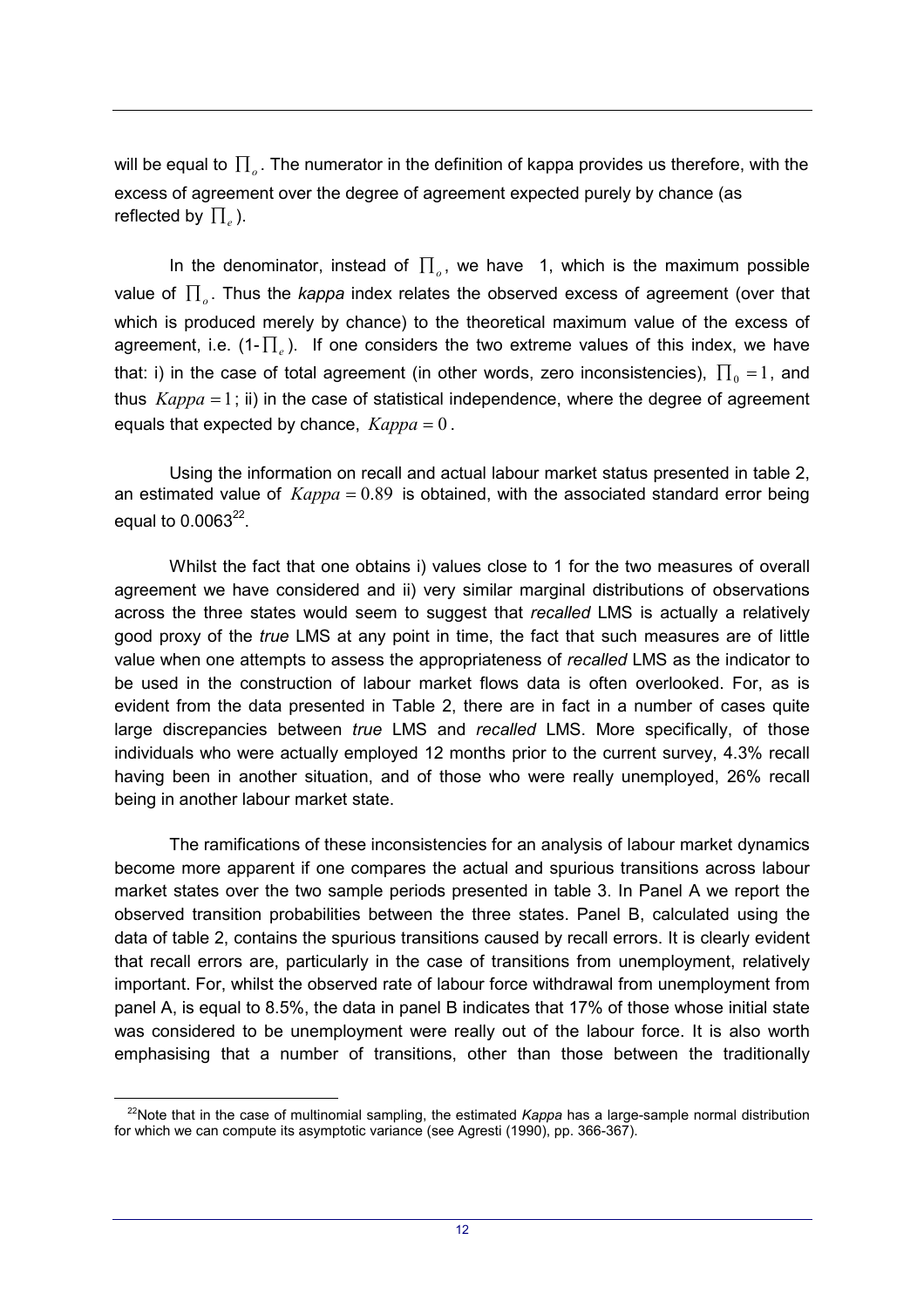ambiguous labour market states of unemployment and not in the labour force, would also appear to be subject to relatively important error rates. The observed probability of an individual moving from unemployment to employment between 1992 and 1993 is 27% according to the retrospective survey. Note however, that according to panel B, almost 10% of the people initially classified as unemployed were in fact working.

The use of the retrospective part of the labour force survey for both the construction of gross labour market flows and for analysing labour market dynamics would, in the light of these preliminary results, appear therefore to be somewhat problematic, the combination of heterogeneous sample design and recall error being likely to generate a significant number of spurious transitions, particularly between the stock of unemployed and out of the labour force.

In addition to this, researchers also have to overcome the problem of missing data, when using the retrospective information to construct a measure of labour market dynamics. In the second quarter of 1991 for example, almost 3% of the respondents in the regular *EPA* did not respond to the set of retrospective questions. If, as previously discussed, these observations are not missing at random, a further bias will be introduced into the gross flows data.

## **2.2 The Matched Files Approach**

 $\overline{a}$ 

As previously noted in section 1.2, the panel structure of the Spanish LFS is such that one is able to construct longitudinal data by matching records for the same individual across six consecutive quarters (surveys) before his or her household eventually drops out of the sample. Thus if we have *N* individuals answering the survey at time *t*, we are in principle able to follow the labour market history of *N*/6 of the sample for 1.5 years or alternatively  $(5/6)^*N$  for two consecutive quarters<sup>23</sup>.

In this section we use the second-quarter-1994 wave of the Spanish Labour Force Survey, together with previously unexploited information from the *EPA* re-interview survey, to obtain additional information as to the characteristics and magnitude of misclassification errors in *EPA* data, and the subsequent ramifications for gross flows data constructed using unadjusted data from the longitudinal sections of the *EPA*<sup>24</sup>.

In common with the re-interview system of the *CPS*, the Spanish re-interview survey introduced in 1970 is used principally as a means of controlling the quality of both the

<sup>23</sup>Note however, that *INE* argues that: *"En la practica, sin embargo, por razones de representatividad de la muestra, con el fin de asegurar que la parte renovada de la misma tenga iguales caracteristicas que la parte que permanece, el seguimiento debe limitarse a cinco trimestres".* In other words, in order to maintain the representatives of the sample, one should limit oneself to five quarters only.

<sup>&</sup>lt;sup>24</sup>Here we do not therefore, address the problem of sample attrition briefly discussed in section 1.2. The reasons for this are : first and foremost, in contrast to the case of misclassification errors, some evidence as to the size and nature of sample attrition already exists for Spain; secondly, it is widely accepted that in these types of rotating panel surveys misclassification is a significantly more important problem than sample attrition.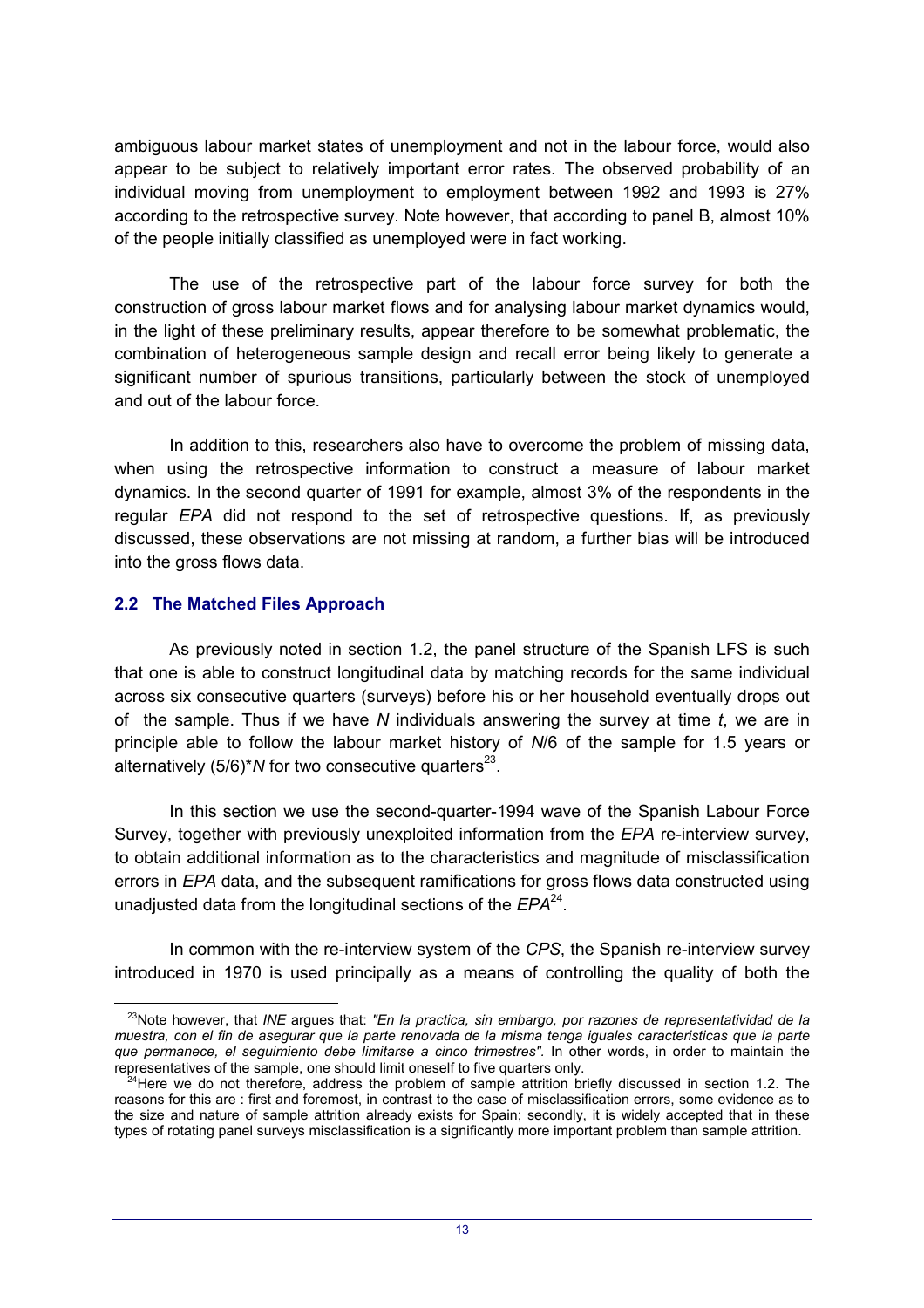underlying data and the work of the interviewers conducting the survey. As in the US, this survey consists of re-interviewing a sub-sample of the original *EPA* respondents approximately 15 days after the original interview takes place<sup>25</sup>. Respondents of the reinterview survey are once again asked to respond to the same set of questions used in the regular labour force survey, although the responses refer to labour force activity in the original survey period, and not to the re-interview period. The re-interview serves two main purposes: i) to evaluate field work (e.g. to identify interviewers who either misunderstand or falsify the data); and ii) to estimate error components (e.g. to estimate both simple response variance and response bias). In contrast to the *CPS* procedure, however, the Spanish re-interview procedure does not involve any *reconciliation process* in order to identify the correct response when inconsistencies occur between the original and reinterview surveys<sup>26</sup>. Subsequently, one is unable to assume that the Spanish re-interview process correctly identifies the individual's true labour market state. This inability, as discussed in due course, does tend to complicate somewhat attempts to calculate the magnitude of errors present in the original survey. As the re-interview is carried out by more experienced interviewers, one can however, assume that the data are of superior quality to those collected in the original survey and thus that the extent of error is smaller in the follow-up survey.

Information from the re-interview survey enables one, therefore, to cross check a number of key labour market variables, and can be used to provide an estimation of the magnitude of erroneous responses contained in the regular  $LFS^{27}$ . Cross-tabulating the distribution of recorded labour market status for the subset of the individuals who respond to both the *EPA* interview and the re-interview surveys for example, provides one with an idea of the incidence and magnitude of the misclassification errors present in the original

l

<sup>25</sup>In both the *CPS* and *EPA* the re-interview survey is carried out on approximately 5% of the sample of the regular survey. In the *CPS*, the re-interview procedure takes place approximately one week after the original survey

 $^{26}$ In the US, the re-interview procedure is divided into 2 sub-samples: the reconciled and unreconciled components. In the reconciled case, which involves approximately 75% of the re-interview survey, interviewers are provided with the original interview. Thus after having conducted the second interview, the re-interviewer compares the responses given in both the original and re-interview surveys. Any discrepancies uncovered are then reconciled *with the respondents* before they leave the sampling unit. In the unreconciled sub-sample on the other hand, the interviewer has no such additional information, thus no attempt is made to compare results across the two surveys.

<sup>27</sup>It is important to note however, that the percentage of *true* misclassifications is likely to be higher than that detected by the re-interview procedure, since quality control procedures of this nature are unable to detect, and therefore correct for, misclassifications which arise either as a result of incorrect information supplied to the interviewer or because of ambiguity of responses due to poor survey design.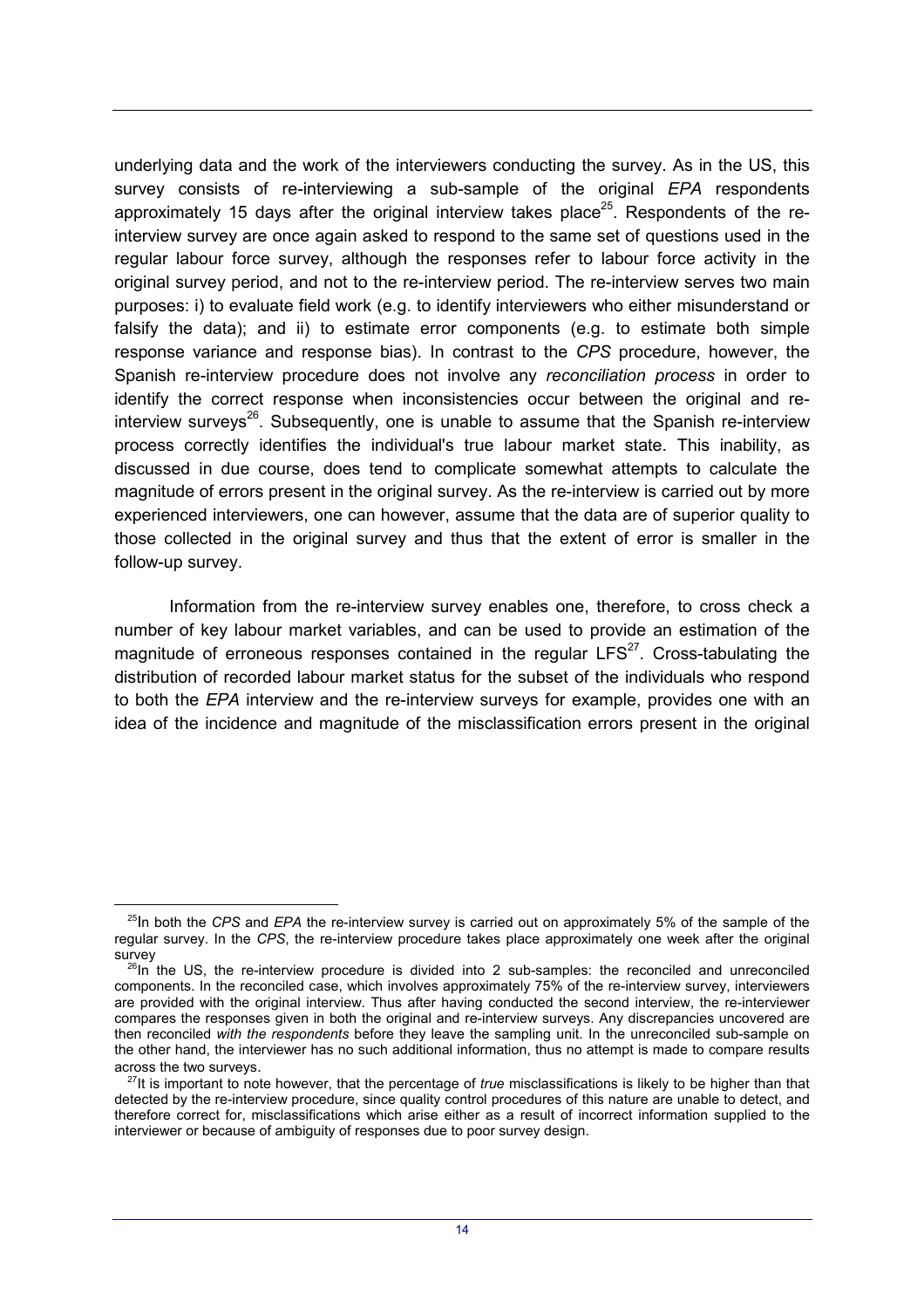survey<sup>28</sup>. In the absence of misclassification errors, the respondents' labour market status in the original *EPA* and the re-interview survey should be identical: i.e. the off-diagonal elements of the interview-re-interview table, which correspond to inconsistent responses, should be equal to zero.

In the first instance, it is evident, that the use of raw LFS data does not pose a significant problem for the estimation of populations stocks; as illustrated in Panel 1 of Table 4, the differences in the marginal distributions across the two surveys are minimal. In contrast, the off-diagonal values of Panel 1, which in this case indicate that more than 9% of respondents are classified in a different labour market state across the two surveys, suggest that misclassification error can seriously overstate the degree of labour market turnover across two time periods. This is evident from the data presented in Panel 2, in which a comparison of individual responses for labour market status in the original and reinterview surveys clearly illustrates the magnitude of the impact of misclassification errors for the accurate measurement of labour market transitions. These figures are particularly alarming, when one compares them to the observed quarterly transitions between two consecutive *EPA*, since the transitions in Panel 2, all of which are spurious, are very large in size relative to the observed quarterly transitions reported in Panel 3, for example, 7.5% of those observed as unemployed in the first quarter are recorded as having withdrawn from the labour force in the second quarter. According to the re-interview survey however, 15% of those classified as unemployed in the original interview were later reclassified as not being in the labour force in the re-interview.

It is interesting to note, however, that the magnitude of inconsistencies with respect to labour market status differs across gender, as is evident from Table 5, 8% of men and 10% of women being misclassified in one of the two surveys. It is also evident that the degree of inconsistency of response between the two surveys is, as one might expect, higher the more complex is the actual concept being measured: The size of the error associated with classifications between unemployment and not in the labour force is particularly high for women, a group known to have a lower level of labour force attachment.

These findings clearly emphasise the need to control for the underlying error structure of the LFS data, before the "raw" flow data obtained from matching consecutive waves of LFS, can be used in any analysis of labour force dynamics. Quality control

l

 $28$ Since exactly the same questionnaire is used in both the original and re-interview surveys, it is in fact in principle possible to check for the consistency of a very large number of variables. *INE* indeed publishes on an annual basis a number of consistency indicators, which are computed for a sub-set of the labour force survey using the original interview and re-interview data. As one might expect the degree of inconsistency tends to increase with the complexity of the concept being measured. If one considers the Global index of agreement,  $\prod_{\alpha}$ , as the simplest consistency measure, the value of this index in 1994 ranged from 0.98 for marital status (the variable with the highest degree of consistency) to 0.60 for the elapsed time searching for a job (which according to the re-interview survey is the variable measured with the greatest amount of error). Note, that the values of the Global index of agreement are in fact very similar from one year to another.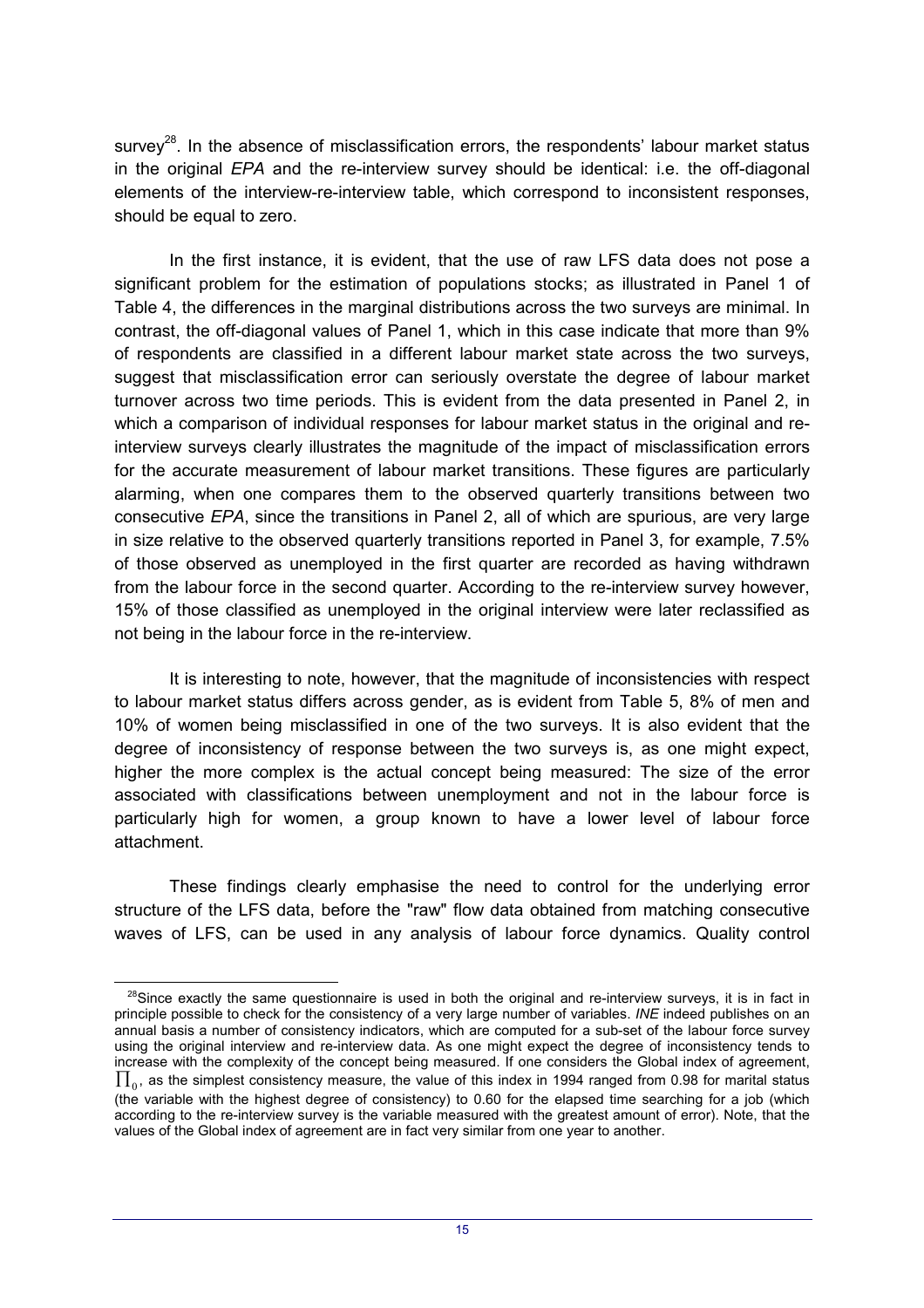information of the type obtained from the re-interview survey procedure has in fact been used in the US in order to obtain estimates of the probability of a misclassification occurring in the LFS data<sup>29</sup>. Underlying the general approach taken in these studies is the key assumption that misclassification errors are independent across time. In other words the probability of an individual being misclassified at time *t* is independent of the probability of being missclassified at time *(t - 1)*. To illustrate the implications of the independence of classification errors (hereafter referred to as the ICE assumption) for the estimation of misclassification error rates, in the first instance, we consider the more general case in which no particular assumption is made with respect to the stochastic nature of the response errors.

Let  $F(t - 1, t)$  denote the observed gross flows matrix between  $(t-1)$  and  $t$  and  $F^*(t-1,t)$  the true unobserved gross flow matrix.

Two types of error probabilities exist; the probability of incorrectly observing an individual's labour market state at time *t*, and the probability of incorrectly observing the flow between *(t-1)* and *t*. Let *K(t)* denote the *(3\*3) error response matrix of the true stocks,* whose *iith* entry is given by

 $K_{ij}(t) = P(observed state in t is i | true state in t is j)$  ,

whilst the *(9\*9) error response matrix of the true gross flows* is given by *C* , whose *ij,kl-th* element is:

 $C_{ijkl}((t-1), t) = P$  [observed flow  $(t-1) \rightarrow t$  is from *i* to *j* | true flow  $(t-1) \rightarrow t$  is from *k* to *l* ], where:  $i j, k l = E$ , U, NILF<sup>30</sup>.

The element  $C_{ijkl}$  is therefore, the conditional probability of being observed as transiting from state *i* to state *j* between the period *t* and *(t-1)*, when the individual's true labour market transition was actually from state *k* to *l*.

In this framework, the relationship between the observed and true labour market flows is given by:

$$
VecF(t - 1, t) = C(t - 1, t) \cdot VecF^{*}(t - 1, t),
$$
 (1)

where:  $VecF(t - 1, t)$  denotes the (9<sup>\*</sup>1) vector obtained from stacking the rows of matrix  $F(t - 1, t)$  one on top of the other; the same applies to  $F^*(t - 1, t)$ .

 $\overline{a}$ 

<sup>&</sup>lt;sup>29</sup>See for example, Abowd & Zellner (1985), Chua & Fuller (1987), Fuller & Chua (1985) and Poterba & Summers (1985).

<sup>&</sup>lt;sup>30</sup>Assuming lexicographic ordering of rows and columns.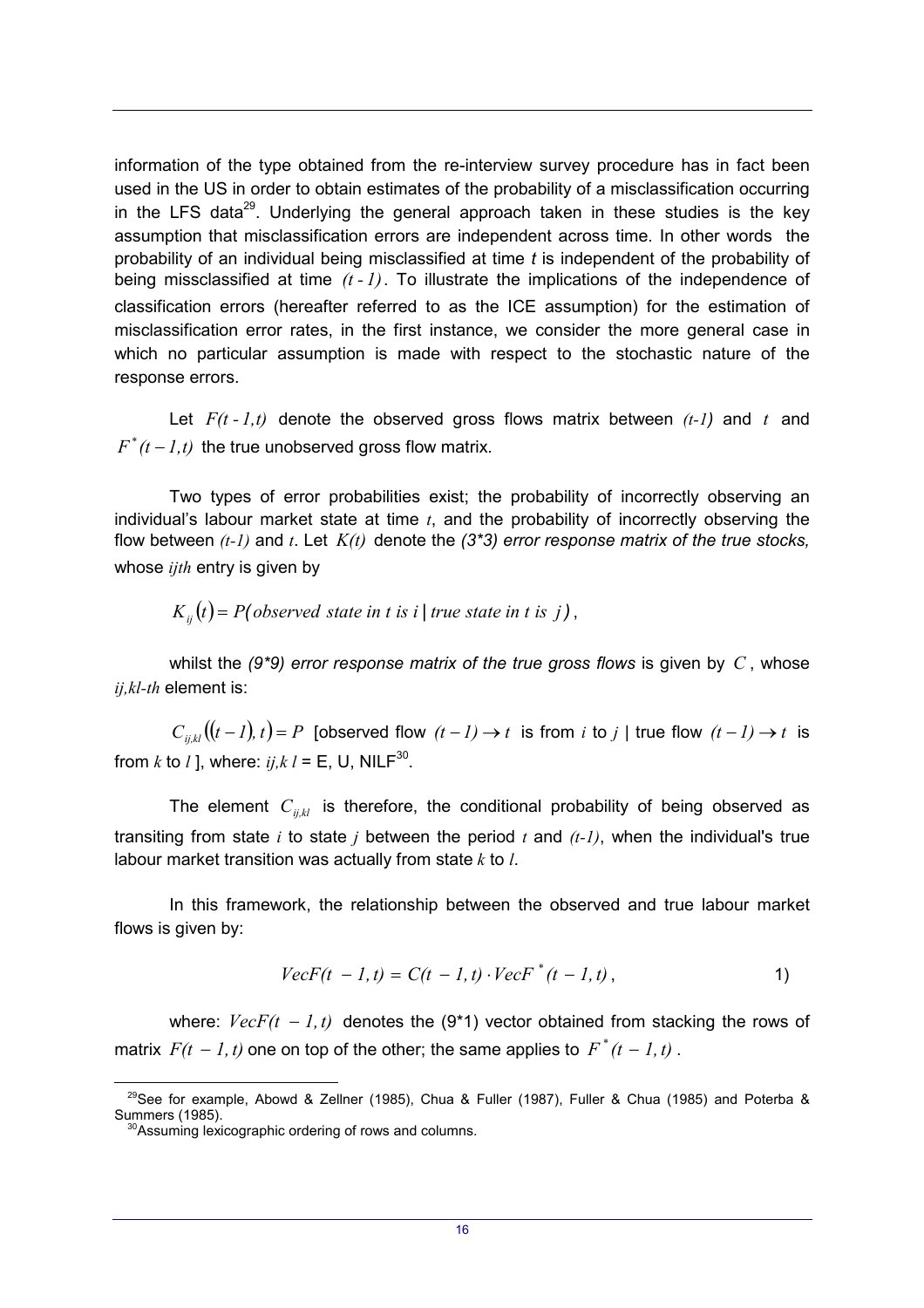Given the observed gross flows matrix  $F$ , and provided an estimation  $\hat{C}$  of the error response matrix of the true gross flows is available, an estimation of the true flow matrix,  $F^*$ , can be readily derived from equation 1:

$$
Vec\hat{F}^{*}(t-l,t) = \hat{C}^{-1}(t-l,t) \cdot VecF(t-l,t).
$$
 (2)

In general, however, one does not have access to the information required for the direct estimation of *C* . Under the ICE assumption the informational requirements to estimate *F*\* are milder. In this case, the probability of observing a transition from state *i* to state *j* in the time interval  $(t-1)$  to  $t$ , when the *true* flow is  $(k, l)$ , is the product of the probability of observing an individual in *i* in *t*, when his *true* state is *k*, and the probability of observing an individual in *j* in *(t-1)* when his *true* state is *l*. In other words:

$$
C_{ij,kl}(t - 1, t) = K_{ik}(t - 1) \cdot K_{jl}(t)
$$

which in matrix notation is equivalent to:

 $\overline{a}$ 

$$
C(t - 1, t) = K(t) \otimes K(t - 1).
$$

We are therefore implicitly assuming that the error rate in any period *t* depends only on the *true state* at *t*, and on neither the true or observed states in time *(t-1).* Notice that, insofar as we believe that misclassification errors arise from a number of very different sources (miscoding, respondent error, interviewer error etc.) which by their very nature are likely to be serially independent, the ICE assumption will be a valid one<sup>31</sup>.

Under the assumption of independent classification errors, estimates of *Cˆ* can therefore be obtained directly from  $\hat{K}$ , with the matrix  $\hat{K}$  being estimated using available data from the interview-re-interview surveys, according to the methodology outlined in the following section. In such a framework the relationship between the true unobserved flows and the observed gross flows is given by:

$$
Vec\hat{F}^{*}(t - 1, t) = [\hat{K}^{-1}(t) \otimes \hat{K}^{-1}(t - 1)]. \quad VecF(t - 1, t).
$$

The existing studies seeking to allow for the underlying error structure of the LFS data, do however differ substantially in their estimation of the probability of being misclassified, *K* . More specifically, in using only the information from the reconciled sample of the *CPS* re-interview survey, Abowd & Zellner (1985) are implicitly assuming in their adjustment procedure that the correct labour market status is revealed by the reinterview survey. Thus their matrix *K* is simply the interview-re-interview table (*after*

<sup>&</sup>lt;sup>31</sup> If on the contrary, most misclassification is due to respondent errors, it may appear more reasonable to assume instead that the errors are serially correlated; i.e. a person who makes a mistake in *(t-1)* is more likely to make a mistake in *t*, either because he is more error-prone or because his situation is ambiguous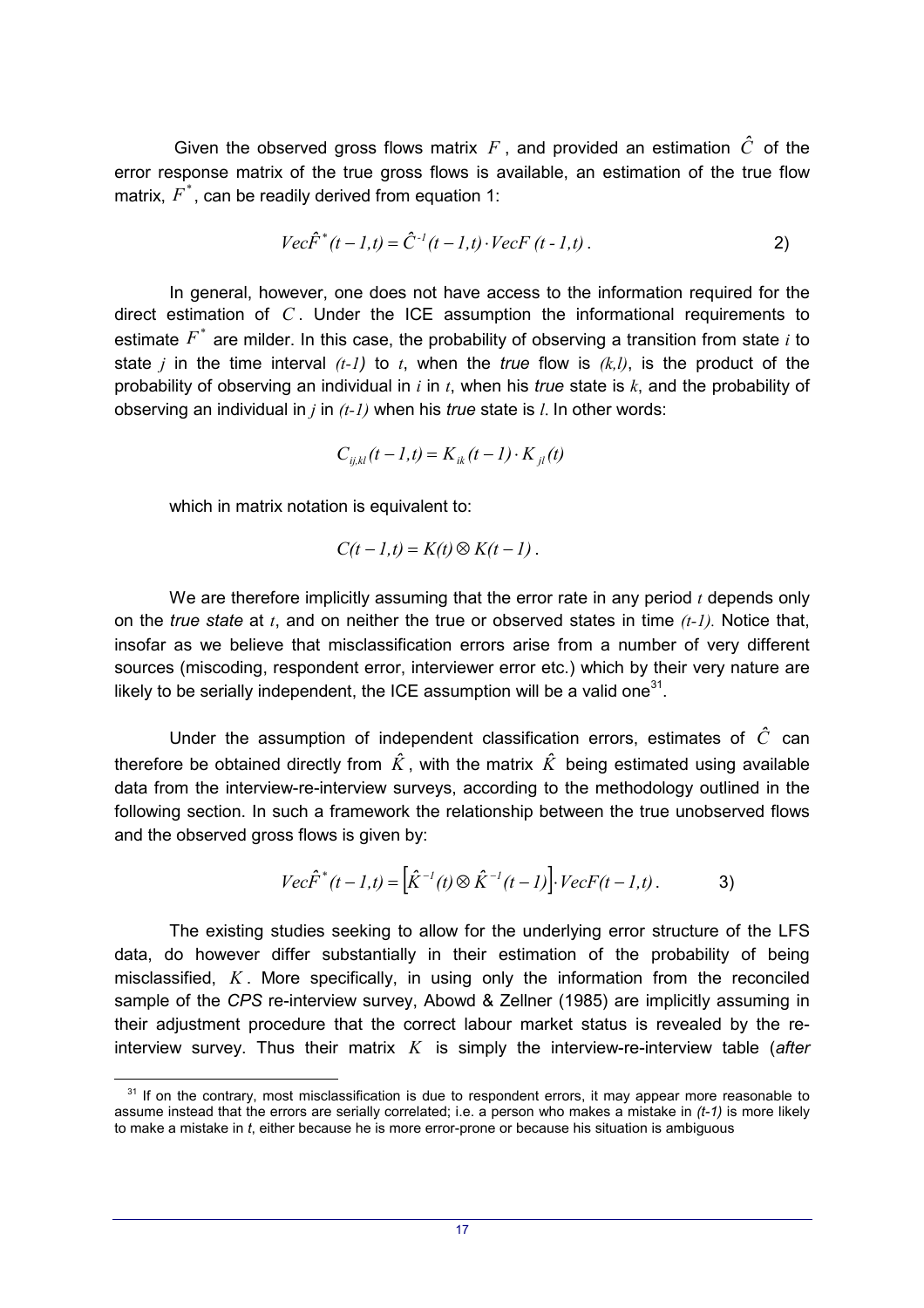*reconciliation*) for the reconciled sub-sample, normalised so that each column adds up to unity. There is some concern however, as to the quality of the reconciled sub-sample, which casts doubts on its ability to determine the individual respondents' true labour market status. For, if the procedure specified for the reconciled re-interview survey is correctly carried out, one should observe that the incidence of discrepancies in the unreconciled subsample is similar to the incidence of discrepancies in the reconciled one (before reconciliation). If this were indeed the case, then the Abowd& Zellner adjustment procedure would correctly account for the incidence of misclassifications. In practice however, the incidence of discrepancies between the original and re-interview surveys is much greater in the unreconciled than in the reconciled sample (before reconciliation), an anomaly which indicates that re-interviewers "cheat" by using information from the original survey to complete the reconciliation process. This suggests that adjustments based solely on the use of information taken from the reconciled sub-sample may produce a downward bias in the incidence of misclassifications. In order to allow for such differences in the incidence of discrepancies between the reconciled and unreconciled samples, and thus overcome the potential shortcoming of the Abowd & Zellner approach, in addition to the *CPS* error classification rates obtained from the reconciled sample, Poterba & Summers (1986) also use information from the unreconciled sample to estimate the incidence of errors. The elements of the *K* matrix in the Poterba & Summers' study are, therefore, composed of two components: the probability of an error occurring obtained from the *CPS* reconciled reinterview survey and the incidence of errors estimated from the unreconciled sub-sample.

As *INE* does not carry out a reconciliation procedure, we are unable to assume here that the re-interview process correctly identifies an individual's true labour market status. Estimates of the error response probabilities are therefore obtained using an alternative methodology proposed by Fuller & Chua (1985) and Chua & Fuller (1987), which provides a means for estimating the error matrix *K* , when the true labour market state of the individual cannot be readily identified. In view of the aforementioned concern as to the quality of the reconciled re-interview data, Fuller & Chua developed a parametric procedure to estimate the response matrix,  $K$ , based on the unreconciled sub-sample only<sup>32</sup>.

## *Estimating the matrix K with unreconciled data.*

 $\overline{a}$ 

The method proposed by Fuller & Chua to estimate matrix *K* relies on a set of assumptions that we underscore in the course of the following description.

 At any point in time, each individual in the sample can be classified into one of the three labour market states: employment (E), unemployment (U) and not in the labour force (NILF). Let denote by  $\hat{P}$  the (3<sup>\*</sup>1) vector of *observed* marginal proportions of the population

 $32$ In the following sub-section, only a brief overview of the correction methodology proposed by the authors is presented. For a more in-depth analysis the reader is referred to the 1985 and 1987 papers cited in the bibliography.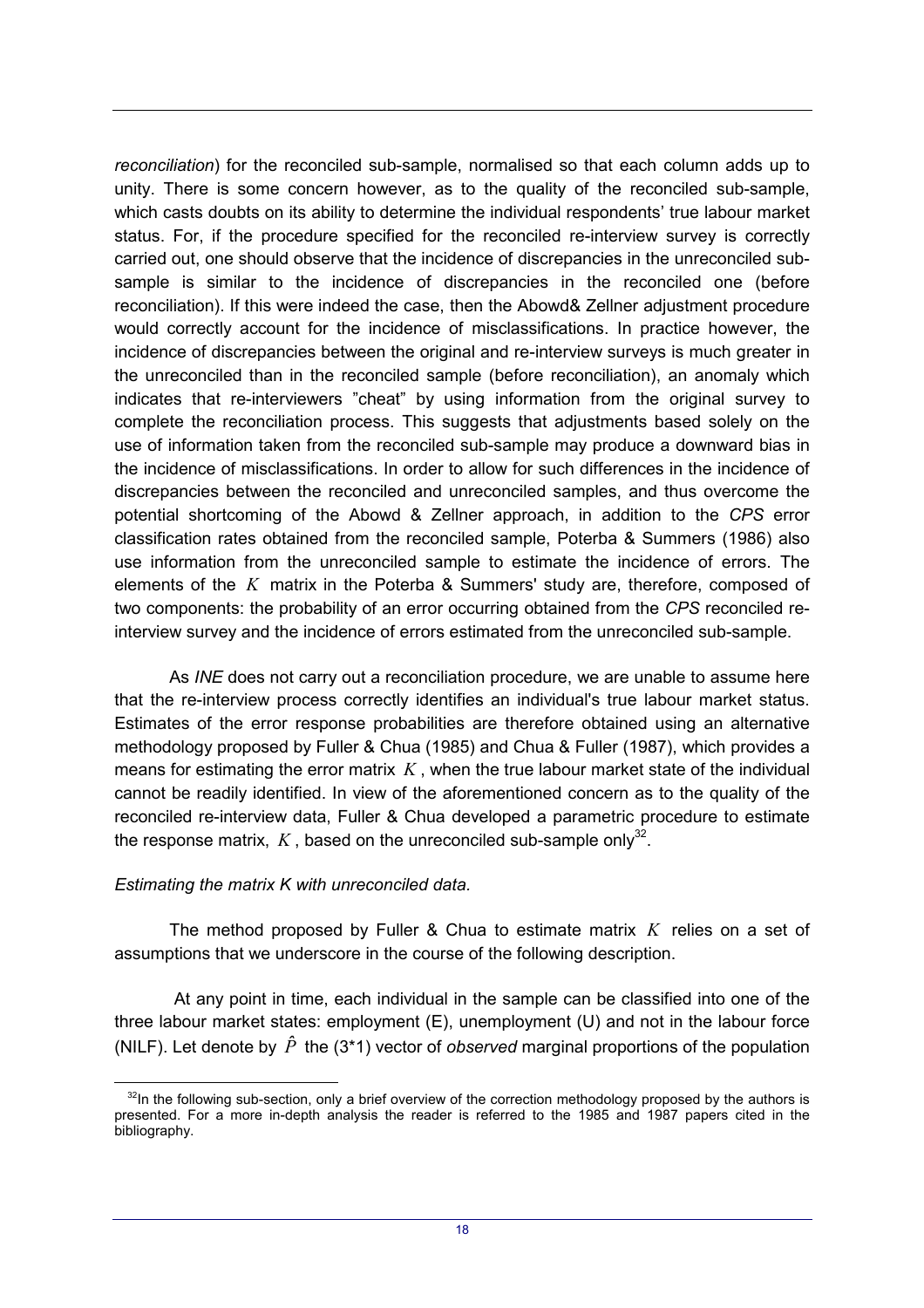in each state (E, U, NILF) in a sample of *N* observations; and by *P* the (3\*1) vector of the *true* marginal proportions. The classification process is subject to error.

**Assumption 1: Unbiased Response Error (URE).** The misclassification process only affects the distribution of the interior cells but not the marginal proportions. The marginal proportions are therefore an unbiased estimator of the true proportions:  $E\big(\hat{P}\big)$ =  $P$  . Such an assumption would not appear that unreasonable, given that the LFS are actually designed to measure labour market stocks, the construction of flows being, in a sense, a by-product. In other words, the failure of the unbiased response error assumption would be equivalent to assuming that the existing estimates of the stocks of E, U and NILF are themselves biased. The URE assumption implies that:

$$
E(\hat{P}) = K P = P
$$

In this case, the matrix of error response probabilities,  $K$ , can be estimated in the following manner. Let  $\hat{A}$  be the observed interview-re-interview table (e.g. the first panel in Table 4).  $\hat{A}$  is, therefore, the two-way contingency table in which individuals are classified on two separate occasions into 3 mutually exclusive classes (E, U, NILF). As previously mentioned, it is known that the classification process is itself subject to potential errors in both the original interview and the re-interview.

**Assumption 2**: The misclassification process in the interview is independent of the classification process in the re-interview.

**Assumption 3**: The error response probabilities are identical in the two trials. Thus in both the original interview and in the re-interview, the probability of missclasifying in state *i* somebody who is really in state *j* is given by  $K_{ii}$ .

In this framework, the *population* interview-re-interview table, the matrix *A* , can be expressed as:

$$
A = E\{\hat{A}\} = K \left[ diag \, P \right] K' \,. \tag{4}
$$

However, given that: i) *K* is a transition probability matrix (i.e.  $K \cdot i = i$ , where *i* is the (3<sup>\*</sup>1) unit vector); and ii) the URE assumption ( $KP = P$ ), it follows that the marginal distributions of *A* are equal to the population marginal distribution *P* . Thus:

$$
Ai = K \left[ diagP \right] K'i
$$

$$
= K \left[ diagP \right] i
$$

$$
= KP
$$

$$
= P
$$

Finally, note that if equation 4 holds, the matrix *A* should be symmetric.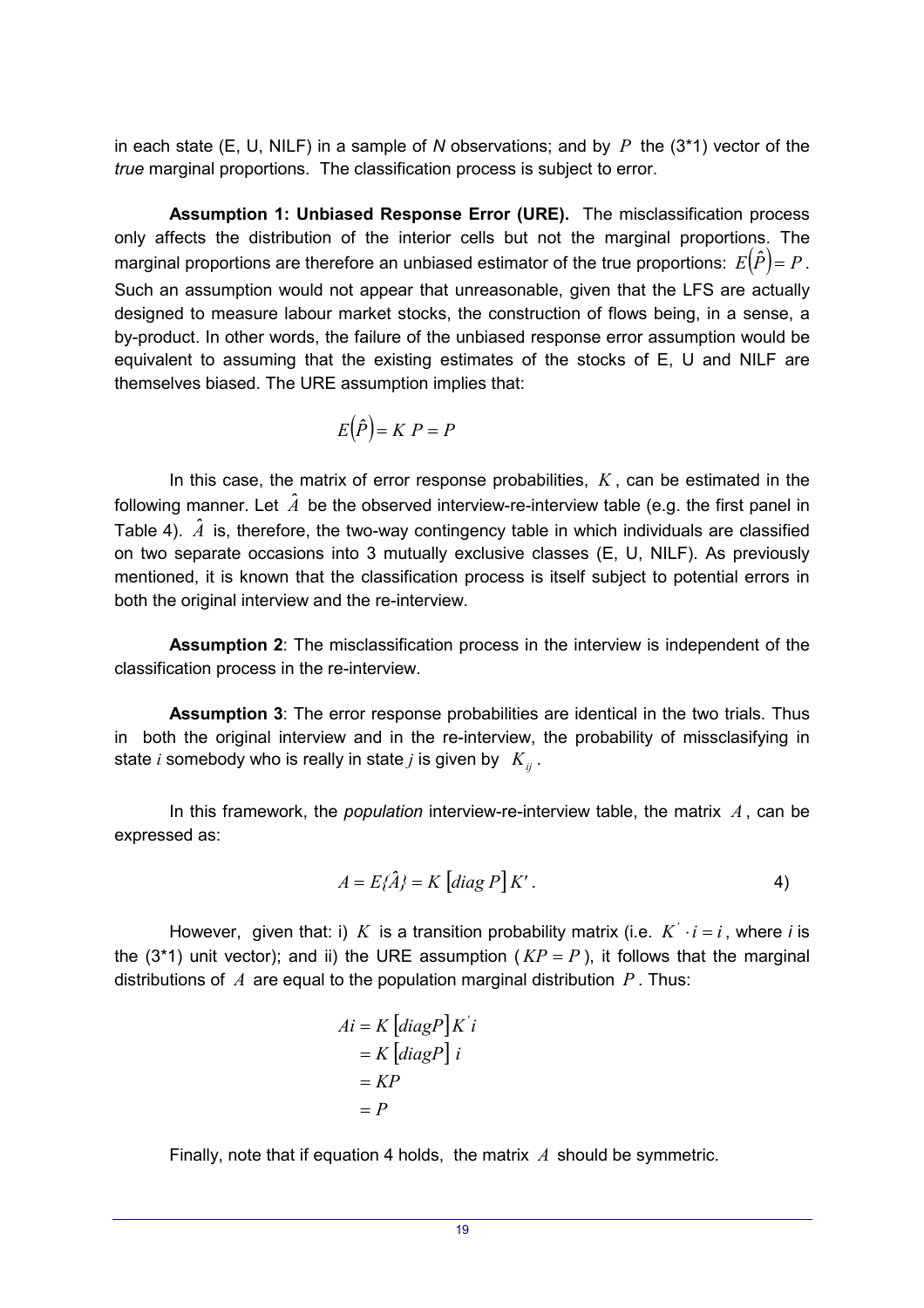An estimation of the error response probabilities,  $K$ , can therefore be obtained directly from the estimation of equation 4. Note, however, that: i) as each individual column of the matrix *K* sums to unity, one needs only to estimate the elements of two of the three rows of the *K* matrix; and ii) as  $KP = P$ , only two columns in *K* need to be estimated. Thus in total 4 parameters of the matrix *K* need to be estimated. As the matrix *A* is symmetric and its row (and column) marginals equal the population marginal distributions, the matrix *A* , given *P* , contains only three free parameters. In other words, it does not contain sufficient information to estimate the response error matrix *K* . Some additional parameterisation is therefore required.

**Assumption 4:** Matrix *K* has the following parametric form:

$$
K_{ij} = \left[ I - \sum_{l=1}^{3} \alpha_{lj} P_l (P_l + P_i)^{-l} \right] \delta_{ij} + \alpha_{ij} P_i (P_i + P_j)^{-l} , \quad i, j = 1, 2, 3
$$

where:  $\delta_{ij}$  is Kronecker's delta; i.e.  $\delta = 1$  if  $i = j$  , and  $\delta = 0$  if  $i \neq j$ ;  $P$  are the true marginal proportions;  $\alpha_{ii} = 0$ ;  $\alpha_{jj} = \alpha_{jj}$ ; and  $\alpha_{jj}$  are constants, taking a value between 0 and 1.

The probability of being misclassified is therefore a function of the parameters  $\alpha$ and the marginal proportions P. The assumption of symmetry, i.e.  $\alpha_{ii} = \alpha_{ii}$ , implies that the probability of misclassifying in state *i* an individual who is really in state *j* , is offset by the probability of classifying in state *j* an individual who is actually in state *i* . The parameters  $\alpha_{ij}$  can therefore be considered to represent an index of the probability of making a misclassification error.

The intuition behind assumption 4) can be better seen in an example. The probability of being incorrectly classified in state 1, when the individual's true labour market state is 2, is given by:

$$
K_{12} = \alpha_{12} \frac{P_1}{P_1 + P_2}.
$$

In other words, the greater the number of individuals in state 1 relative to state 2, the higher will be the probability of misclassifying someone into state 1 when he is really in state 2.

The functional form chosen for *K* also implies that this probability is, in a specific sense, symmetric to the probability of misclassifying in state 2 someone who is really in state 1: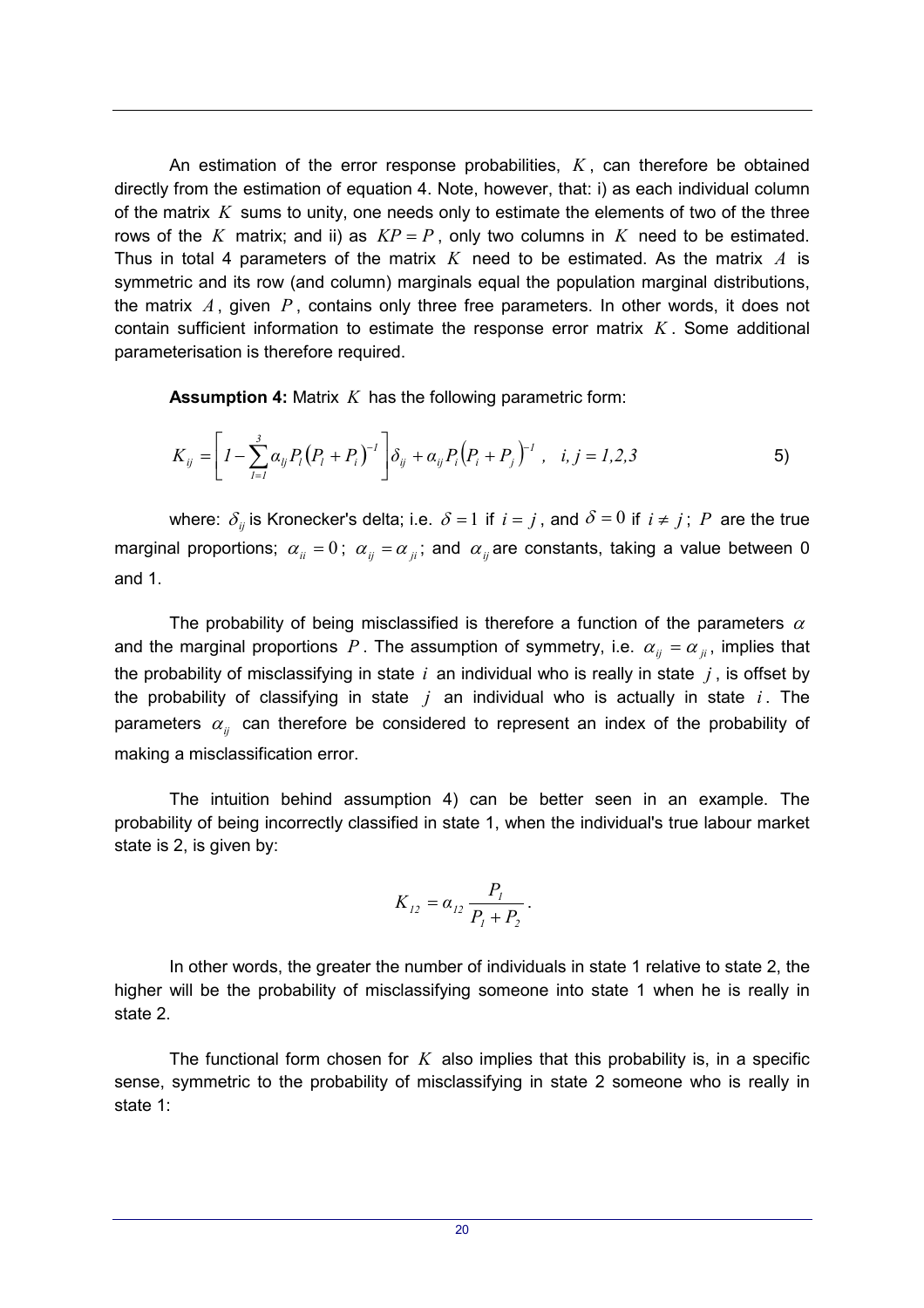$$
K_{2l} = \alpha_{l2} \frac{P_2}{P_1 + P_2}.
$$

Taken together, these two expressions mean that the greater the number of individuals classified in state 1, relative to state 2: (i) the higher will be the probability of misclassifying someone in state 1 when he is really in state 2; and (ii) the lower will be the probability of misclassifying someone in state 2 when he is really in state 1. An alternative way of viewing these assumptions is that the relative probability  $K_{12}/K_{21}$  is *equal* to the relative proportions  $P_1/P_2$ .

Finally, note that by construction, the matrix  $K$ , as defined in equation 5), is a probability matrix, in that the elements of each column add up to one.

Before proceeding to the estimation of the model itself, it is, however, important to note that the assumption of equal response probabilities across independent samples implicit in the *K* formulation, would appear to be rejected by the data presented in the interview-re-interview table (Table 4, panel  $1)^{33}$ . This rejection thus implies that in our case the *A* matrix will not be symmetric and that equation 4 no longer holds.

To accommodate the presence of a non-symmetric interview-re-interview table, the error response probabilities are allowed to vary across the two trials by assuming a different functional form for the error rates in the two surveys. More specifically, assumption 3 is replaced by:

**Assumption 3'**: The error response probabilities are given by matrix *K* in the original interview and by a different matrix *G* in the re-interview.

Once again, due to the lack of a sufficient number of free parameters one needs to assume a particular functional form for matrix *G* .

At this point in our analysis we depart from a strict application of the Fuller & Chua methodology in that we assume, what we believe to be, a more realistic parameterisation for the re-interview error response matrix *G* . For, whilst the functional form chosen in the Fuller & Chua studies produces smaller estimates for  $\alpha_{ij}$  than other forms considered, it is subject to the important criticism that it implicitly assumes that the probability of an error occurring in the re-interview is at least as big as in the original interview. Such an assumption would, however, appear to be inconsistent with the fact that the re-interview is in fact carried out more carefully, by senior interviewers, than the original survey. In this light, a more logical parameterisation would therefore appear to be one in which the

l

<sup>&</sup>lt;sup>33</sup>One interesting phenomenon which appears to be true in both the US and Spain is that the percentage of people classified as unemployed in the re-interview is larger than in the original interview. For detailed figures see *INE* (1995) pp 47-48.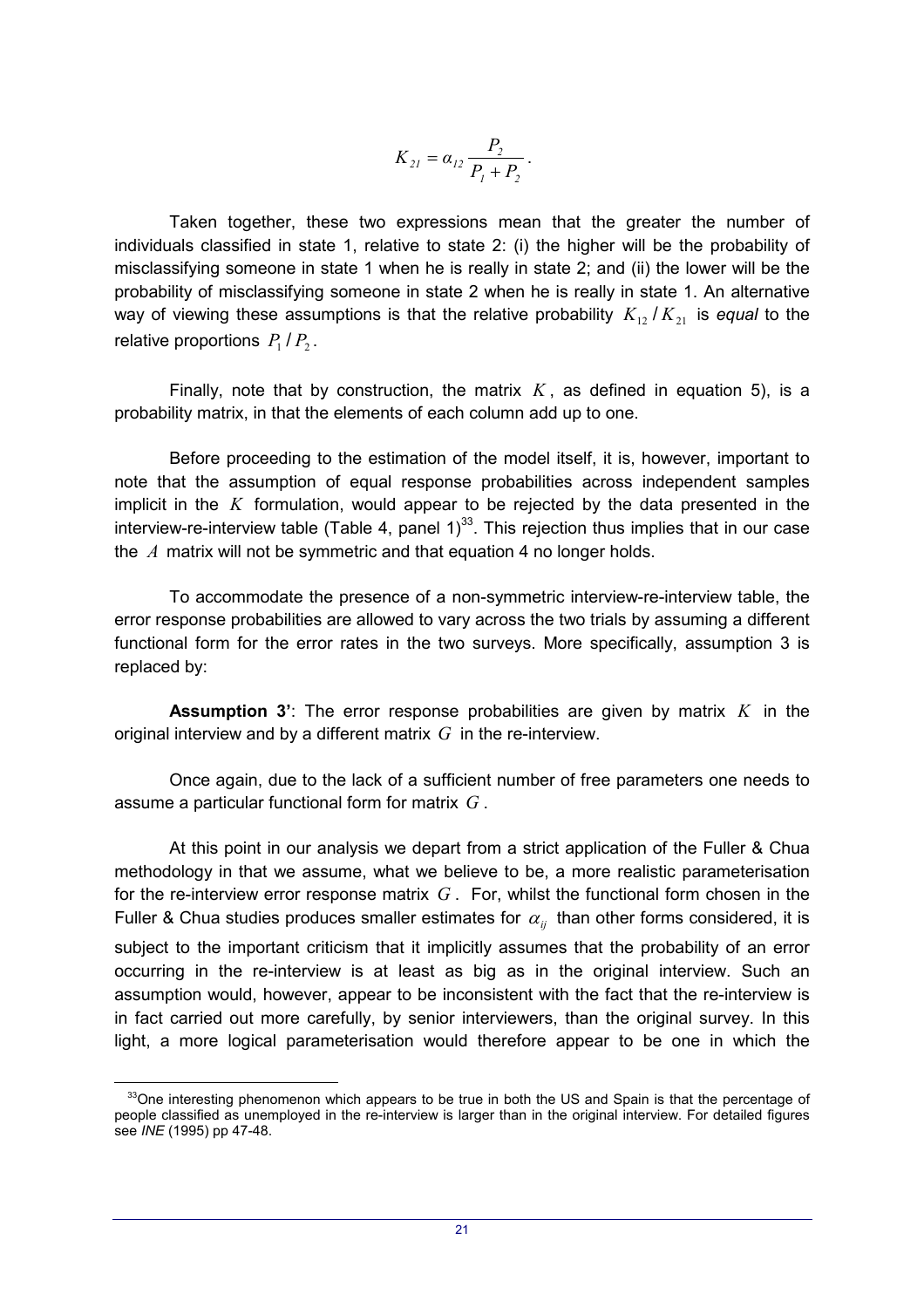probability of error occurring in the re-interview survey is assumed to be at most as big as in the original survey $34$ .

**Assumption 5**: The error response matrix *G* in the re-interview survey has the functional form:

$$
G_{ij} = \mathcal{G}_{ji} K_{ij} \qquad \text{if } A_{ij} \ge A_{ji} \text{ and } i \ne j
$$
  
\n
$$
G_{ij} = K_{ij} \qquad \text{if } A_{ij} < A_{ji} \text{ and } i \ne j
$$
  
\n
$$
G_{ij} = I - \sum_{i=1}^{r} G_{ri} \qquad \text{if } i = j,
$$

where  $\vartheta_{ij} \leq 1$ .

The intuition behind this formulation is simply that the symmetry of the interview-reinterview table breaks down because of a pure shift in the proportion of individuals classified between these two states across the two samples. Implicit in this functional form is the fact that we are only focusing on the possibility that an individual classified, for example, as unemployed in the interview and as employed in the re-interview is truly either employed or unemployed. Thus it is assumed that an individual is always correctly classified in one of the two surveys, and that it can never be the case that the individual of the previous example was actually in the third state: out of the labour force.

As an illustrative example, consider the case in which  $A_{12} < A_{21}$ . The corresponding elements of *G* will be such that:

$$
G_{12} = \alpha_{12} \, \frac{P_1}{P_1 + P_2},
$$

and

l

$$
G_{21} = \vartheta_{12} \alpha_{12} \frac{P_2}{P_1 + P_2}.
$$

Thus the 'symmetry' that existed between  $K_{12}$  and  $K_{21}$  is broken by shifting down the probability of misclassifying as being in state 2 an individual who is truly in state 1 in the re-interview, but keeping constant the probability of misclassifying as 1 a true 2.

<sup>&</sup>lt;sup>34</sup> In Appendix 2 the results obtained from the original Fuller-Chua parameterisation, along with a more general specification, of the *G* matrix are however, reported in order to test the robustness of our estimates of the error response probabilities.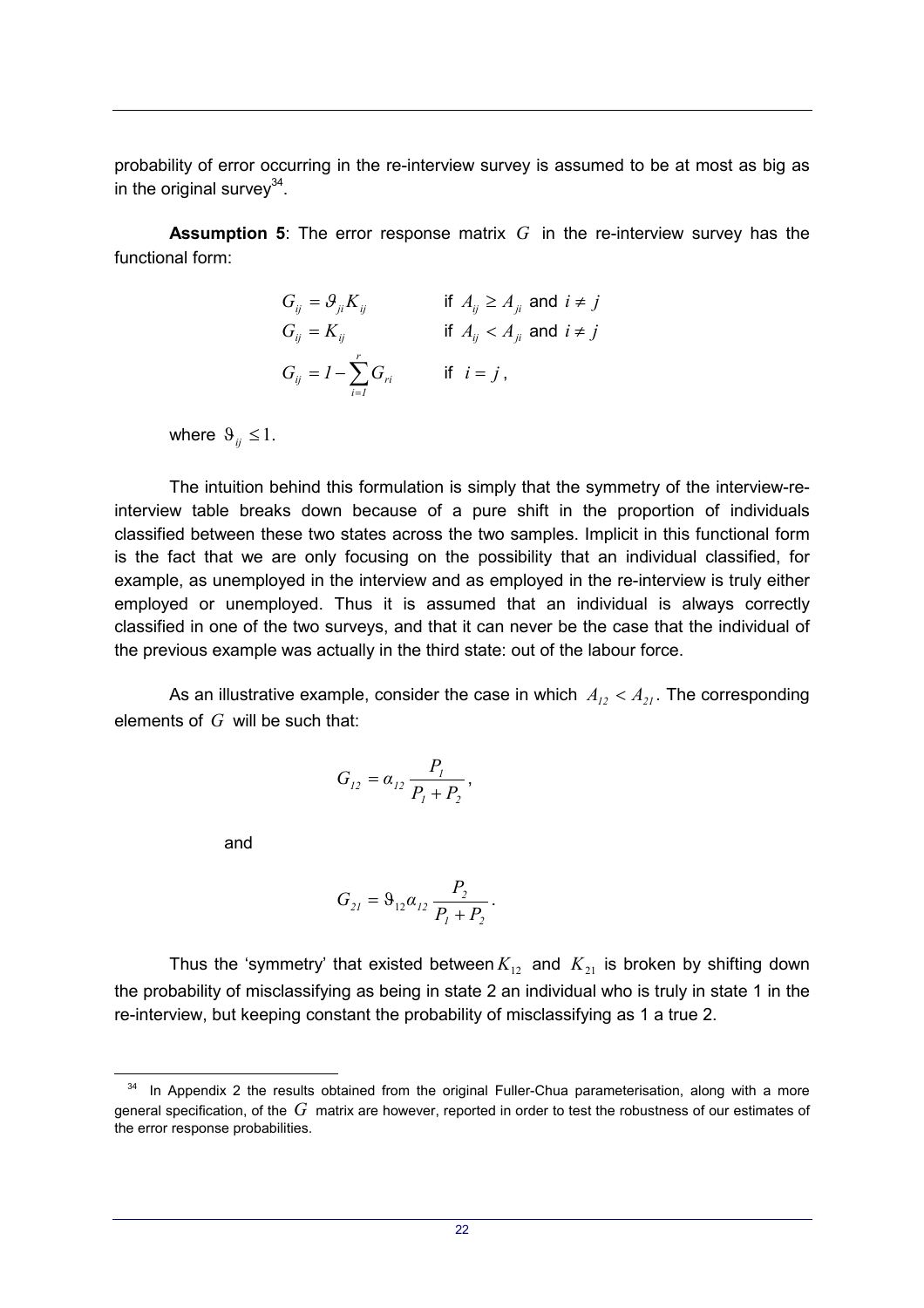In defining *G* in this manner we are in fact assuming that if more individuals are placed in the *ij* -th cell than in the *ji* -th cell of the interview-re-interview table, the probability that an individual in true category *j* reports category *i* on the re-interview is smaller than the probability that an individual in true category *j* reports category *i* on the original interview.

Incorporating this extension into the model, equation 4 becomes:

$$
E\left\{\hat{A}\right\} = K\left[diag.P\right]G'.
$$

The parameters  $\alpha$ ,  $\beta$ , P, embedded in equation 7 are then estimated using a generalised non-linear least squares procedure (described in greater detail in Appendix 3), assuming that the proportions  $A_{ii}$  follow a multinomial sampling.

Substituting the estimated parameters reported in table 6 into equation 5, an estimation  $\hat{K}$  of the error response matrix  $K$  is obtained. In Table 7 we present the estimated error response rates relating to the first quarter 1994 *EPA* survey. Initially, error rates were estimated for the entire sample population. From these results, reported in the top panel of the table, it is evident that the highest error rates are obtained for the unemployed: the estimated probability of an individual who is actually unemployed, being incorrectly classified as not in the labour force is 11.6%. Somewhat surprisingly, however, the incidence of misclassification of those individuals truly unemployed, as being employed, is also significant: an estimated 4.7% of the truly unemployed are found to be classified as employed. Errors of this magnitude would tend to question the findings of empirical studies, be it behaviour models of transitions or analyses of labour market flows, since the results obtained, if based on unadjusted data, are likely to be subject to considerable bias.

The results of the disaggregated analysis presented in the lower panels of the table do suggest a number of important differences in the incidence of errors across the sexes. These include most notably, as one might expect given the lower labour force attachment of this group: i) the probability of an unemployed individual being misclassified as not in the labour force is significantly higher for women than men, the respective error probabilities being 17.5% and 6.7%; and ii) the probability of a female being misclassified as not in the labour force when she is actually employed is also considerably higher (3.9%) than that for males (1.4%). Such differences tend to emphasise the need to use disaggregated information on the error structure of the underlying data when working with unadjusted gross flows data.

In Table 8 we compare the aggregate response error matrix estimated with *EPA* data with those obtained using *CPS* data in the Poterba & Summers (1986), Chua & Fuller (1985) and Abowd & Zellner (1985) papers. In the first instance, it is interesting to note that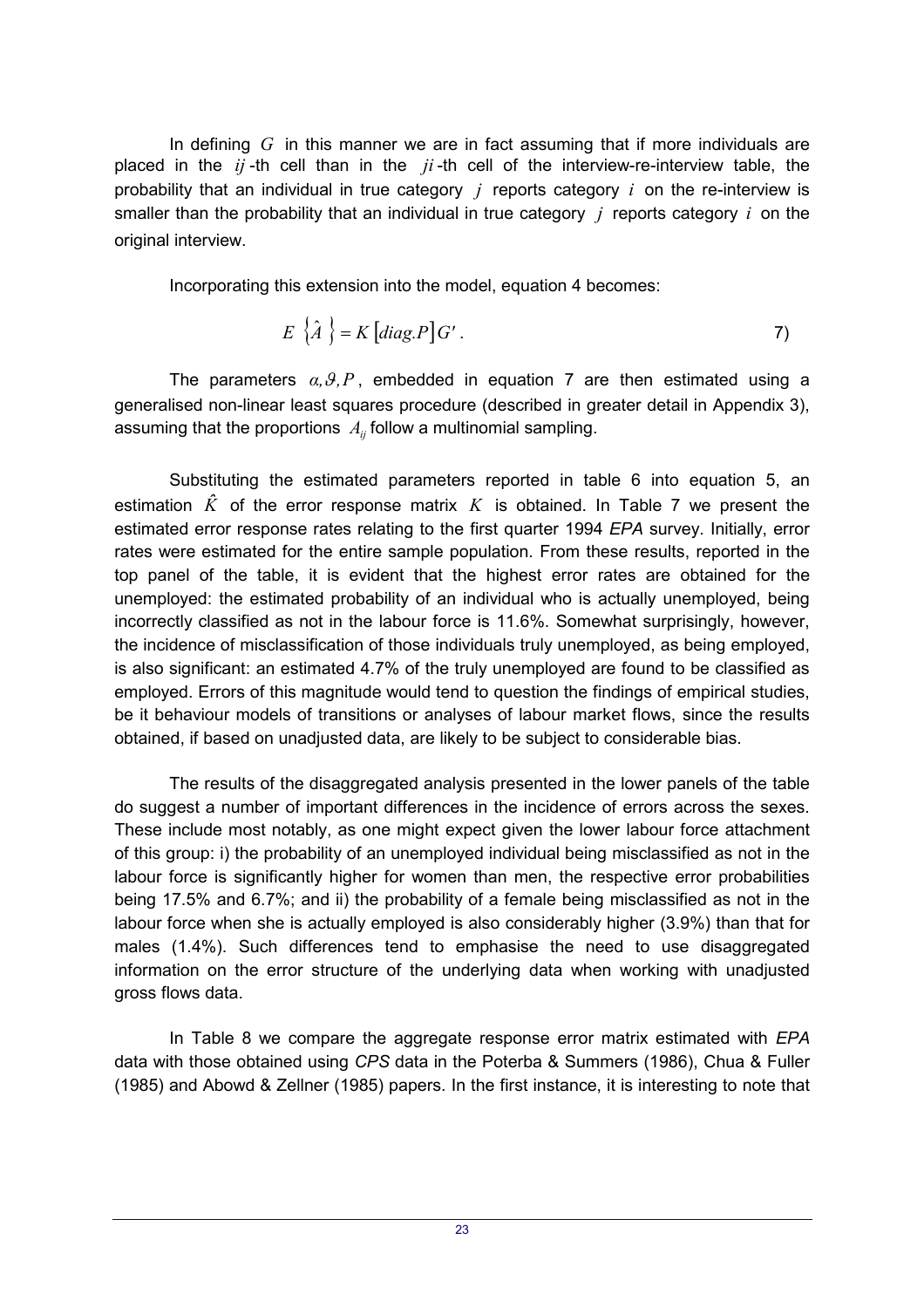despite considerable differences in the methodology employed in the US studies, the estimated error response probability matrices are surprisingly similar<sup>35</sup>. Secondly, there do not appear to be significant differences between the estimated error rates for the *CPS* and those computed using Spanish data, in that two main types of errors are consistently invariant across all the reported estimated error probability matrices. Firstly, the highest error obtained in each of the studies relates to those individuals who are really unemployed, but incorrectly classified as not in the labour force. The size of this error is relatively similar across studies, ranging from 9.5% in the Abowd & Zellner paper to 12% in both the Poterba & Summers study and the *EPA* data. Secondly, the misclassification of unemployed individuals as employed ranges from 1.9% obtained by Abowd & Zellner to 5.5% in the Chua & Fuller study. The values obtained for the estimated error rates would thus tend to suggest that, in analysing labour market flows, one should be particularly careful when dealing with transitions from and to unemployment.

# **3. Using the Estimated Error Probabilities: an application to the accurate measurement of gross flows data**

The results of the previous section clearly underline the need to account for errors in misclassification in the underlying "raw" flow data obtained from matching consecutive waves of LFS, before such data can be used in an analysis of labour force dynamics. In this section, therefore, we conclude by providing an example of one of the ways in which the error probability rates estimated in section 2.2 can be used to adjust the underlying data, so as to correct for potential errors arising from the use of the matched files approach when trying to measure gross labour market flows 36. As previously mentioned, adjustments of this nature have in fact been undertaken in a number of studies in the US (see for example, Abowd & Zellner (1985), Fuller & Chua (1985) and Poterba & Summers (1985)) using information from re-interview surveys. In this section, therefore, we apply the adjustment methodology developed in the US and briefly outlined at the beginning of section 2.2, in conjunction with the error response probability matrices estimated in section 2.2, in order to obtain estimates of the *true* Spanish labour market flows across the first and second quarters of 1994.

Recall that the fundamental assumption underlying this adjustment methodology is that of independent classification errors (ICE), and that under this assumption, estimates of the error response matrix  $\hat{C}$  can be obtained directly from  $\hat{K}$ ; the matrix  $\hat{K}$  being estimated according to the procedure outlined in the previous section using the data from the reinterview survey. Recall also that in such a set-up the relationship between the true unobserved flows and the observed gross flows will be given by equation (3)

l

<sup>&</sup>lt;sup>35</sup>Note however, that the Abowd & Zellner results are in general smaller than the rest, due to the underlying assumptions adopted for the computation of their  $K$  matrix that we previously outlined.<br><sup>36</sup>An example of the way in which the estimated error probabilities can be used to adapt behavioural models

in order to allow for the underlying error structure of the data can be found in Poterba & Summers (1995).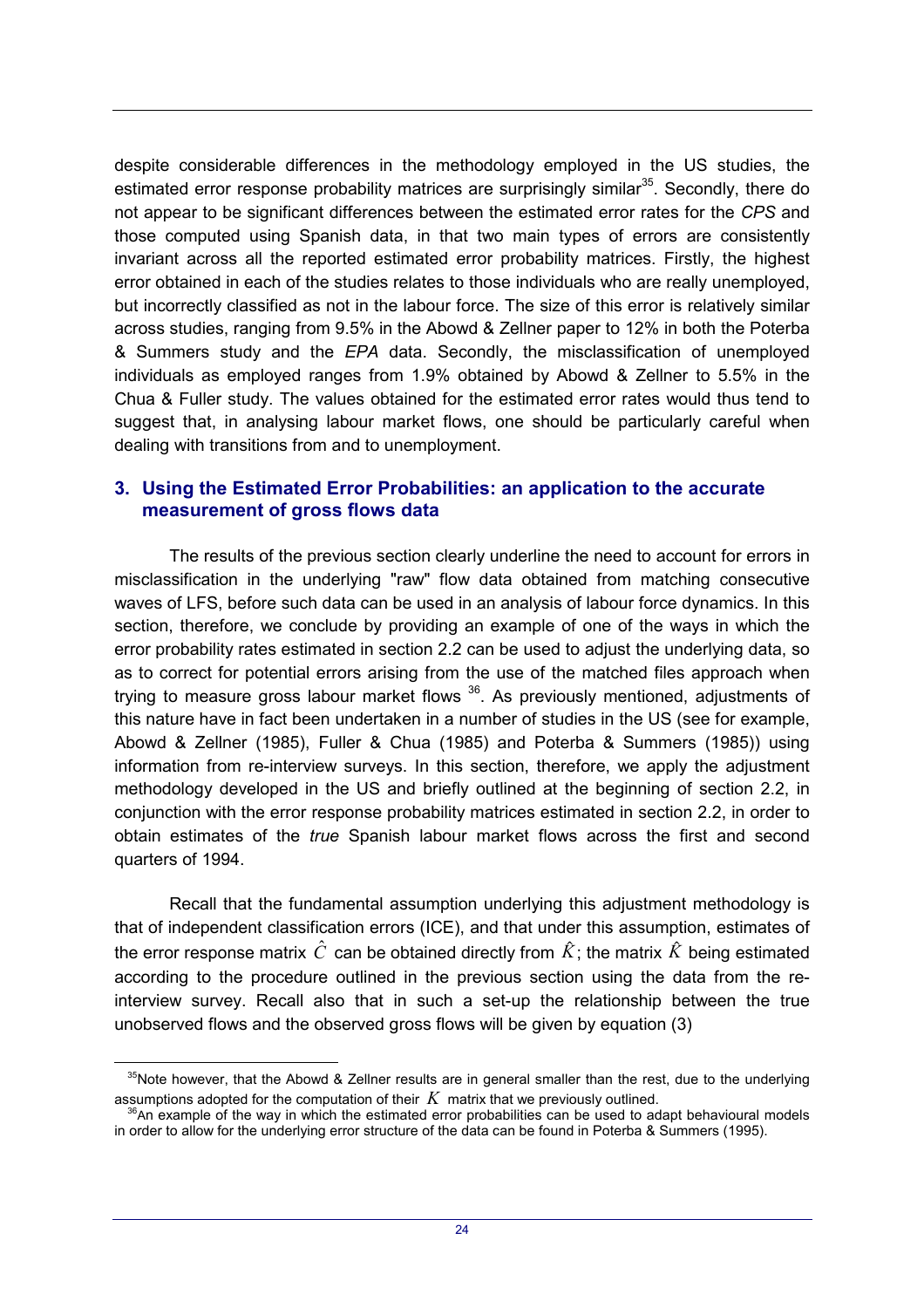$$
Vec\hat{F}^{*}(t-l,t) = [\hat{K}^{-1}(t) \otimes \hat{K}^{-1}(t-l)] \cdot VecF(t-l,t), \qquad \qquad 3)
$$

where, to recap:  $F(t - 1, t)$  denotes the observed gross flows matrix between period *(t-1)* and *t* : and  $F^*(t-1,t)$  the true unobserved gross flows matrix.

In Table 9 we present estimates of the adjusted Spanish labour market flows, *F \** , obtained from substituting into equation 3) the estimations of *K* obtained in section 2.2.

 Evidently, the adjustment procedure which has been widely used in the US to correct the observed flows would, in the case of Spain, appear to be highly problematic, in that a number of the off-diagonal terms in the adjusted aggregate transition matrix are found to be negative. In an attempt to investigate the extent to which these negative flows are in fact caused by the failure to account for significant differences in the incidence of misclassification across the sexes, the analysis was replicated for both men and women separately. Whilst the extent of over-adjustment is considerably lower in the case of male flows, the continued attainment of a number of negative off-diagonal elements in the disaggregated adjusted transition matrices would, however, appear to raise serious doubts as to the appropriateness of the general adjustment techniques developed in the US for the Spanish labour force data $37$ .

One possible explanation for this over-adjustment is that the assumption of independent misclassification errors underlying the adjustment procedure of equation (3) could, in some cases, and in particular in the case of Spain, be rejected by the data. Although it has been argued that the assumption of ICE can be maintained on the grounds that misclassification errors are themselves the result of very different causes, if the classification errors were largely due to respondent error (in other words, if the other possible sources of misclassification, such as miscoding or interviewer error, were of relatively minor importance), then it would be more reasonable to assume that the error structure of the underlying data is likely to be a function of true transitions. Should this be the case, the adjustment procedure will need to be modified in order to allow for the presence of serially autocorrelated errors. In other words, equation (2) should be estimated instead of equation (3). Direct estimation of matrix  $\hat{C}$  does, however, require access to longitudinal data of matched individuals covered by both the original and re-interview surveys, in order to correctly identify the nature of the stochastic process generating these misclassification errors. Unfortunately, although essential for further research in this area, such additional disaggregated data from the Spanish re-interview survey are not currently made available to the public by INE.

 $\overline{a}$ 

<sup>&</sup>lt;sup>37</sup> The reduction in the degree of over-adjustment could, however, be indicative of the need to disaggregate the analysis for both the sex and the age structure of the sample, in order to obtain estimated error probabilities rates that are representative of the entire sample population and not only for specific levels of disaggregation, such as males and females.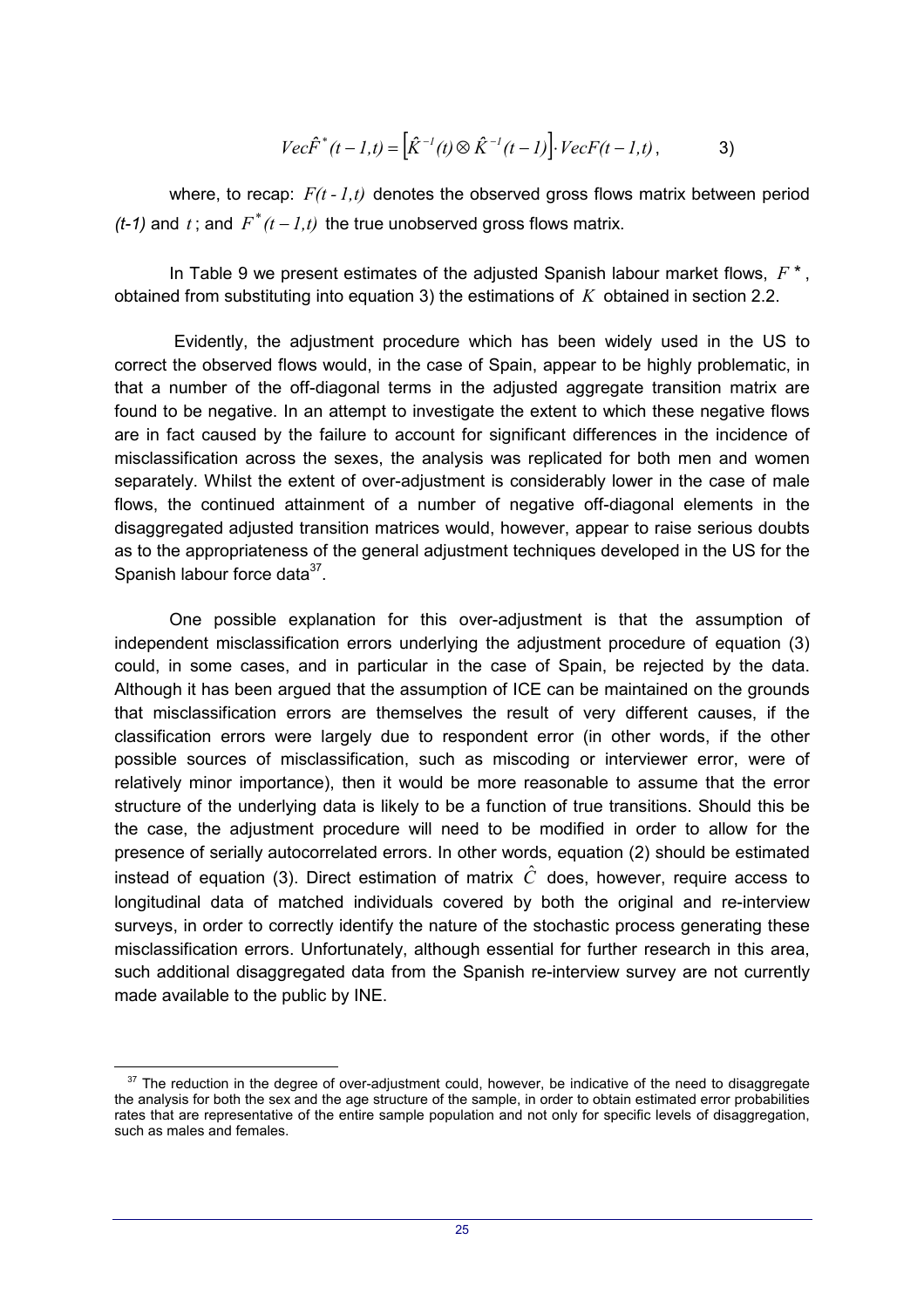Finally, it is worth noting that allowing for the presence of a particular form of serially correlated misclassification errors did not, in the case of Poterba and Summers (1986), resolve the problem of the negative off-diagonal elements obtained in the adjusted gross flow matrix for prime age males. Whilst this failure could still be a consequence of an inadequately specified structure of the error process, it is also important to emphasise the fact that in some cases, the attainment of negative adjusted flows may not necessarily be a consequence of the failure of the ICE assumption. This argument can be more easily illustrated by considering the following simplistic example in which there are only two labour market states: E (employment) and U (non-employment). If we also assume that the initial state is observed without error, then it can be easily shown (see Appendix 4) that in order for the off-diagonal flows to be non-negative, the ratio of individuals changing state to those remaining in the same state must be greater than the ratio of errors to non-errors. This argument is coherent with the negative adjusted flows obtained both in the Spanish and in the Poterba & Summers estimations, in that, in both of these cases, the response error probabilities are high relative to the observed flows.

# **4. Conclusions**

This paper evaluates the appropriateness of alternative strategies, the retrospective and matched files approach, frequently used in the literature to measure labour force dynamics. The evidence presented clearly illustrates that the implementation of these conventional methods to unadjusted national labour force survey data is likely to result in a considerable over-estimation of the extent of labour market dynamics, tending to give rise to an increase in the number of transitions and a reduction in the number of continual states. The ramifications of these findings for empirical studies of both labour market transitions and behaviour models of duration would therefore appear somewhat problematic, since failure to allow for the error structure of the underlying data is likely to result in seriously biased results.

More specifically, the survey validation work of section 2 illustrates that the combination of both recall errors and heterogeneous survey design results in the retrospective information of the national labour force surveys being subject to considerable error. This is ultimately reflected in the generation of a not insignificant number of spurious transitions, particularly between the stock unemployment and out of the labour force, thus producing a distorted image of the extent of labour market turnover. Whilst the identification of labour market transitions using the matched files approach should, in theory, produce a considerably more accurate measure of the underlying dynamics of the labour market, the results of section 2.2, which are consistent with those found in the US, clearly indicate that measures of labour market dynamics based on the use of unadjusted matched labour force data are also (due to the problems of sample attrition, but more importantly, the presence of significant errors in classification) subject to considerable error. If unaccounted for, such errors once again result in considerable biases being introduced into the gross flow data.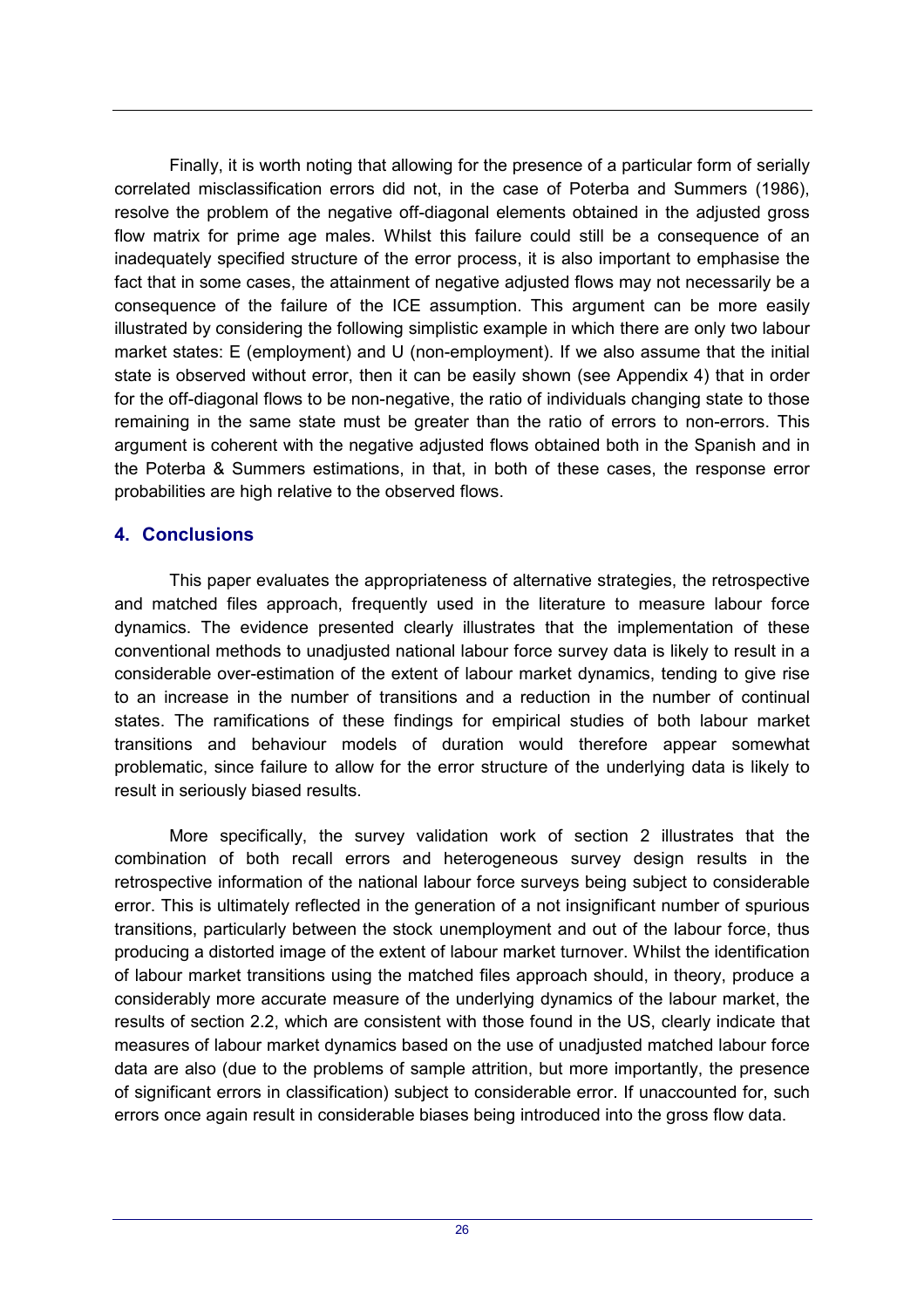Our results, whilst preliminary, would tend to have serious implications for existing empirical Spanish studies, calling into question the findings of both duration and labour market turnover analyses conducted on raw LFS data. The extent to which our findings can be applied to other EU studies of a similar nature is somewhat difficult to gauge without conducting survey validation work of a similar nature to that carried out in this paper. On the one hand, the fact that, since 1992, the national LFS in all member states has adhered to the Eurostat guidelines with respect to both survey design and methodology, would suggest that the problems highlighted as being inherent in both the retrospective and matched files approach in the Spanish EPA are also very likely to be present in other national LFS data. Whether the magnitudes involved are of a level comparable to that of Spain is another matter, which obviously requires empirical verification. Whilst undoubtedly, these problems will tend to be more acute in an economy such as Spain's, characterised by a not insignificant level of informal economic activity and the dominance of fixed-term employment contracts, the trend towards an increasing use of more flexible employment arrangements throughout the EU would suggest that such issues could become even more relevant in the not too distant future in other member states.

It is true in principle that one of the ways in which estimates of the error probability matrix based on information regarding the quality of the underlying data available from quality control procedures, such as a re-interview surveys, can be used in the adjustment of the observed gross flows for misclassification error. Yet the work of section 3 suggests that techniques currently available for the adjustment of the observed gross flows data would not seem to be universally appropriate. In the Spanish case, for example, they result in an over-adjustment of the gross flows, particularly between the ambiguous states of unemployment and not in the labour force, ultimately resulting in these cases in negative adjusted flows. It has been suggested that one possible reason for this over-adjustment could be that the assumption of independent error classification underlying these adjustment techniques may not in fact be valid. Further work is therefore required in order to acquire some knowledge as to the nature of the stochastic process generating the error responses. This requires longitudinal data in which respondents of both interview and reinterview surveys are matched across surveys. Unfortunately, such data is not released for public use at this moment in time.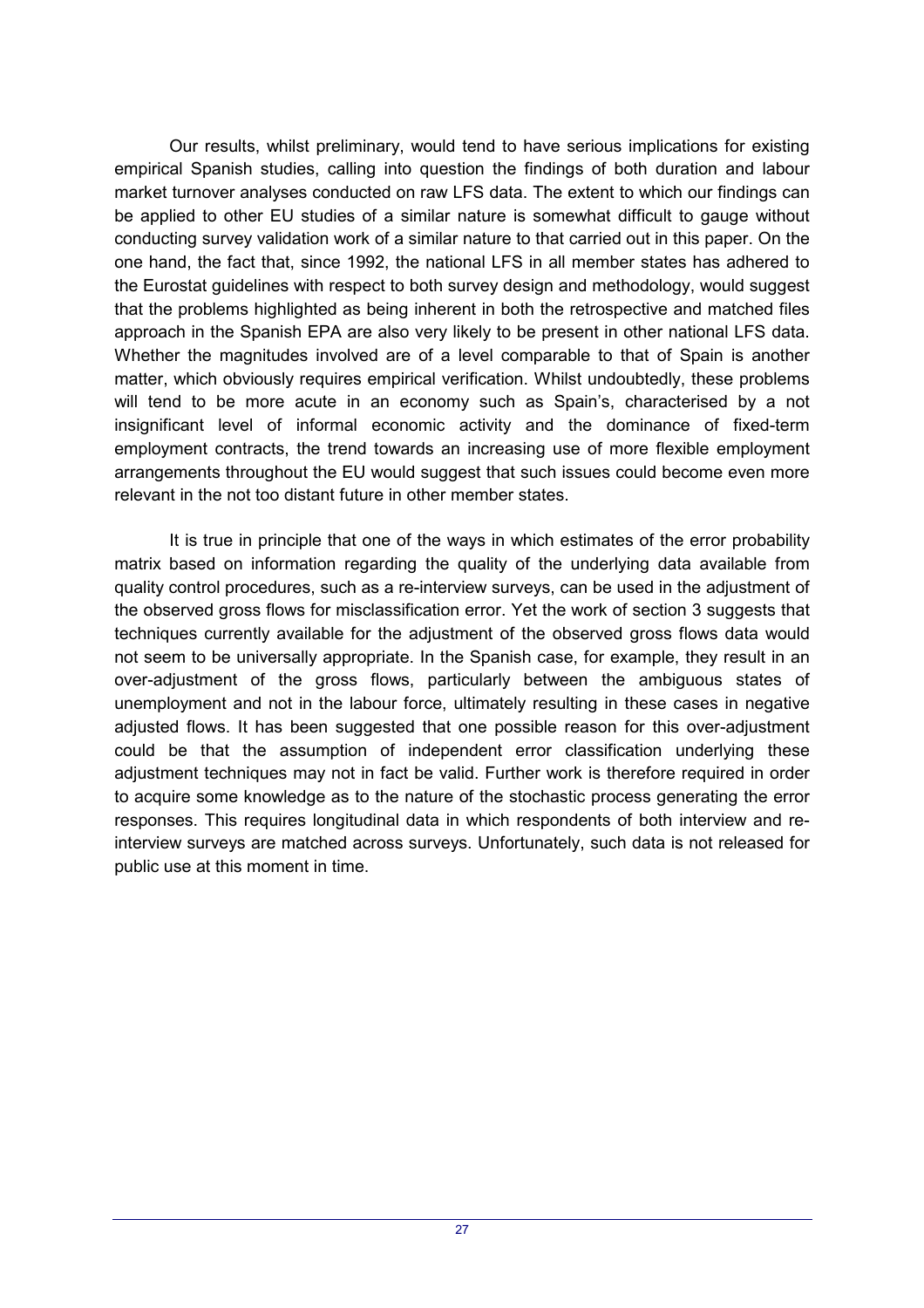# **APPENDIX 1**

## **THE** *EPA* **RETROSPECTIVE SUPPLEMENT**

The *EPA* retrospective supplement, undertaken in the second quarter of each year as a supplement to the regular labour force survey, contains the following restricted set of questions regarding the respondent's situation one year prior to the current survey:

1. Which was your city of residence exactly one year ago?

The same as my present one

**Different** 

2. Where were you living one year ago?

If in Spain, indicate which city.

If in a foreign country, indicate country.

3. In which of the following situations were you in exactly one year ago?

Working

**Searching** 

Available, but not searching

Military service

Studying

Other situations

4. What was your professional situation one year ago?

Employer

With a franchise

**Other** 

Member of a co-operative

Working as a family member in a family-owned company

Public-sector employee

Private-sector employee

**Other** 

5. What was the type of activity of the establishment in which you were working one year ago?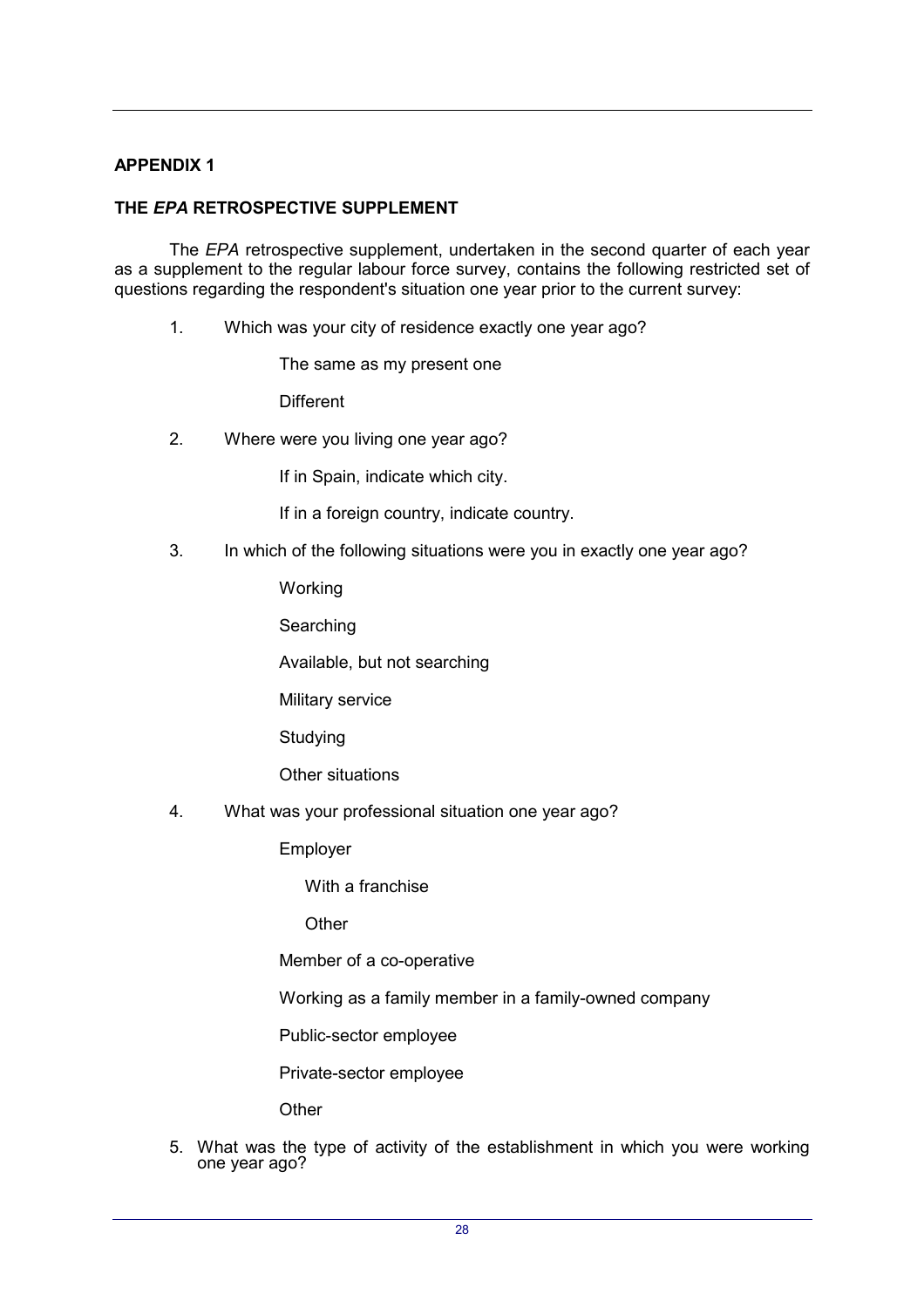#### **APPENDIX 2**

#### **ALTERNATIVE PARAMETERISATIONS OF THE MATRIX** *G*

In order to test the robustness of the estimates of the error response probabilities, a number of alternative specifications, to that given by equation 6, of the matrix *G* were estimated.

**A.2.1 The Fuller & Chua Specification.** The original Fuller & Chua parameterisation assumes that the probability of an error occurring in the re-interview is at least as big as in the original interview. More specifically, *G* is assumed to have the following functional form:

$$
G_{ij} = \mathcal{G}_{ji} K_{ij} \qquad \text{if } A_{ij} < A_{ji} \text{ and } i \neq j
$$
\n
$$
G_{ij} = K_{ij} \qquad \text{if } A_{ij} \ge A_{ji} \text{ and } i \neq j
$$
\n
$$
G_{ij} = I - \sum_{i=1}^{r} G_{ri} \qquad \text{if } i = j \,,
$$
\n
$$
(6)
$$

where  $\mathcal{G}_{ij} \geq 1$ .

Re-specifying the error probabilities rates for the re-interview survey in this manner results in the following matrix of estimated error probability rates:

|    | 0,967          | 0,044          | 0,012          |
|----|----------------|----------------|----------------|
| K= | 0,015<br>0,018 | 0,875<br>0,081 | 0,018<br>0,970 |
|    | 1,000          | 1,000          | 1,000          |

Whilst this respecification does result in slightly smaller estimated error probability rates, suggesting that, in Table 7, we might be over-estimating the probability of being misclassified, it is important to emphasise that it relies on the assumption that the errors associated with the re-interview survey are at least as big as those of the original survey, which is difficult to justify, given the structure of the *EPA* re-interview procedure.

**A.2.2 A More General Case.** The following more general specification for the reinterview error response probabilities was considered:

$$
G_{ij} = \left(1 - \sum_{l=1}^3 \alpha_{lj} \gamma_{il}\right) \delta_{ij} + \alpha_{ij} \gamma_{ij},
$$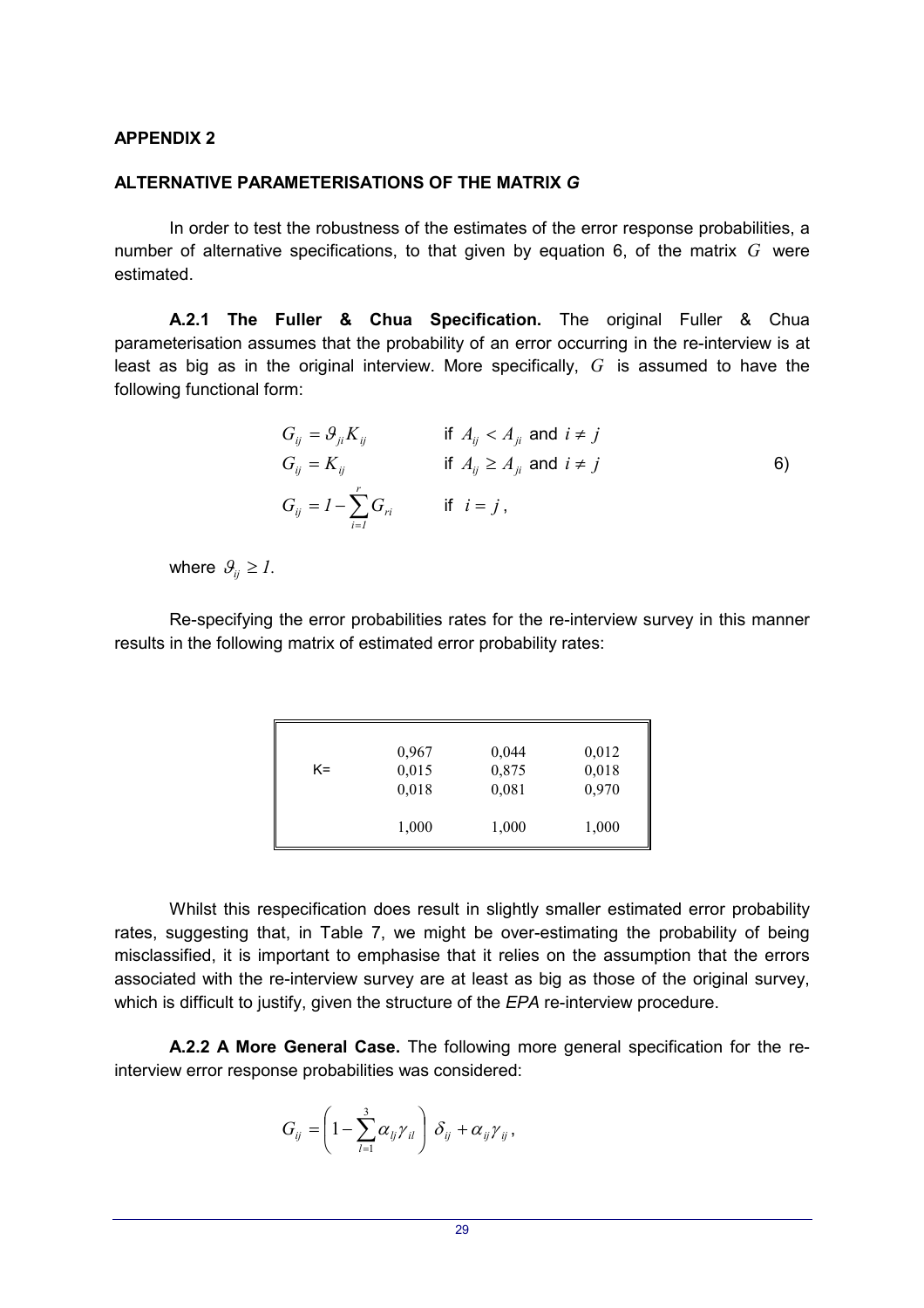where:  $\gamma_{ij} = 1 - \gamma_{ji}$ ;  $\delta_{ij}$  denotes Kronecker's delta and the same restrictions prevailing in equation 5) apply to the parameters  $\alpha_{ij}$ , namely:  $\alpha_{ii} = 0$ ,  $\alpha_{ij} = \alpha_{ji}$ . Note that this specification is simply a more general case of the *K* formulation used in the main text, in which  $\gamma_{ij}$  replaces the ratio of marginal proportions  $p_i / (p_i + p_j)$ . As noted by Fuller & Chua (1985, p. 67) this alternative parameterisation results in estimates of the  $\alpha'$ s, which are close to those one would obtain when using a symmetric, instead of the observed interview-re-interview, table in which both the *ij*-th and *ji*–th entries are equal to the average values of the  $A_{ii}$  and the  $A_{ii}$  cells.

This reformulation results in the following matrix of response error probabilities.

| 0,966 | 0,045 | 0,013 |
|-------|-------|-------|
| 0,015 | 0,868 | 0,019 |
| 0,019 | 0,087 | 0,968 |
|       |       |       |
| 1,000 | 1,000 | 1,000 |
|       |       |       |

Again the more general specification results in estimated error probabilities of a smaller magnitude that those reported in Table 7. One interpretation of these results is that the error response matrix *K* , reported in the main text should be viewed as representing an upper bound for the extent of misclassification errors in the Spanish LFS, and those of the more general case a lower one.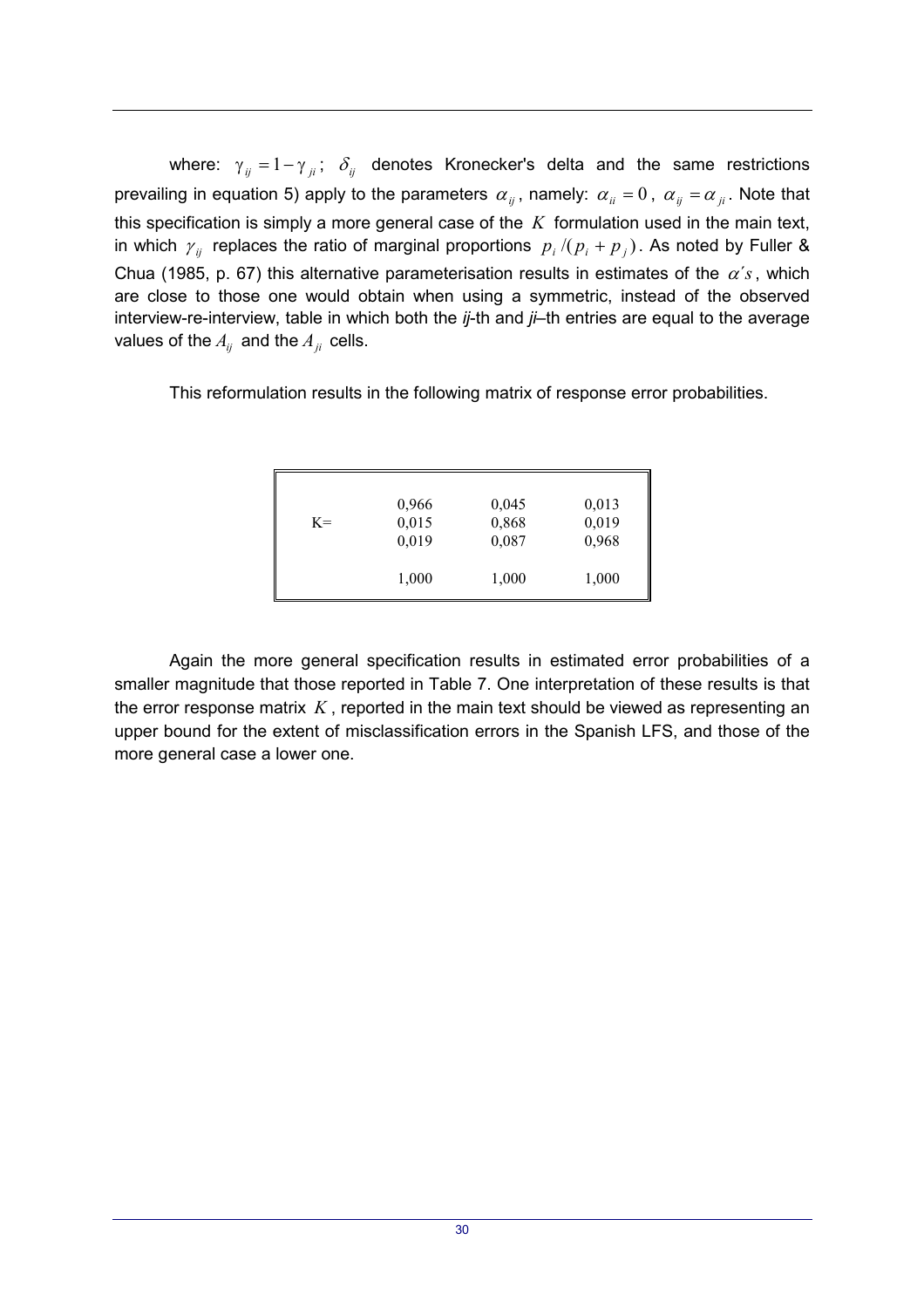#### **APPENDIX 3**

#### **THE ESTIMATION OF THE PARAMETERS OF THE MODEL**

Let:

$$
Y = (A_{11}, A_{12}, A_{13}, A_{21}, A_{22}, A_{23}, A_{31}, A_{32}),
$$
  
\n
$$
Y = f(\psi) + e,
$$

where *Y* is an (8\*1) vector whose elements are the sample proportions of individuals that are placed in category *i* on the first interview and in category *j* on the reinterview. In other words, the elements of vector *Y* are simply the first 8 elements of the interview-re-interview matrix.  $f(\psi)$  is the vector of the expected values of the sample proportions and *e* is the vector of deviations of the observed proportions from the expected proportions. The vector of parameters to be estimated is:

$$
\psi = (\alpha_{21}, \alpha_{31}, \alpha_{32}, \beta_{12}, \beta_{13}, \beta_{32}, P_1, P_2)
$$

Assuming that  $(n, A_{ij}^{\phantom{\dag}})$  follows a multinomial distribution, the covariance matrix of  $e$ will be given by:

$$
V = n^{-1} \Big\{ diag \Big[ f(\psi) \Big] - f(\psi) f(\psi) \Big\},\
$$

where *n* is the sample size.

The vector  $\psi$  is estimated using the Gauss-Newton procedure, in which  $\hat{V}$  is included as the estimated covariance matrix of *e* , where:

$$
\hat{V} = n^{-1} \{ diag [Y] - YY' \}.
$$

It should be noted, however, that the multivariate Central Limit Theorem implies that:

$$
\sqrt{n}(\hat{\psi}-\psi)\frac{\gamma}{\lambda}\left[\frac{1}{2}F(\psi')'V^{-1}F(\psi)\right]\right\}^{-1},\,
$$

we are therefore able to obtain the standard errors of the estimates (see Agresti (1990), p. 424).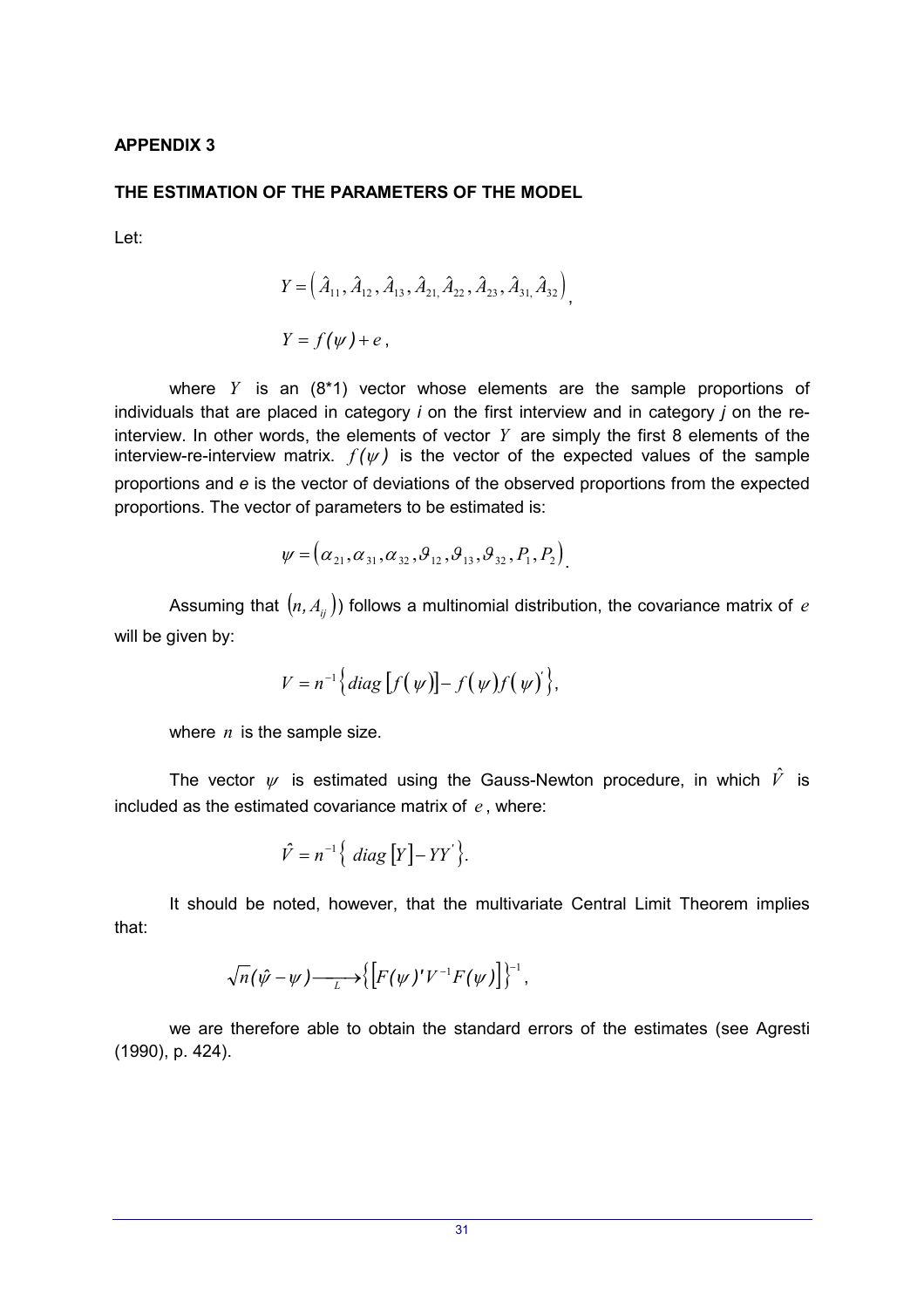#### **APPENDIX 4**

## **UNDER WHICH CONDITIONS IS A CORRECTED FLOW MATRIX** *F***\* WITH NEGATIVE TERMS OBTAINED?**

Consider the particular case in which the following simplifying assumptions are made:

(A1) The initial state is observed without error

(A2) There are only two states: E (employment) and U (unemployment and not in the labour force).

In this particular setting the error response matrix can be expressed as:

$$
K = \begin{bmatrix} (1 - \varepsilon) & \delta \\ \varepsilon & (1 - \delta) \end{bmatrix} ,
$$

where:  $\epsilon$  = Probability (observed in state U|truly in state E) and  $\delta$  = Probability (observed in state E| true state is U). In this framework equation (3) in the main text reduces to:

$$
Vec\hat{F}^{*}(t-1,t) = \hat{K}^{-1}(t)VecF(t-1,t).
$$

This in itself can be expressed as:

$$
P^* = \frac{1}{(1 - \varepsilon - \delta)} \begin{bmatrix} (1 - \delta)EE - \delta EU & -\varepsilon EE + (1 - \varepsilon)EU \\ (1 - \delta)UE - \delta UU & -\varepsilon UE + (1 - \varepsilon)UU \end{bmatrix} = \begin{bmatrix} EE^* & EU^* \\ UE^* & UV^* \end{bmatrix}
$$

At this point, the following additional "very mild" assumptions are required:

(A3)  $\varepsilon$  < 0.5 and  $\delta$  < 0.5. [This guarantees that |K| is always positive]

(A4) The number of observed stayers in state *i* > the number of observed movers from *i*. In other words:

$$
EU < EE \quad \text{and} \quad UE < UU.
$$

We are now in a position to analyse the sign of the elements in the  $F^*$  matrix. Given the assumptions A3 and A4:

1)  $EE^*$  is always positive: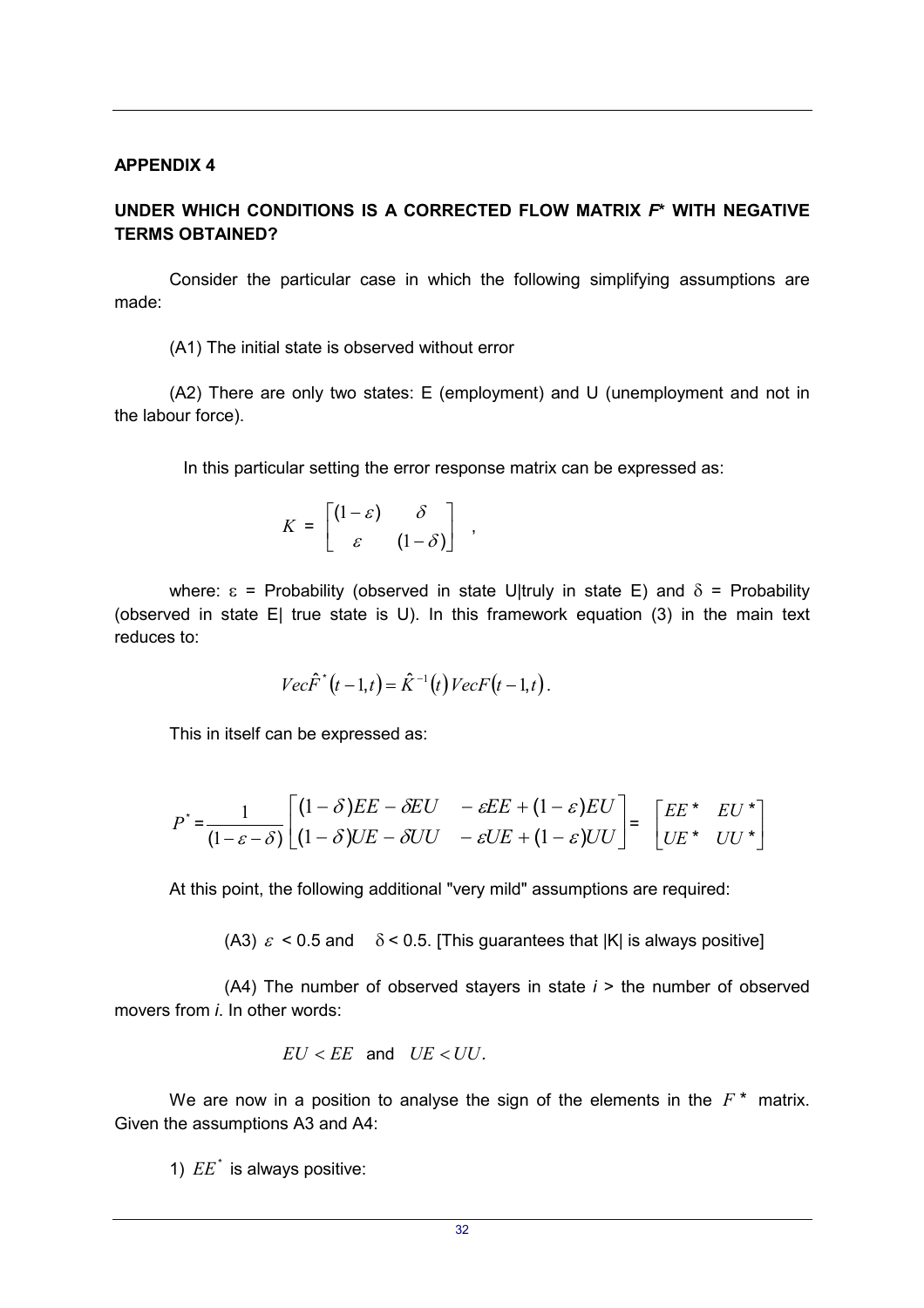$$
EE^* = (1 - \delta)EE - \delta EU = (1 - \delta)[EE - EU] + (1 - 2\delta)EU
$$

2) but  $EU^*$  can be negative;

$$
EU^* = -eEE + (1 - \varepsilon)EU
$$

$$
= EU[\varepsilon + 1 - \varepsilon] - eEE
$$

$$
= EU(1 - \varepsilon - EEE)
$$
This final expression will be positive iff 
$$
\frac{EU}{EE} > \frac{\varepsilon}{(1 - \varepsilon)}.
$$

In short, the off-diagonal term  $EU^*$  is positive if and only if the ratio of those who change state to those who remain in the same state, *( EU / EE)*, is greater than the ratio of errors to non-errors  $\frac{\varepsilon}{\ell(1-\varepsilon)}$ . Note that the same type of analysis follows for the other off-diagonal element *UE\* .*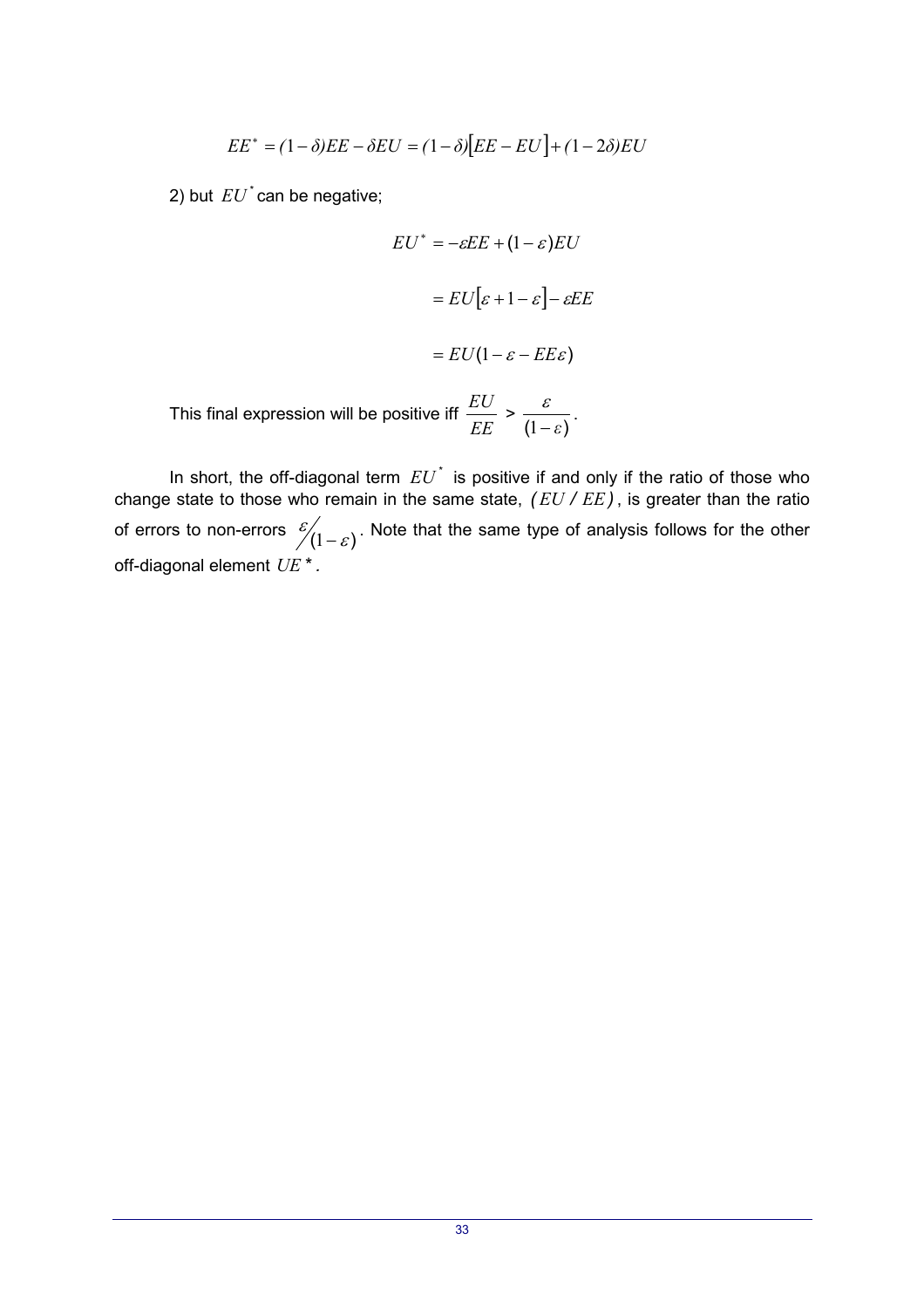## **REFERENCES**

Abowd, J.M. & Zellner, A. (1985): Estimating Gross Labor-Force Flows, *Journal of Business and Economic Statistics*, 3(3), pp. 254-83.

Agresti, A. (1990): *The Analysis of Categorical Data*, John Wiley & Sons.

Akerlof, G. & Main, B. (1980): "Unemployment Spells and Unemployment Experience", *American Economic Review*, 70, pp. 885-893.

Akerlof, G. & Yellen, J. (1985): "Unemployment Through the Filter of Memory", *Quarterly Journal of Economics*, pp. 747-773.

Alba, A. (1996a): "Employment transitions of young workers in Spain", Universidad Carlos III de Madrid, WP 96-61.

Alba, A. (1996b): "Explaining the transitions out of unemployment in Spain: The effect on unemployment insurance" Universidad Carlos III de Madrid, WP 96-71.

Alba, A. (1997a): "Labour force participation and transitions of older workers in Spain". Universidad Carlos III de Madrid., WP 97-39.

Alba, A. (1997b): "How temporary is temporary employment in Spain?", Universidad Carlos III de Madrid, WP 97-14.

Antolìn, P. (1994): "Unemployment Flows and Vacancies in Spain". Instituto Valenciano de Investigaciones Económicas , WP-EC 94-05.

Antolìn, P.(1995): "Transition Probabilities to Employment and Non-Participation", Instituto Valenciano de Investigaciones Económicas, WP-EC 95-20.

Antolìn, P. (1996): "Gross Worker Flows: How Does the Spanish Evidence Fit the Stylized Facts?", Centre for Economic Policy Research. Discussion Paper No. 1398, May 1996.

Arulampalam, W. & Stewart, M. (1995): "The Determinants of Individual Unemployment Durations in an Era of High Unemployment", *The Economic Journal*, 105, pp. 321-332.

Blanchard, O.J. & Diamond, P.A. (1990): "The Cyclical Behavior of the Gross Flows of U.S. Workers ", *Brookings Papers on Economic Activity*, 2, pp. 85-155.

Blanchard, O.J. & Diamond, P.A. (1992): "The Flow Approach to Labor Markets", American Economic Review, Papers and Proceedings of the American Economic Associations Congress, May 1992.

Bover, O. et al. (1996): "Unemployment Duration, Benefit Duration, and the Business Cycle". Banco de España. Servicio de Estudios. Documento de trabajo Nº 9657.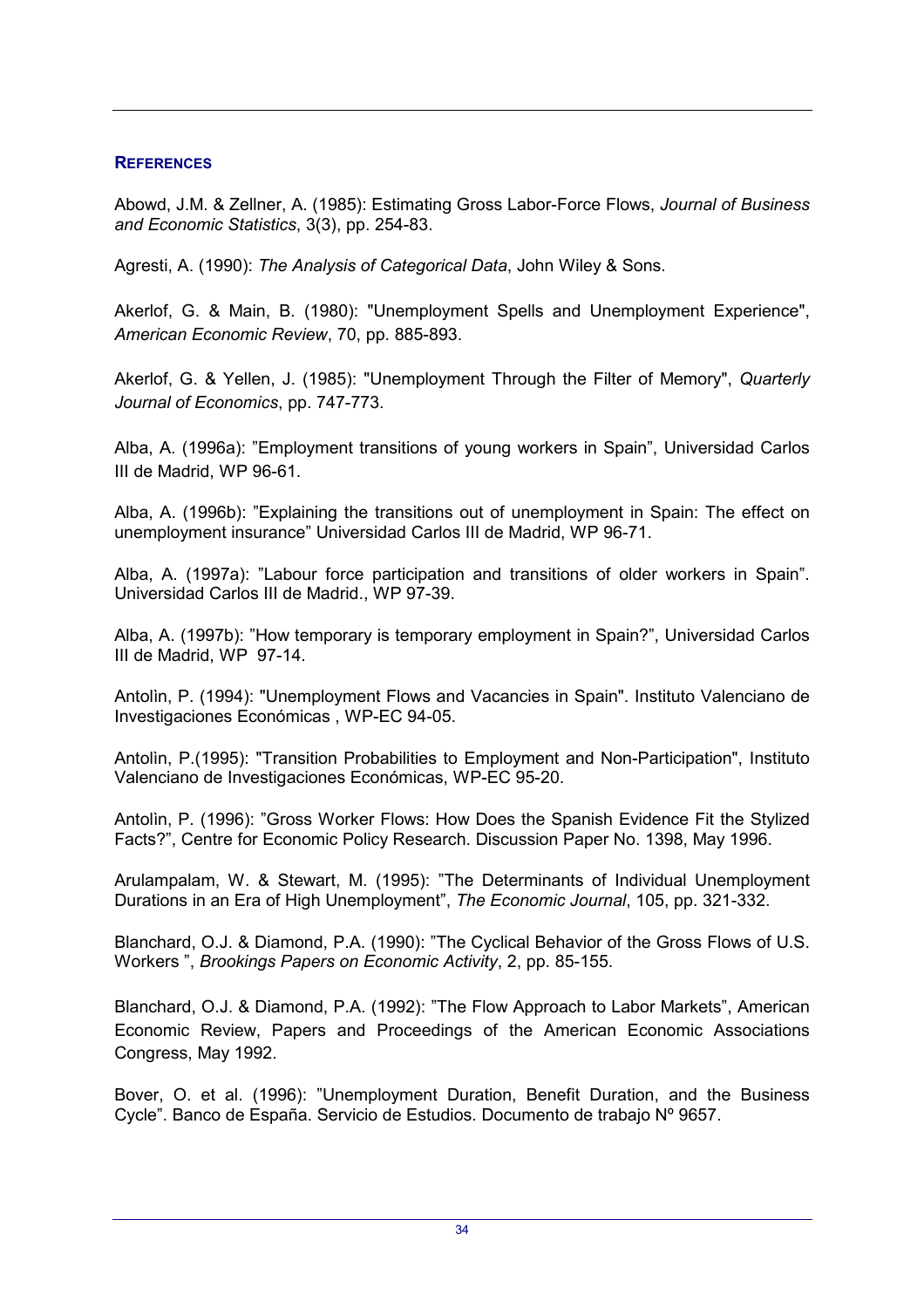Bowers, N. & Horvarth, W. (1984): "Keeping Time: An Analysis of Errors in the Measurement of Unemployment Duration". *Journal of Business & Economic Statistics,* Vol 2, No 2, April*.*

Burda, M. & Wyplosz, C. (1990): "Gross Labor Market Flows in Europe: Some Stylised Facts", CEPR Discussion Paper Nº 439.

Burda, M. & Wyplosz, C. (1993): "Gross Worker and Job Flows in Europe", CEPR Discussion paper Nº 868.

Chua, T.C. & Fuller, W. A (1987): "A Model for Multinomial Response Error Applied to Labor Flows". *Journal of the American Statistical Association*, Vol. 82, Nº. 397.

Clark, K.B. & Summers, L. (1979): "Labor Market Dynamics and Unemployment : A Reconsideration". *Brookings Papers on Economic Activity*, 1, pp.13-60.

Davis, S.J., Haltiwanger, J.C. & Schuh, S. (1996): *Job Creation and Destruction.* The MIT Press.

Feldstein, M.S. (1973): "Lowering the Permanent Rate of Unemployment". U.S. Congress Joint Economic Committee, Washington D.C.

Fuller, W. A. & Chua, T.C. (1985): "Gross Change Estimation in the Presence of Response Error", in *Proceedings of the Conference on Gross Flows in Labor Force Statistics*, Washington, D.C.: US Bureau of the Census and US Bureau of Labor Statistics, pp.65-77.

Garcia Serrano, C. (1996): "El mercado de trabajo español: una perspectiva desde los flujos". *Revista Española de Economía*, Vol 13. Nº 2.

Gómez Salvador, R. & Dolado, J.J. (1995): "Creacion y Destrucción de Empleo en España: Un Análisis Descriptivo con Datos de la CBBE". Banco de España. Servicio de Estudios. Documento de trabajo Nº 9526 .

Hall, R.E. (1972): "Turnover in the Labor Force", *Brookings Papers on Economic Activity*, 3, pp. 709-756.

Instituto Nacional De Estadística (1995): Evaluación de la calidad de los datos de la Encuesta de Población Activa 1994.

Instituto Nacional De Estadística (1996): Encuesta de Población Activa. Estadística de Flujos - Metodología.

Katz, L. & Meyer, B. (1990): "The Impact of the Potential Duration of Unemployment Benefits on the Duration of Unemployment" *Journal of Public Economics,* 41, pp 45-72*.*

Konnings, J. (1993): "Job Creation and Job Destruction in the UK Manufacturing Industries", *Oxford Bulletin of Economics and Statistics*, 57 (1), pp 5-24.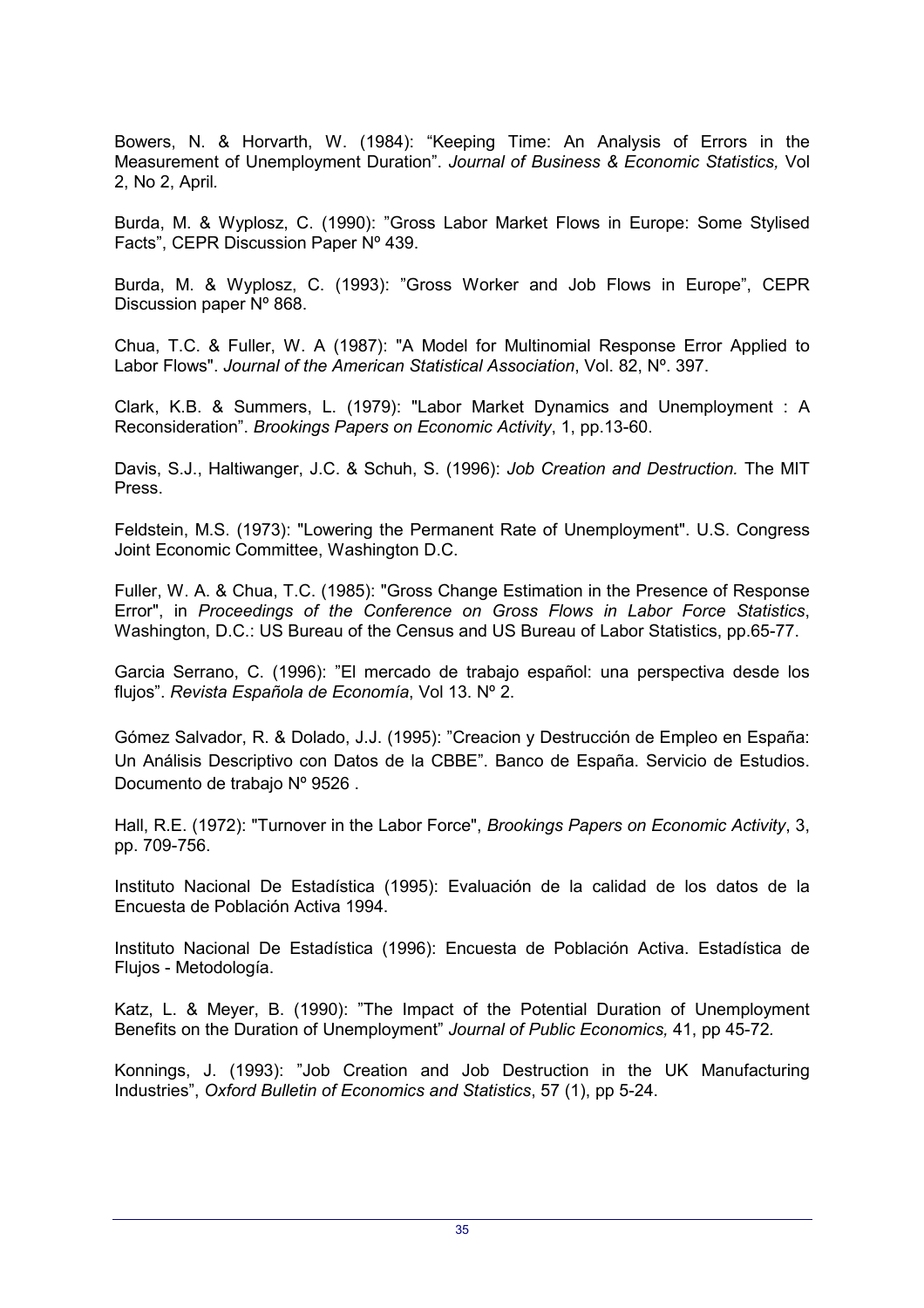Levine, P.B. (1990): Contemporaneous vs. Retrospective Unemployment: Through the Filter of Memory or the Muddle of the Current Population Survey. Industrial Relations Section, Department of Economics, Princeton University. WP Nº 276.

Mathiowetz, N.A. & Duncan, G.J. (1988): "Out of Work, Out of Mind: Response Errors in Retrospective Reports of Unemployment", Journal of Business & Economic Statistics, Vol. 6, No. 2, pp. 221-229.

Meyer, B.D (1988): "Classification-Error Models and Labor Market Dynamics", *Journal of Business and Economic Statistics*, July 1988, Vol. 6, Nº.3.

Moreno, G. & Toharia, L. (1998): "Mujer, Familia y Movilidad En Espana", *Papeles De Economia Española*, Nº. 77.

Narendranathan, W. & Stewart, M. (1993): "How Does the Benefit Effect Vary as the Unemployment Spells Lengthen?" *Journal of Applied Econometrics*, Vol 8, pp. 361-381.

Peracchi, F. & Welch, F. (1994): "Trends in Labor Force Transitions of Older Men and Women". *Journal of Labour Economics*, 12(2) , pp. 210-242.

Peracchi, F. & Welch, F. (1995): "How Representative are Matched Cross-Sections? Evidence from the *CPS*". *Journal of Econometrics*, Nº 68, pp. 153-179.

Pitts, A. (1988): "Matching adjacent years of the Current Population Survey", Mimeo. Unicon Research Corporation, Santa Monica, CA.

Portugal, P. & Addison, J. (1997): "Unemployment Insurance and Joblessness: a discrete duration model with multiple destinations". Banco de Portugal WP.

Poterba, J.M. & Summers, L.H. (1983): "Survey Response Variation in the Current Population Survey", NBER Working paper, Nº 1109.

Poterba, J.M. and Summers, L.H. (1986):"Reporting Errors and Labor Market Dynamics", *Econometrica*, Vol 54 (6), pp. 1319-1338.

Poterba, J.M. and Summers, L.H. (1995): "Unemployment Benefits and Labor Market Transitions: A Multinomial Logit Model With Errors in Classification" *The Review of Economic and Statistics*., Vol 77(2), pp. 207-216.

Stevens, L.K., Register, C.A. & Grimes, P.W. (1987): "The Labour Force Attachment of Discouraged Workers", Work and Occupations, February , pp. 3-21.

Ureta, M. (1987): "Are you Really Out of the Labour Force? or the Effects of Recoding on Unemployment Statistics.", unpublished paper, Department of Economics, The Claremont Graduate School, May 1987.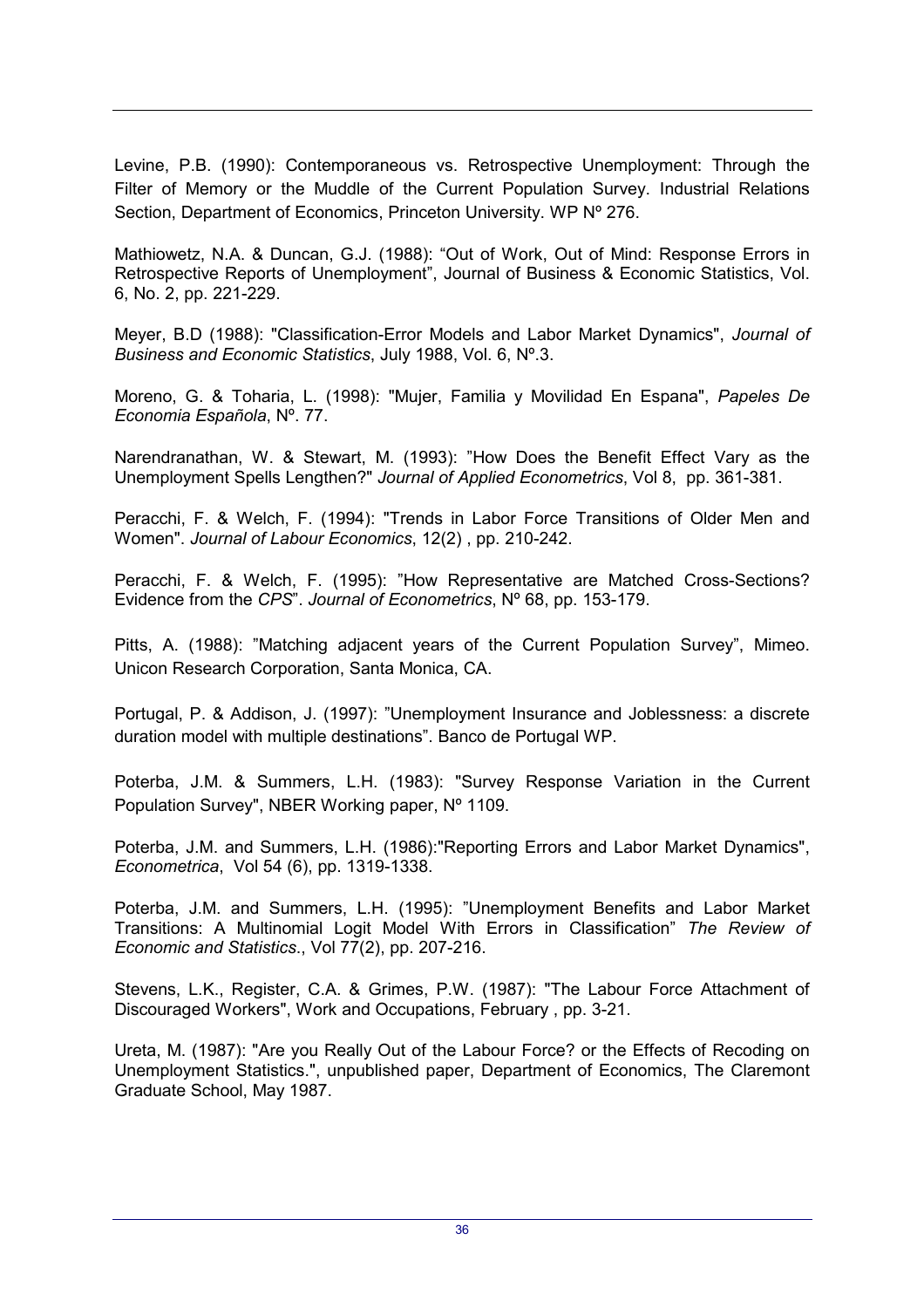#### Table 1: Average Monthly Gross Labour Market Flows 1977-1982 (figures in 000's)

|                                   | <b>Final State</b> |            |                         |  |
|-----------------------------------|--------------------|------------|-------------------------|--|
| <b>Initial State</b>              | Employed           | Unemployed | Not in the Labour Force |  |
| Employed                          | 91,865             | 1,652      | 3,157                   |  |
| Unemployed                        | 1,857              | 3,899      | 1,521                   |  |
| Not in the Labour Force<br>(NILF) | 2,805              | 1,610      | 55,541                  |  |

Source: Adapted from Table IV Poterba and Summers (1986).

#### Table 2: Actual and *Recalled* Labour Market Status of *EPA* Individuals in the Second Quarter 1992. (figures in 000's.)

|                     | <b>Recalled LMS</b> |           |             |                     |       |
|---------------------|---------------------|-----------|-------------|---------------------|-------|
| <b>Actual LMS</b>   | Working             | Searching | <b>NILF</b> | Military Service(*) | Total |
| Employed            | 3350                | 70        | 77          | $\overline{5}$      | 3502  |
| Unemployed          | 69                  | 549       | 123         | $\mathsf 3$         | 744   |
| <b>NILF</b>         | 52                  | 128       | 4268        | 5                   | 4453  |
| Military Service(*) | 3                   | $\,6\,$   | 4           | 43                  | 57    |
| Total               | 3474                | 753       | 4473        | 56                  | 8756  |

Source: Table II.1 *INE* (1996). (\*) Población Contada Aparte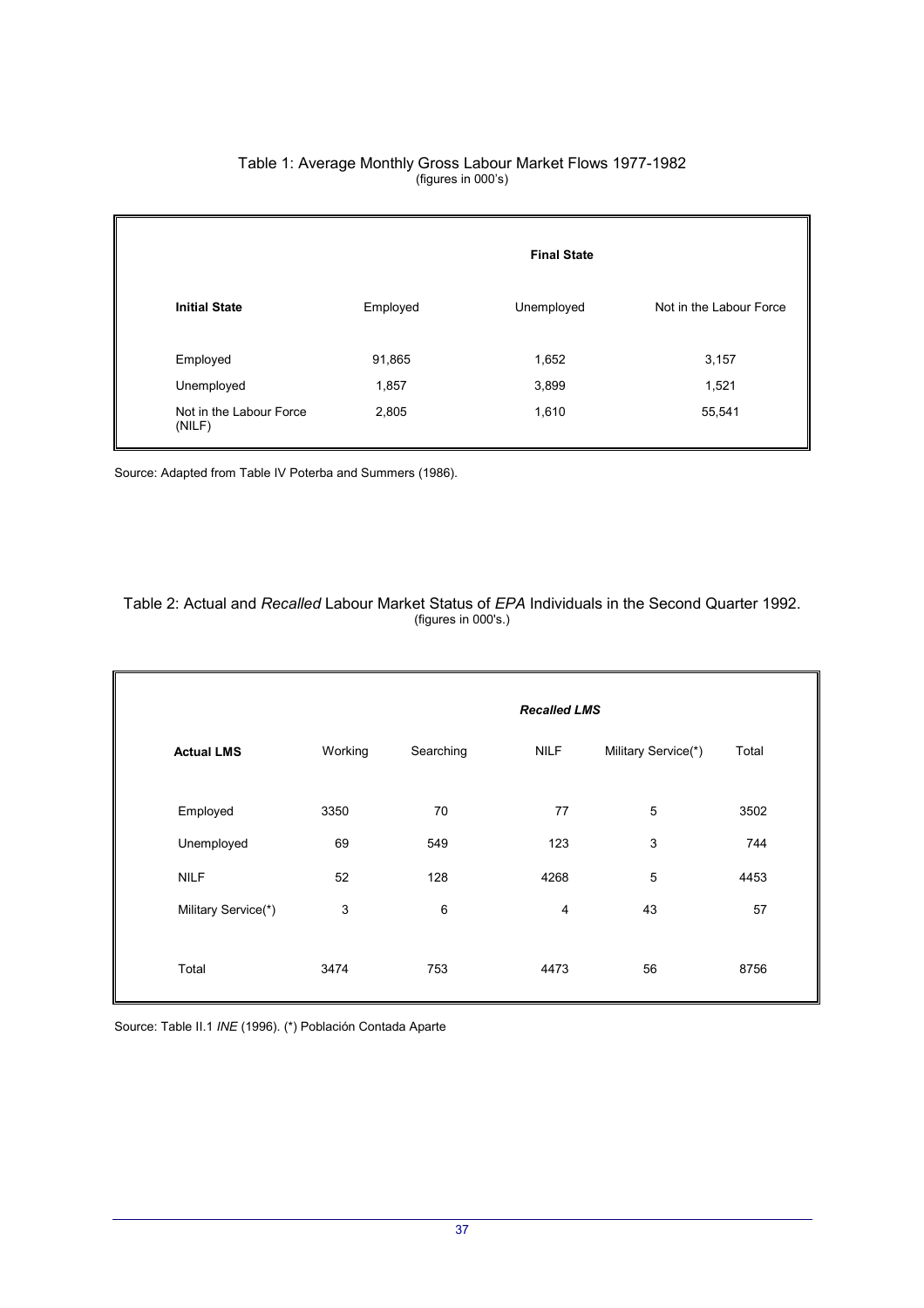| Panel A: Observed Transition Probabilities (Calculated from the Retrospective Questionnaire) |          |                        |             |  |  |
|----------------------------------------------------------------------------------------------|----------|------------------------|-------------|--|--|
|                                                                                              |          | <b>Actual LMS 2/93</b> |             |  |  |
| <b>LMS in 2/92 as</b>                                                                        |          |                        |             |  |  |
| Recalled in 2/93                                                                             | Employed | Unemployed             | <b>NILF</b> |  |  |
|                                                                                              |          |                        |             |  |  |
| Employed                                                                                     | 0.875    | 0.082                  | 0.043       |  |  |
| Unemployed                                                                                   | 0.272    | 0.643                  | 0.085       |  |  |
| <b>NILF</b>                                                                                  | 0.028    | 0.034                  | 0.938       |  |  |
| <b>Panel B: Recall Errors</b>                                                                |          | <b>Actual LMS</b>      |             |  |  |
| <b>Recalled LMS</b>                                                                          | Employed | Unemployed             | <b>NILF</b> |  |  |
| Employed                                                                                     | 0.965    | 0.020                  | 0.015       |  |  |
| Unemployed                                                                                   | 0.094    | 0.734                  | 0.172       |  |  |
| <b>NILF</b>                                                                                  | 0.017    | 0.027                  | 0.955       |  |  |

Table 3: Actual and Spurious Transitions over the Period 2/1992 - 2/1993

Source: calculations based on data presented in Tables II.1 and II.4 INE (1996)<sup>38</sup>.

 $\overline{a}$ 

<sup>&</sup>lt;sup>38</sup>Those individuals recorded as being in the military in either of the two periods have been dropped from the analysis.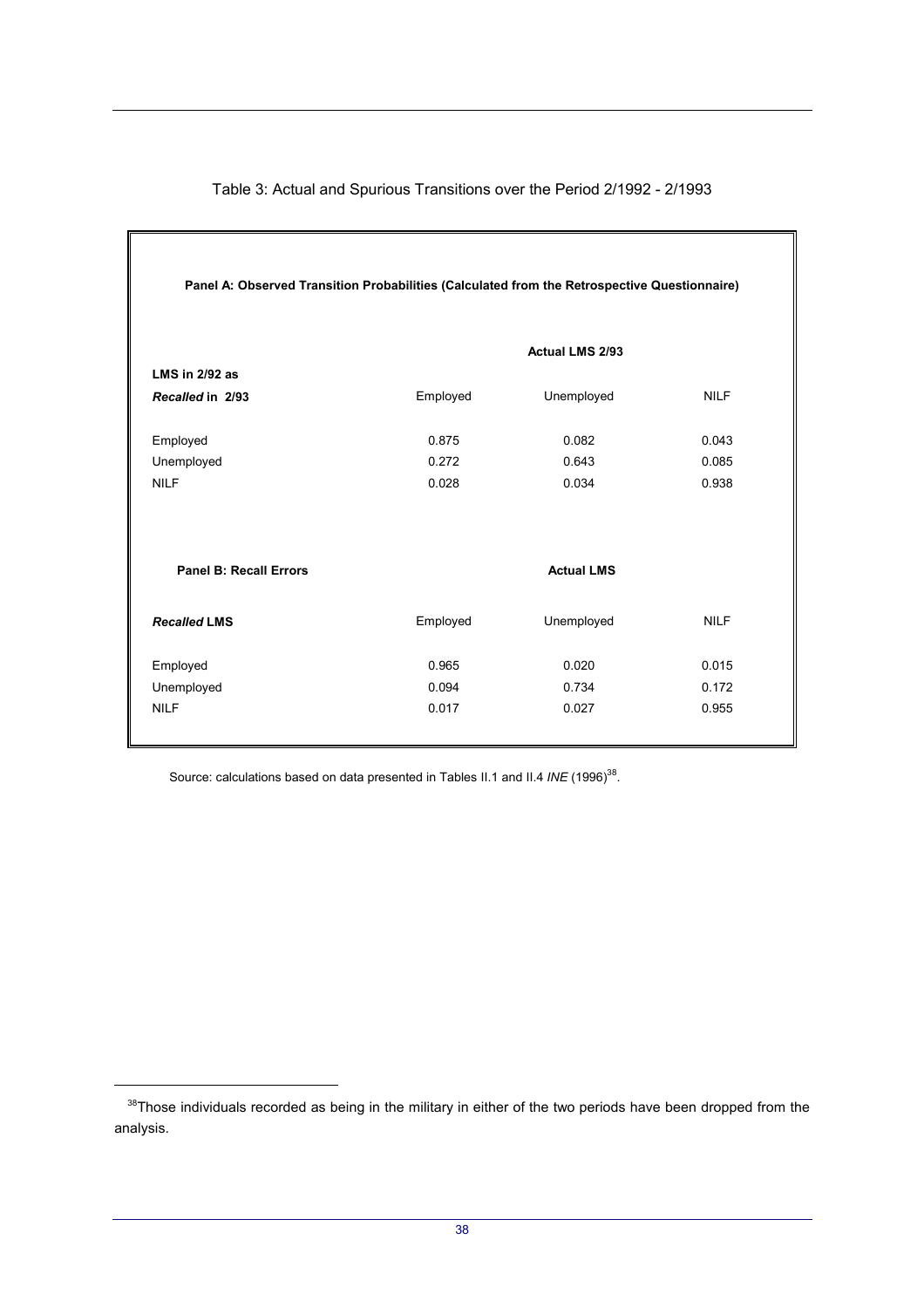#### Table 4: Survey Response Inconsistencies in the *EPA*.

#### **1. Survey Response Inconsistencies: Re-interview Survey**

|                          |          | <b>Re-interview</b> |             |       |
|--------------------------|----------|---------------------|-------------|-------|
| <b>Initial Interview</b> | Employed | Unemployed          | <b>NILF</b> | Total |
| Employed                 | 0.327    | 0.011               | 0.012       | 0.350 |
| Unemployed               | 0.010    | 0.092               | 0.018       | 0.119 |
| <b>NILF</b>              | 0.015    | 0.026               | 0.490       | 0.531 |
| Total                    | 0.352    | 0.128               | 0.520       | 1.000 |

#### **2. Spurious Transition Probabilities from the Interview and Re-interview Surveys**

|                          |          | <b>Re-interview</b> |             |       |
|--------------------------|----------|---------------------|-------------|-------|
| <b>Initial Interview</b> | Employed | Unemployed          | <b>NILF</b> | Total |
| Employed                 | 0.935    | 0.030               | 0.035       | 1.000 |
| Unemployed               | 0.082    | 0.770               | 0.148       | 1.000 |
| NILF                     | 0.029    | 0.049               | 0.923       | 1.000 |

#### **3. Observed Transition Probabilities First to Second Quarter 1994**

|                      |          | <b>Second Quarter</b> |             |       |
|----------------------|----------|-----------------------|-------------|-------|
| <b>First Quarter</b> | Employed | Unemployed            | <b>NILF</b> | Total |
| Employed             | 0.947    | 0.035                 | 0.018       | 1.000 |
| Unemployed           | 0.139    | 0.786                 | 0.075       | 1.000 |
| <b>NILF</b>          | 0.020    | 0.036                 | 0.944       | 1.000 |

Source: calculations based on matched files of individuals and on data presented in table C.4 *INE* (1995).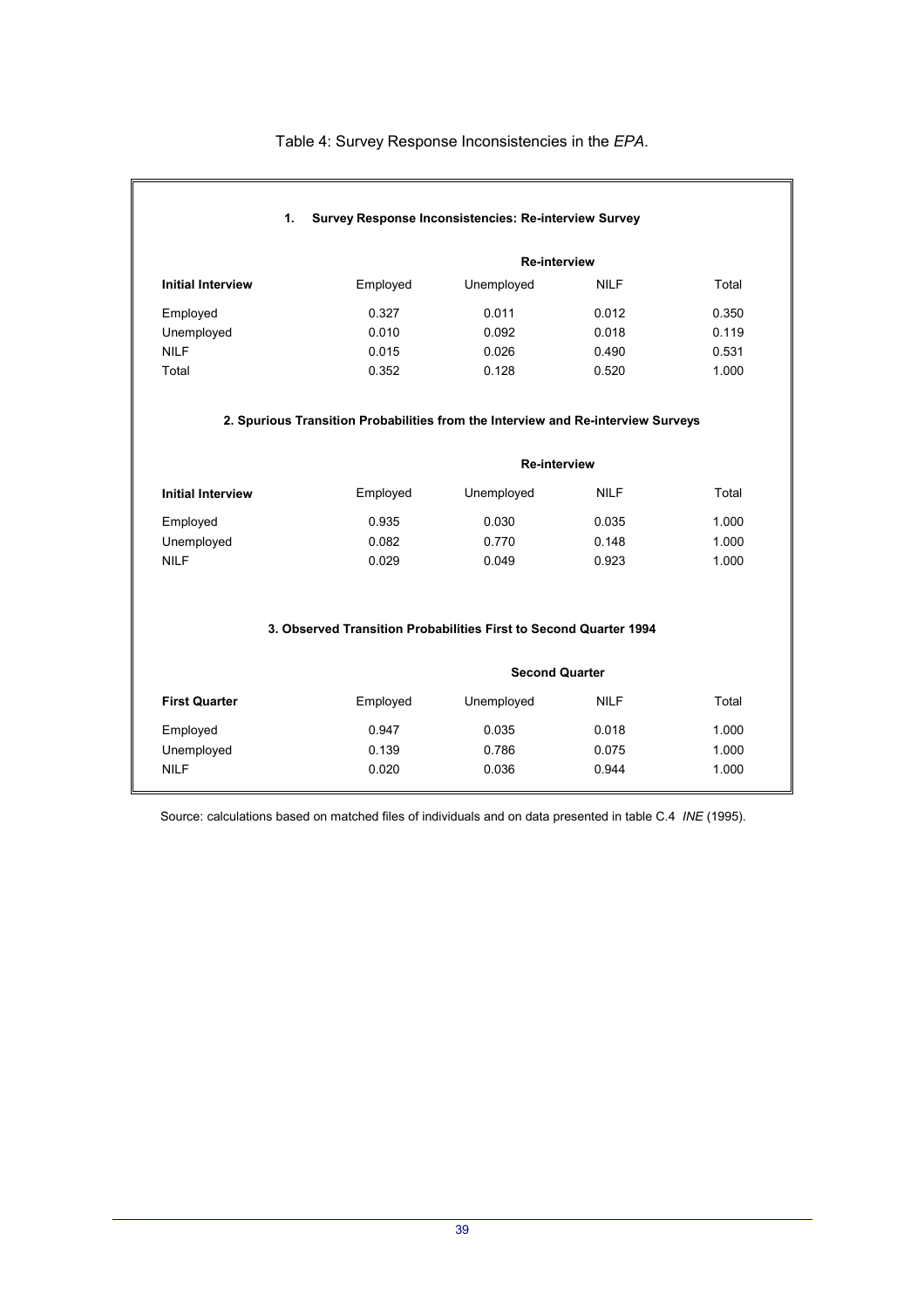|                           |          | <b>Re-interview</b> |             |         |  |  |
|---------------------------|----------|---------------------|-------------|---------|--|--|
| <b>Original Interview</b> | Employed | Unemployed          | <b>NILF</b> | Total   |  |  |
| Employed                  | 2007     | 65                  | 75          | 2147    |  |  |
|                           | (0.327)  | (0.011)             | (0.012)     | (0.350) |  |  |
| Unemployed                | 60       | 562                 | 108         | 730     |  |  |
|                           | (0.010)  | (0.092)             | (0.018)     | (0.119) |  |  |
| <b>NILF</b>               | 93       | 159                 | 3008        | 3260    |  |  |
|                           | (0.015)  | (0.026)             | (0.490)     | (0.531) |  |  |
| Total                     |          |                     |             | 6137    |  |  |
|                           |          |                     |             | (1.000) |  |  |
| Men                       | Employed | Unemployed          | <b>NILF</b> | Total   |  |  |
| Employed                  | 1367     | 41                  | 31          | 1439    |  |  |
|                           | (0.469)  | (0.014)             | (0.011)     | (0.494) |  |  |
| Unemployed                | 36       | 322                 | 39          | 397     |  |  |
|                           | (0.012)  | (0.111)             | (0.013)     | (0.136) |  |  |
| <b>NILF</b>               | 39       | 50                  | 989         | 1078    |  |  |
|                           | (0.013)  | (0.017)             | (0.339)     | (0.370) |  |  |
| Total                     |          |                     |             | 2914    |  |  |
|                           |          |                     |             | (1.000) |  |  |
| Women                     | Employed | Unemployed          | <b>NILF</b> | Total   |  |  |
| Employed                  | 624      | 24                  | 44          | 692     |  |  |
|                           | (0.196)  | (0.008)             | (0.014)     | (0.218) |  |  |
| Unemployed                | 22       | 237                 | 68          | 327     |  |  |
|                           | (0.007)  | (0.075)             | (0.021)     | (0.103) |  |  |
| <b>NILF</b>               | 54       | 108                 | 1996        | 2158    |  |  |
|                           | (0.017)  | (0.034)             | (0.628)     | (0.679) |  |  |
| Total                     |          |                     |             | 3177    |  |  |
|                           |          |                     |             | (1.000) |  |  |

Table 5 : Labour Market Status in Original and Re-interview Survey (First quarter 1994)<sup>39</sup>

Source: *INE* (1995).

 $\overline{a}$ 

<sup>&</sup>lt;sup>39</sup>Figures in parenthesis refer to sample proportions.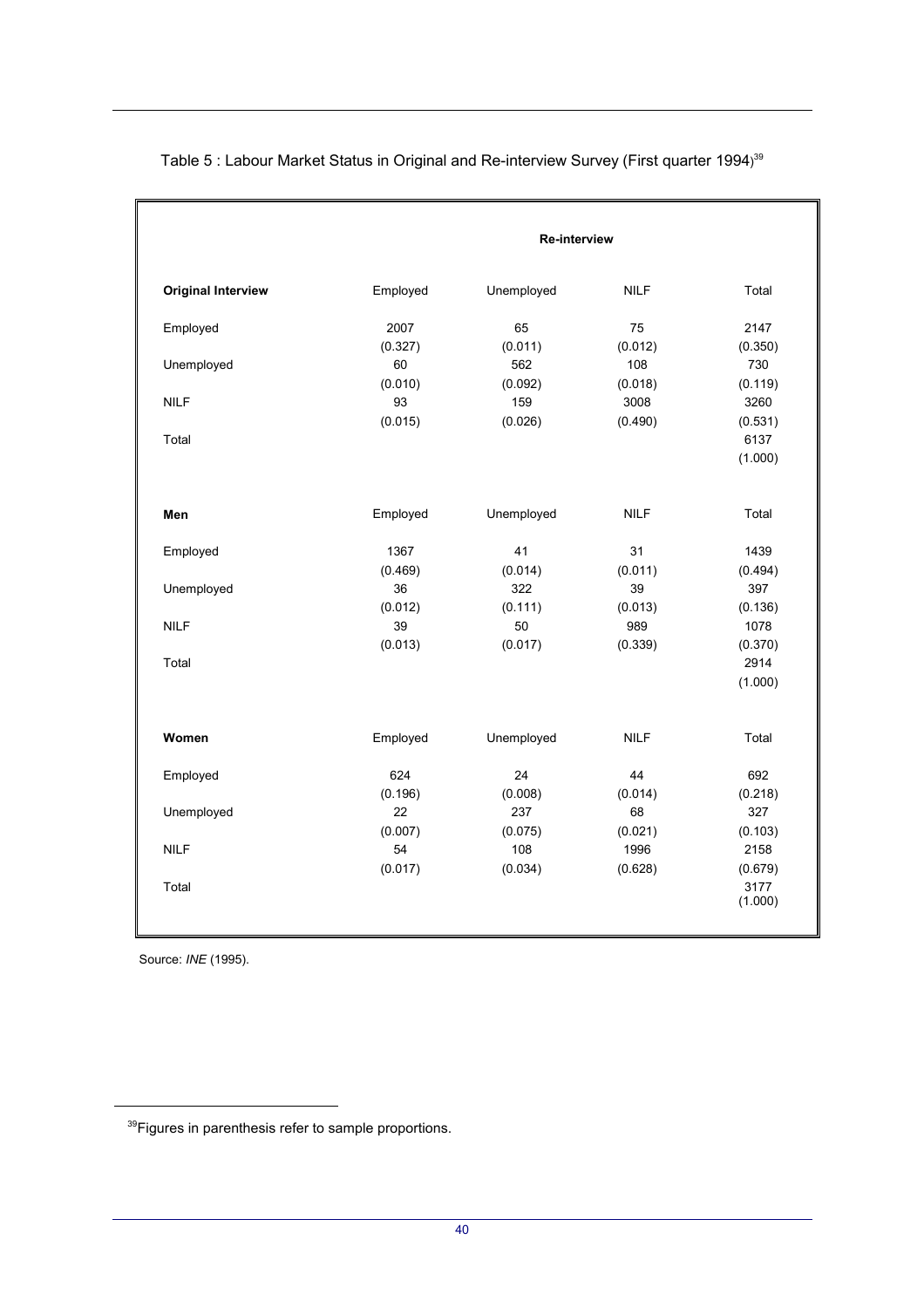| Parameter                                   | <b>Estimated Value</b> | <b>Standard Error</b> |
|---------------------------------------------|------------------------|-----------------------|
| <b>TOTAL</b>                                |                        |                       |
| $P_1$                                       | 0.3498                 | 0.0044                |
| $P_{2}$                                     | 0.1190                 | 0.0030                |
| $\alpha_{21}$                               | 0.0624                 | 0.0055                |
| $\alpha_{31}$                               | 0.0358                 | 0.0027                |
| $\alpha_{32}$                               | 0.1416                 | 0.0080                |
| $\vartheta_{21}$                            | 0.9070                 | 0.2541                |
| $\vartheta_{13}$                            | 0.6512                 | 0.1831                |
| $\vartheta_{23}$                            | 0.3742                 | 0.1223                |
| <b>MALES</b>                                |                        |                       |
| $P_{1}$                                     | 0.4938                 | 0.0068                |
| $P_{2}$                                     | 0.1363                 | 0.0046                |
|                                             | 0.0690                 | 0.0077                |
| $\alpha_{21}$                               | 0.0318                 | 0.0037                |
| $\alpha_{31}$                               | 0.0915                 | 0.0092                |
| $\alpha_{32}$<br>$\vartheta_{21}$           | 0.7772                 | 0.2918                |
|                                             | 0.5926                 | 0.2731                |
| $\vartheta_{\text{13}}$<br>$\vartheta_{23}$ | 0.5766                 | 0.2374                |
|                                             |                        |                       |
| <b>FEMALES</b>                              |                        |                       |
| $P_1$                                       | 0.2178                 | 0.0053                |
| $P_{2}$                                     | 0.1029                 | 0.0039                |
| $\alpha_{\text{21}}$                        | 0.0568                 | 0.0083                |
| $\alpha_{31}$                               | 0.0518                 | 0.0052                |
| $\alpha_{32}$                               | 0.2019                 | 0.0114                |
| $\vartheta_{21}$                            | 09237                  | 0.4440                |
| $\vartheta_{13}$                            | 0.6716                 | 0.2420                |
| $\vartheta_{23}$                            | 0.2795                 | 0.1438                |
|                                             |                        |                       |

Table 6: Estimated Parameters.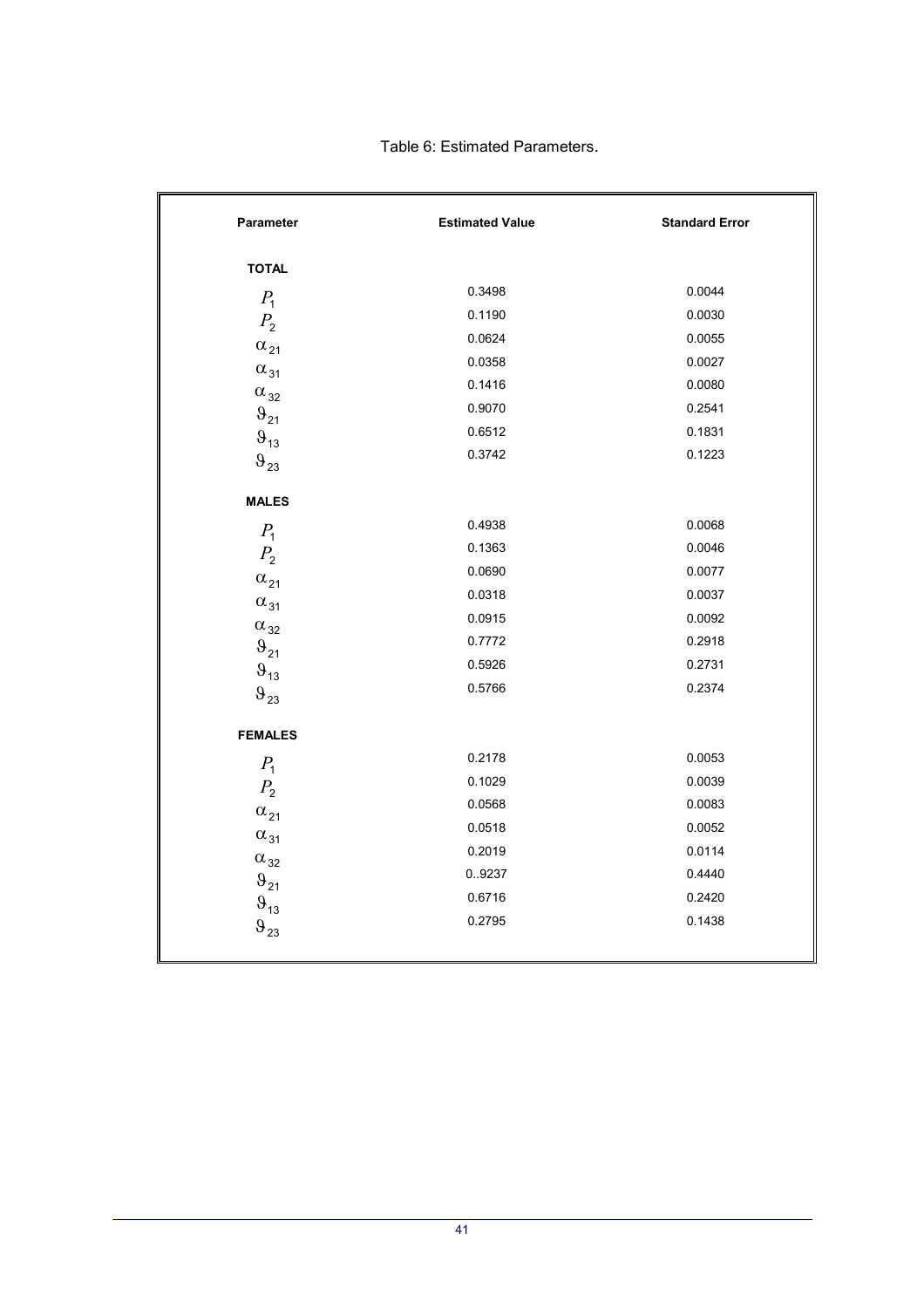| <b>Reported Class</b> |          | <b>True Class</b> |             |
|-----------------------|----------|-------------------|-------------|
| <b>TOTAL</b>          | Employed | Unemployed        | <b>NILF</b> |
| Employed              | 0.9626   | 0.0466            | 0.0142      |
| Unemployed            | 0.0158   | 0.8378            | 0.0259      |
| <b>NILF</b>           | 0.0216   | 0.1157            | 0.9599      |
| Total                 | 1.0000   | 1.0000            | 1.0000      |
| <b>MALES</b>          | Employed | Unemployed        | <b>NILF</b> |
| Employed              | 0.9714   | 0.0541            | 0.0182      |
| Unemployed            | 0.0149   | 0.8791            | 0.0246      |
| <b>NILF</b>           | 0.0136   | 0.0669            | 0.9572      |
| Total                 | 1.0000   | 1.0000            | 1.0000      |
| <b>FEMALES</b>        | Employed | Unemployed        | <b>NILF</b> |
| Employed              | 0.9426   | 0.0386            | 0.0126      |
| Unemployed            | 0.0182   | 0.7861            | 0.0266      |
| <b>NILF</b>           | 0.0392   | 0.1753            | 0.9609      |
| Total                 | 1.0000   | 1.0000            | 1.0000      |
|                       |          |                   |             |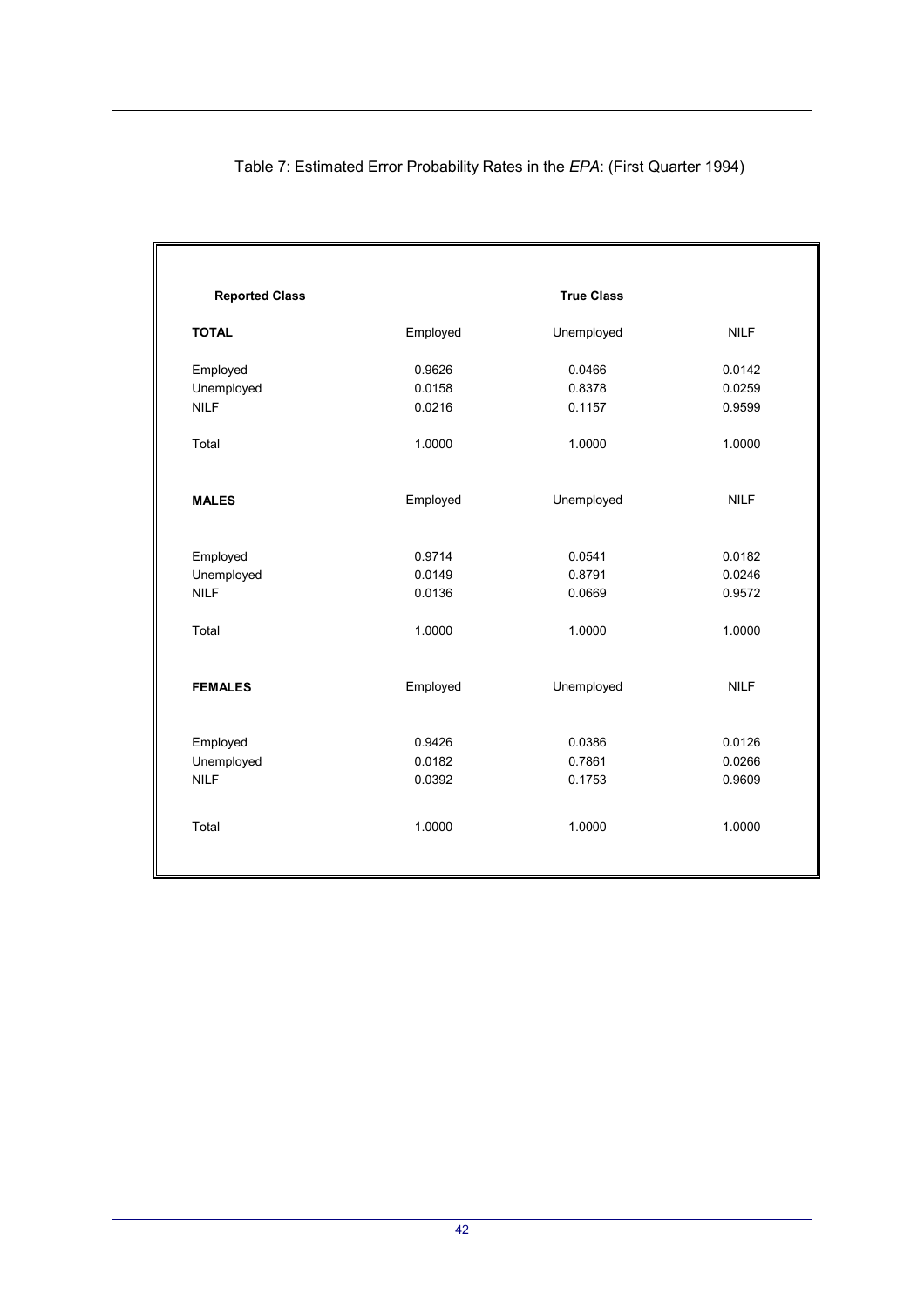| <b>EPA</b>                         |       |       |       |       |
|------------------------------------|-------|-------|-------|-------|
|                                    |       | 0,963 | 0,047 | 0,014 |
| Artola-Bell                        | $K =$ | 0,016 | 0,838 | 0,026 |
| (First Quarter 1994)               |       | 0,022 | 0,116 | 0,960 |
|                                    |       | 1,000 | 1,000 | 1,000 |
| <b>CPS</b>                         |       |       |       |       |
|                                    |       | 0,977 | 0,038 | 0,012 |
| Poterba-Summers                    | $K =$ | 0,005 | 0,848 | 0,006 |
| (January-June 1981)<br>(Table III) |       | 0,017 | 0,115 | 0,982 |
|                                    |       | 1,000 | 1,000 | 1,000 |
|                                    |       |       |       |       |
|                                    |       | 0,984 | 0,055 | 0,019 |
| Fuller-Chua                        | $K =$ | 0,003 | 0,842 | 0,008 |
| (January 1979)<br>(Table 5)        |       | 0,013 | 0,103 | 0,974 |
|                                    |       | 1,000 | 1,000 | 1,000 |
|                                    |       |       |       |       |
| Abowd-Zellner                      | $K =$ | 0,988 | 0,019 | 0,005 |
| (I/1977-4/1982)                    |       | 0,002 | 0,886 | 0,003 |
| (Table 6)                          |       | 0,010 | 0,095 | 0,992 |
|                                    |       | 1,000 | 1,000 | 1,000 |

# Table 8: A Comparison of the Estimated Error Response Matrices in the *CPS* and *EPA*